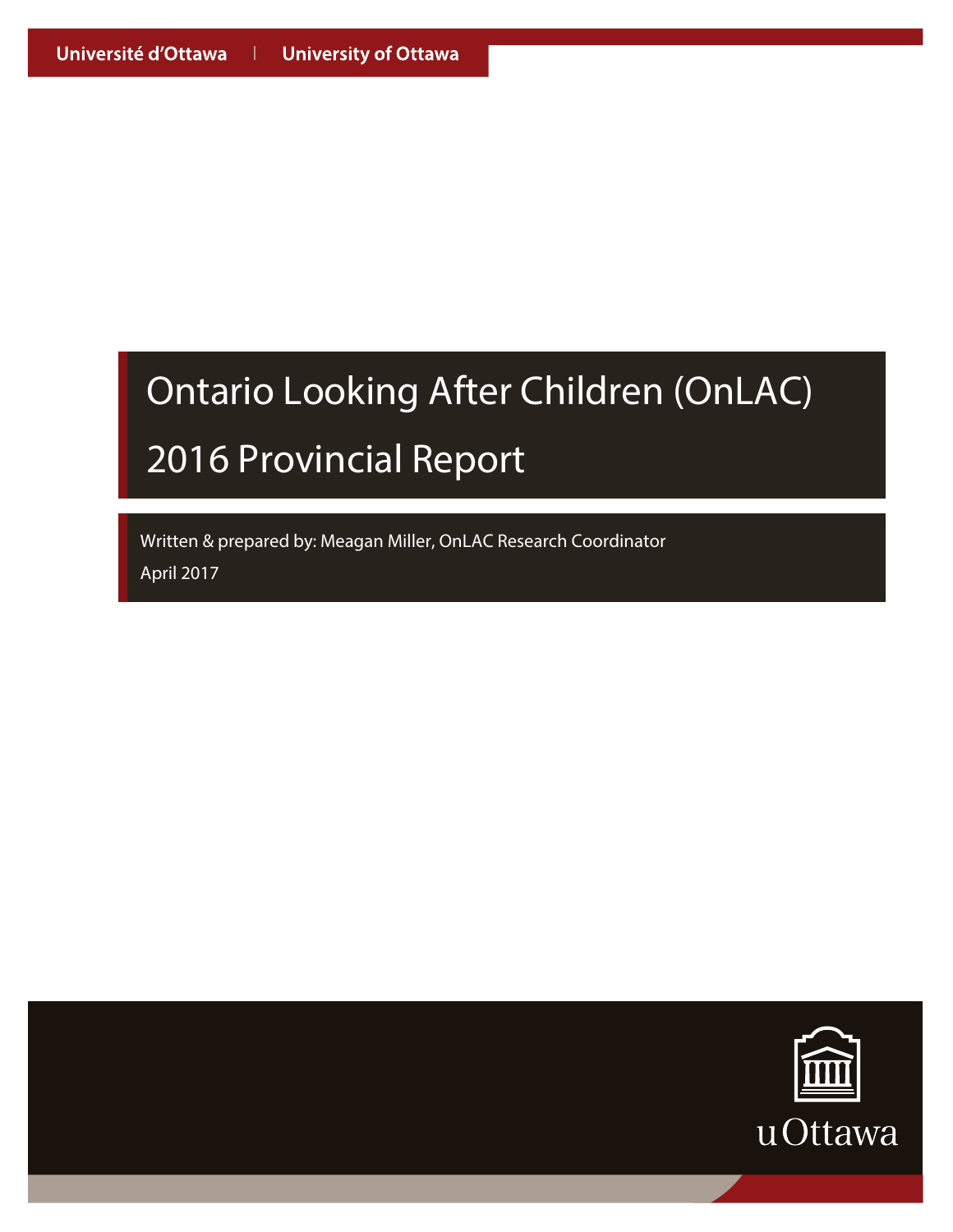### **Table of Contents**

| <b>Table of Contents</b><br>Acknowledgements<br><b>About This Report</b><br><b>Background Information</b>                                                                                | $\mathbf{I}$<br>vi<br>Vİ<br>$\mathbf{1}$ |
|------------------------------------------------------------------------------------------------------------------------------------------------------------------------------------------|------------------------------------------|
| Demographics: Young People in Care in Ontario                                                                                                                                            | 1                                        |
| Table 1-1: Gender and age of young people in living in care who completed a 2016 AAR.                                                                                                    | 1                                        |
| Table 1-2: Legal status of young people living in care.                                                                                                                                  | $\mathbf{1}$                             |
| Table 1-3: Primary reason(s) for current admission to service.                                                                                                                           | $\overline{2}$                           |
| Placements                                                                                                                                                                               | $\overline{2}$                           |
| Table 1-4 : Current placement.                                                                                                                                                           | 2                                        |
| Demographics: Child Welfare Workers and Caregivers                                                                                                                                       | 3                                        |
| <b>Child Welfare Workers</b>                                                                                                                                                             | 3                                        |
| Table 1-5: Basic demographic information about the child welfare worker.                                                                                                                 | 3                                        |
| Table 1-6: Child welfare worker's highest level of education in any field (degree, certificate, or<br>diploma).                                                                          | 3                                        |
| Table 1-7: Child welfare worker's training in Looking After Children and use of the AAR in<br>supervision.                                                                               | 4                                        |
| Caregivers                                                                                                                                                                               | 4                                        |
| Table 1-8: Basic demographic information about the caregiver (for young people aged 0-17<br>years).                                                                                      | 4                                        |
| Table 1-9: Caregiver's highest level of education in any field (degree, certificate, or diploma) (for<br>young people aged 0-17 years).                                                  | 5                                        |
| Table 1-10: Caregiver's training in Looking After Children and other caregiver training<br>programs (for young people aged 0-17 years).                                                  | 5                                        |
| <b>Placement Stability</b>                                                                                                                                                               | 6                                        |
| Table 2-1: Mean and median number of years the young person has been living in the current<br>placement, by selected placement type and overall (for young people aged 0-17 years).      | 6                                        |
| Table 2-2: Worker-reported continuity of care (for young people aged 0-17 years).                                                                                                        | 6                                        |
| Table 2-3: Mean and median number of changes in caregiver the young person has<br>experienced since birth, by selected placement type and overall (for young people aged 0-17<br>years). | 7                                        |
| Table 2-4: General permanency plan (for young people aged 0-17 years).                                                                                                                   | 7                                        |
| Table 2-5: Young person's stable relationship with at least one adult over a number of years (for<br>young people aged 6-16+ years).                                                     | 8                                        |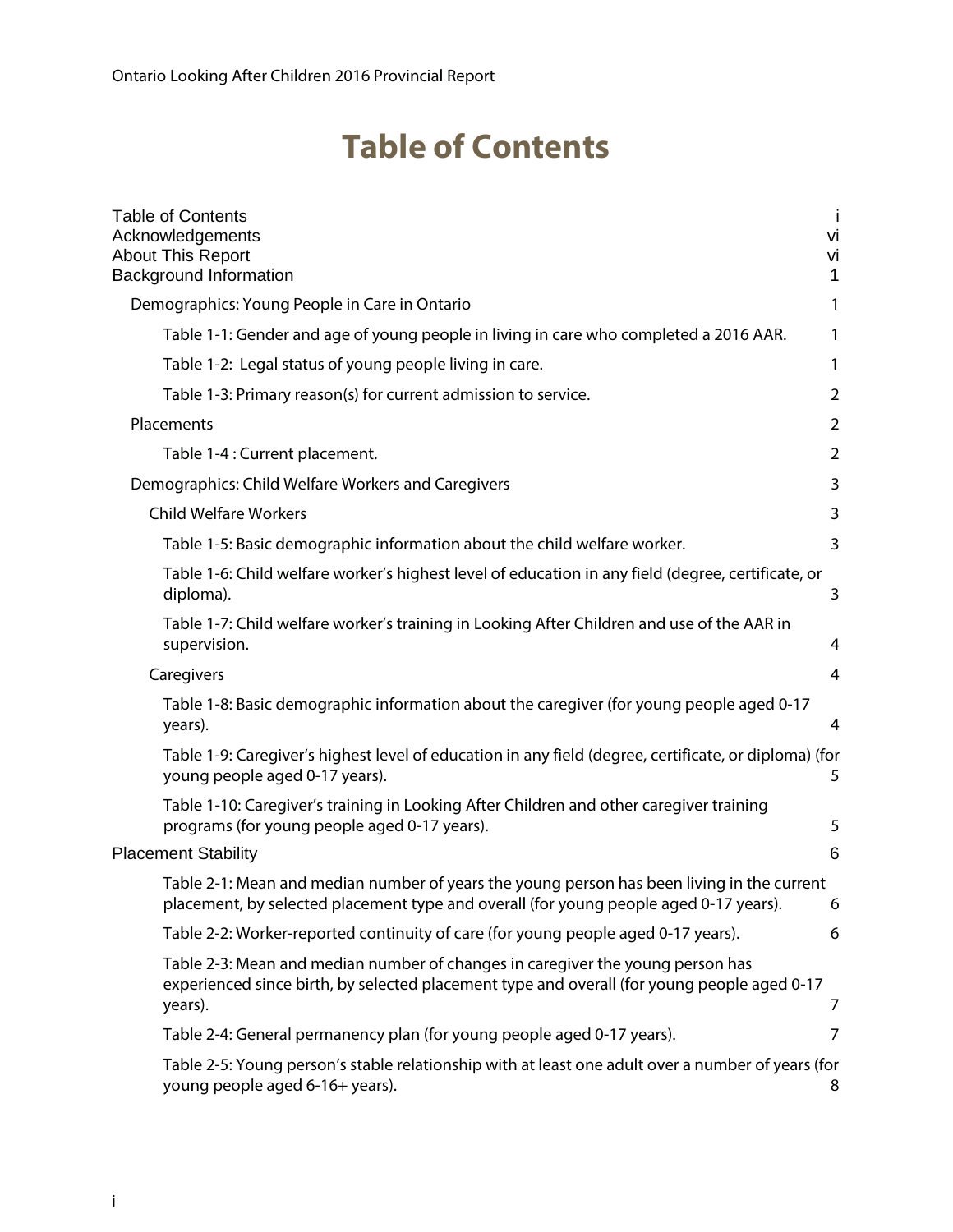| Table 2-6: Frequency of contact between young person and birth/adoptive family.                                                                                                                              | 8  |
|--------------------------------------------------------------------------------------------------------------------------------------------------------------------------------------------------------------|----|
| Table 2-7: Frequency of contact between young person and significant caring adults.                                                                                                                          | 8  |
| <b>Quality of Care</b>                                                                                                                                                                                       | 9  |
| Table 3-1: Youth-reported placement satisfaction score by selected placement type and overall<br>(for young people aged 10-17 years).                                                                        | 9  |
| Table 3-2: Young person's understanding of his/her current situation (for young people aged 3-<br>$16+ years$ ).                                                                                             | 9  |
| Parenting                                                                                                                                                                                                    | 10 |
| Table 3-3: SERVICE PERFORMANCE INDICATOR 15: Youth-reported perceived quality of<br>relationship with primary caregiver score by selected placement type and overall (for young<br>people aged 10-17 years). | 10 |
| Table 3-4: Youth-reported positive parenting scores by selected placement type and overall<br>(for young people aged 10-17 years).                                                                           | 10 |
| Table 3-5: Youth-reported inconsistent discipline scores by selected placement type and<br>overall (for young people aged 10-17 years).                                                                      | 11 |
| Table 3-6: Youth-reported poor supervision scores by selected placement type and overall (for<br>young people aged 10-17 years).                                                                             | 11 |
| Table 3-7: Caregiver-reported positive parenting score by selected placement type and overall<br>(for children aged 0-9 years).                                                                              | 12 |
| First Nations, Métis, and Inuit Young People                                                                                                                                                                 | 12 |
| Table 3-8: Percentage of FNMI young people in the 2016 OnLAC sample.                                                                                                                                         | 12 |
| Table 3-9: Percentage of FNMI young people who report often or yes to having various<br>experiences relating to their culture, by selected placement type.                                                   | 13 |
| Developmental Asset Profile                                                                                                                                                                                  | 16 |
| Table 4-1: External assets by selected placement type and overall.                                                                                                                                           | 16 |
| Table 4-2: Internal assets by selected placement type and overall.                                                                                                                                           | 17 |
| Table 4-3: SERVICE PERFORMANCE INDICATOR 14: Total developmental assets by selected<br>placement type and overall.                                                                                           | 18 |
| Table 4-4: Percentage of low, medium, and high asset youth by selected placement type and<br>overall.                                                                                                        | 19 |
| Education                                                                                                                                                                                                    | 20 |
| Table 5-1: Caregiver-reported academic achievement (for young people aged 6-17 years).                                                                                                                       | 20 |
| Table 5-2: Young person's self-perceived success in school (for young people aged 10-17<br>years).                                                                                                           | 20 |
| Table 5-3: SERVICE PERFORMANCE INDICATOR 16: Worker-rated age-to-grade performance in<br>school (for young people aged 6-17 years).                                                                          | 21 |
| Table 5-4: Estimated number of school changes, other than through natural progression, since<br>entering school by selected placement and overall (for young people aged 6-17 years)                         | 21 |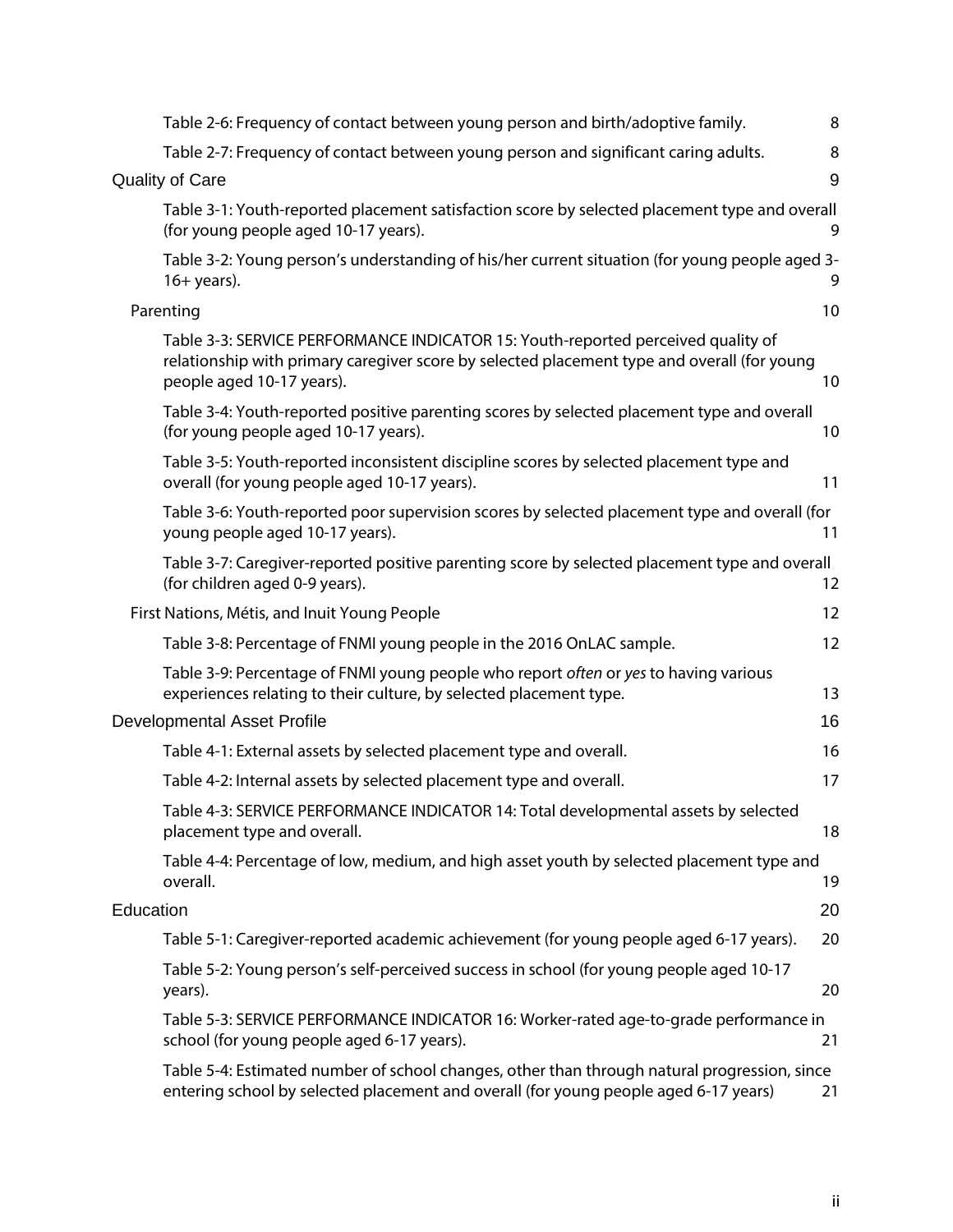|        | Table 5-5: Caregiver-reported literacy promoting activities score by selected placement type<br>and overall (for children aged 1-2 years). | 22 |
|--------|--------------------------------------------------------------------------------------------------------------------------------------------|----|
|        | Table 5-6: Caregiver-reported literacy promoting activities score by selected placement type<br>and overall (for children aged 3-5 years). | 22 |
|        | Table 5-7: Caregiver-reported literacy promoting activities score by selected placement type<br>and overall (for children aged 6-9 years). | 23 |
|        | Table 5-9: Highest level of education completed (for young adults aged 18+ years).                                                         | 23 |
| Health |                                                                                                                                            | 24 |
|        | Table 6-1: Health status by selected placement setting and overall.                                                                        | 24 |
|        | Table 6-2: Physical difficulties (for young people aged 6-17 years).                                                                       | 25 |
|        | Table 6-3: Long-term conditions diagnosed by a health professional.                                                                        | 25 |
|        | Table 6-4: Health services received in the last year.                                                                                      | 26 |
|        | Table 6-5: Soft drug use (tobacco, alcohol, and marijuana, for young people aged 10-18+ years).                                            | 26 |
|        | Table 6-6: Prescription or non-prescription medication use.                                                                                | 26 |
|        | Ages & Stages Questionnaires®, Third Edition (ASQ-3™)                                                                                      | 27 |
|        | Table 7-1: ASQ-3™ 6 Month Questionnaire for babies aged 5 months, 0 days through 6 months,<br>30 days.                                     | 27 |
|        | Table 7-2: ASQ-3™ 8 Month Questionnaire for babies aged 7 months, 0 days through 8 months,<br>30 days.                                     | 27 |
|        | Table 7-3: ASQ-3™ 10 Month Questionnaire for babies aged 9 months, 0 days through 10<br>months, 30 days.                                   | 28 |
|        | Table 7-4: ASQ-3 <sup>™</sup> 12 Month Questionnaire for babies aged 11 months, 0 days through 12<br>months, 30 days.                      | 28 |
|        | Table 7-5: ASQ-3 <sup>™</sup> 14 Month Questionnaire for babies aged 13 months, 0 days through 14<br>months, 30 days.                      | 28 |
|        | Table 7-6: ASQ-3 <sup>™</sup> 16 Month Questionnaire for children aged 15 months, 0 days through 16<br>months, 30 days.                    | 29 |
|        | Table 7-7: ASQ-3™ 18 Month Questionnaire for children aged 17 months, 0 days through 18<br>months, 30 days.                                | 29 |
|        | Table 7-8: ASQ-3™ 20 Month Questionnaire for children aged 19 months, 0 days through 20<br>months, 30 days.                                | 29 |
|        | Table 7-9: ASQ-3™ 22 Month Questionnaire for children aged 21 months, 0 days through 22<br>months, 30 days.                                | 30 |
|        | Table 7-10: ASQ-3™ 24 Month Questionnaire for children aged 23 months, 0 days through 25<br>months, 15 days.                               | 30 |
|        | Table 7-11: ASQ-3™ 27 Month Questionnaire for children aged 25 months, 16 days through 28<br>months, 15 days.                              | 30 |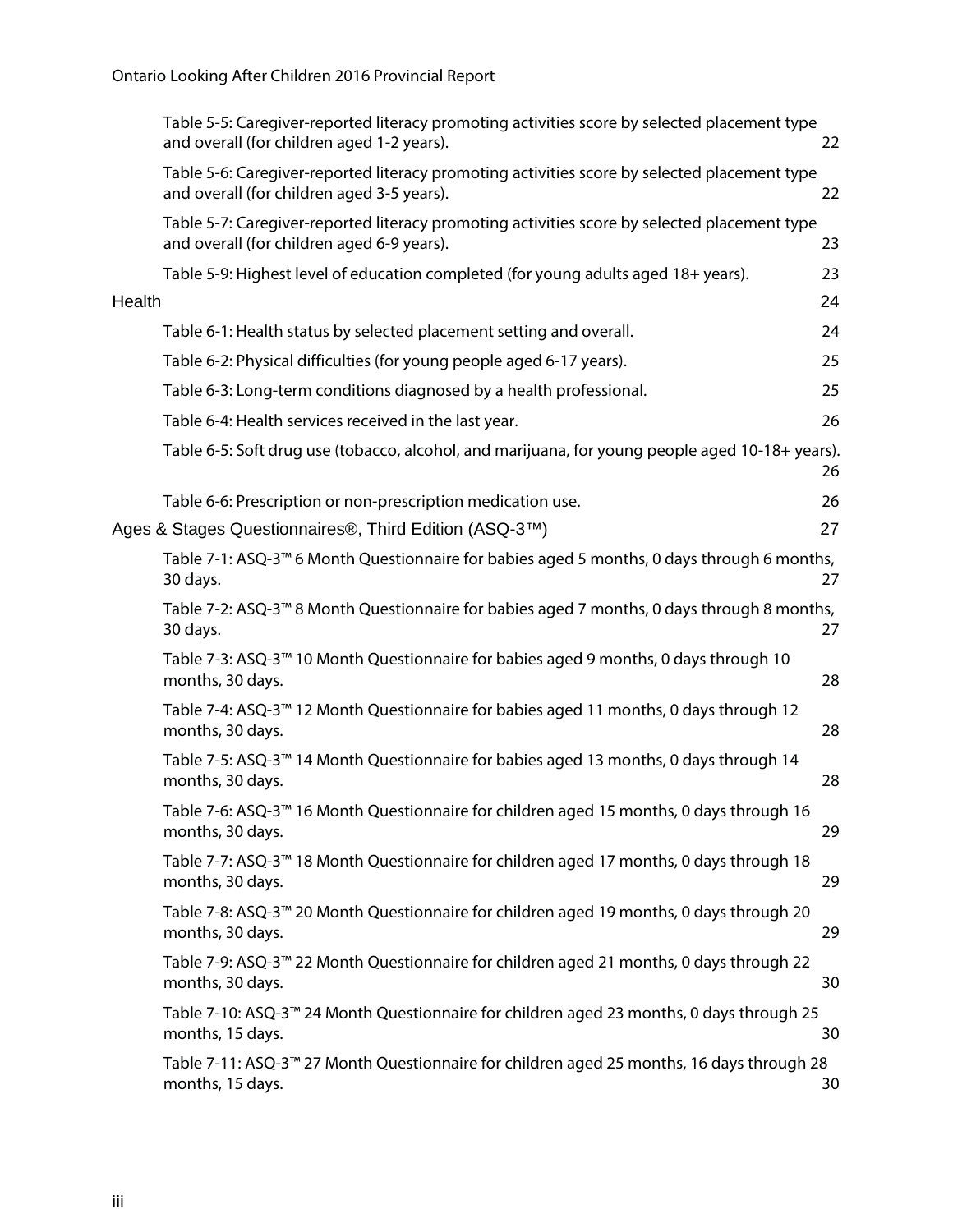| Table 7-12: ASQ-3 <sup>™</sup> 30 Month Questionnaire for children aged 28 months, 16 days through 31<br>months, 15 days.                                                                     | 31 |
|-----------------------------------------------------------------------------------------------------------------------------------------------------------------------------------------------|----|
| Table 7-13: ASQ-3 <sup>™</sup> 33 Month Questionnaire for children aged 31 months, 16 days through 34<br>months, 15 days.                                                                     | 31 |
| Table 7-14: ASQ-3 <sup>™</sup> 36 Month Questionnaire for children aged 34 months, 16 days through 38<br>months, 30 days.                                                                     | 31 |
| Table 7-15: ASQ-3™ 42 Month Questionnaire for children aged 39 months, 0 days through 44<br>months, 30 days.                                                                                  | 32 |
| Table 7-16: ASQ-3™ 48 Month Questionnaire for children aged 45 months, 0 days through 50<br>months, 30 days.                                                                                  | 32 |
| Table 7-17: ASQ-3 <sup>™</sup> 54 Month Questionnaire for children aged 51 months, 0 days through 56<br>months, 30 days.                                                                      | 32 |
| Table 7-18: ASQ-3 <sup>™</sup> 60 Month Questionnaire for children aged 57 months, 0 days through 66<br>months, 30 days.                                                                      | 33 |
| Table 7-19: ASQ-3™ Questionnaire summaries by area (for children aged 0-5 years, OnLAC age<br>groups).                                                                                        | 33 |
| <b>Emotional Health and Social Development</b>                                                                                                                                                | 34 |
| Ages & Stages Questionnaires®: Social-Emotional (ASQ:SE)                                                                                                                                      | 34 |
| Table 8-1: ASQ:SE Questionnaire summaries (for children aged 3 to 65 months).                                                                                                                 | 34 |
| Table 8-2: Percentage of children below the ASQ:SE age-appropriate cutoff (social and<br>emotional development appear to be on schedule) by OnLAC age group (for children aged 0-5<br>years). | 34 |
| Table 8-3: Youth-reported positive mental health score by selected placement type and overall<br>(for young people aged 10-17 years).                                                         | 35 |
| Table 8-4: Youth-reported Kessler-6 Depression scale score by current place of residence and<br>overall (for young adults aged 18+ years).                                                    | 35 |
| Table 8-5: Youth-reported coping strategies score by selected placement type and overall (for<br>young people aged 13-17 years).                                                              | 36 |
| Table 8-6: Youth-reported hope score by selected placement type and overall (for young<br>people aged 13-17 years).                                                                           | 36 |
| Table 8-7: Caregiver-reported mean Strengths and Difficulties Questionnaire (SDQ) scores by<br>selected placement type and overall (for young people aged 6-17 years).                        | 37 |
| Transition to Adulthood: Casey Life Skills                                                                                                                                                    | 38 |
| Table 9-1: Average Casey Life Skills Permanency scores by selected placement type or place of<br>residence and overall (for young people aged 16+ years).                                     | 38 |
| Table 9-2: Average Casey Life Skills Daily Living scores by selected placement type or place of<br>residence and overall (for young people aged 16+ years).                                   | 38 |
| Table 9-3: Average Casey Life Skills Self Care scores by selected placement type or place of<br>residence and overall (for young people aged 16+ years).                                      | 39 |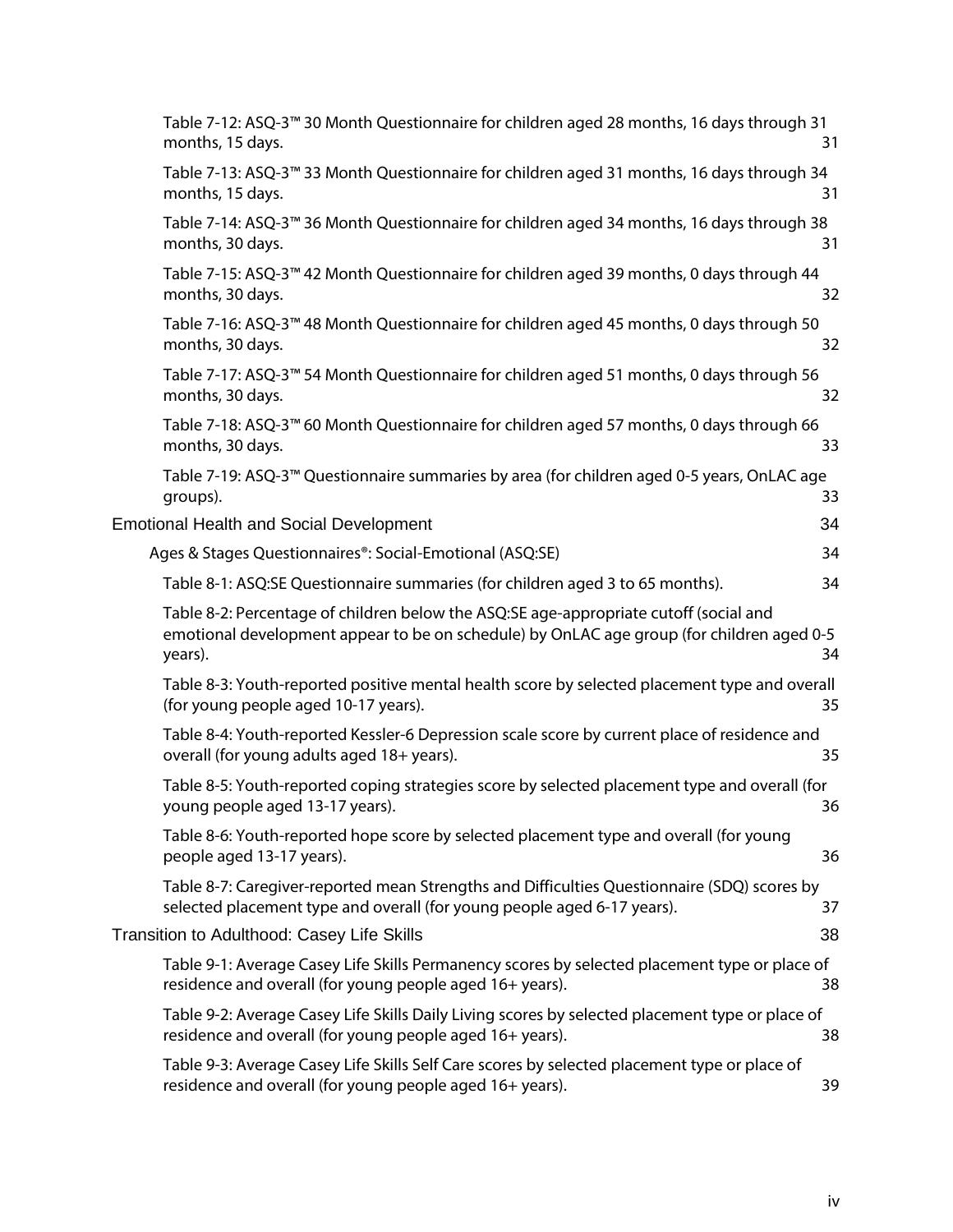| Table 9-4: Average Casey Life Skills Relationships and Communication scores by selected<br>placement type or place of residence and overall (for young people aged 16+ years). | 39 |
|--------------------------------------------------------------------------------------------------------------------------------------------------------------------------------|----|
| Table 9-5: Average Casey Life Skills Housing and Money Management scores by selected<br>placement type or place of residence and overall (for young people aged 16+ years).    | 40 |
| Table 9-6: Average Casey Life Skills Work and Study Life scores by selected placement type or<br>place of residence and overall (for young people aged 16+ years).             | 40 |
| Table 9-7: Average Casey Life Skills Career and Education Planning scores by selected<br>placement type or place of residence and overall (for young people aged 16+ years).   | 41 |
| Table 9-8: Average Casey Life Skills Looking Forward scores by selected placement type or<br>place of residence and overall (for young people aged 16+ years).                 | 41 |
| Table 9-9: Average Casey Life Skills Total scores by selected placement type or place of<br>residence and overall (for young people aged 16+ years).                           | 42 |
| Time to Complete the AAR                                                                                                                                                       | 43 |
| Table 10-1: Total mean and median time (in hours) to complete the AAR by selected placement<br>setting and overall.                                                            | 43 |
| Table 10-2: Total mean and median time (in hours) that the young person participated in                                                                                        |    |

completing the AAR, by placement setting and overall (for young people aged 6-16+ years). 44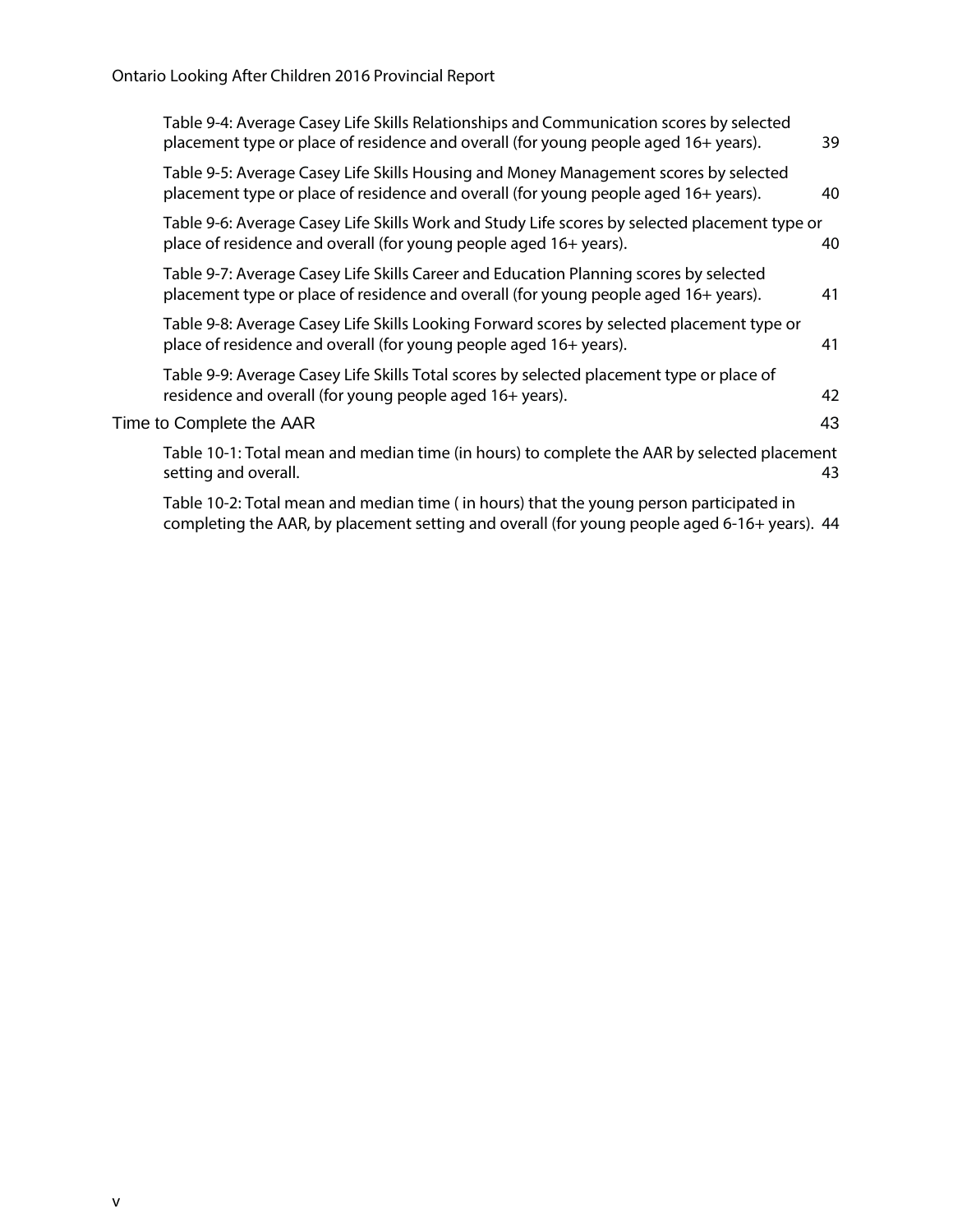### **Acknowledgements**

Since 2000, the Ontario Looking After Children (OnLAC) project has been a partnership between the Centre for Research on Educational and Community Services (CRECS) at the University of Ottawa and the Ontario Association of Children's Aid Societies (OACAS). The OnLAC project began with a research grant from the Social Sciences and Humanities Research Council of Canada (SSHRC Grant No. 828- 1999-1008). Supplementary funding was provided by the Ontario Ministry of Community and Social Services (MCSS). Since 2004, the OnLAC project has operated under contract with OACAS and funding for the project has been provided by the the Ontario Ministry of Children and Youth Services (MCYS). We gratefully acknowledge the collaboration and financial support of OACAS and MCYS.

We also wish to thank the numerous young people in care, caregivers, practitioners, supervisors, quality-assurance staff, executive personnel, and OnLAC research assistants who have contributed much to the OnLAC project since the beginning.

### **About This Report**

This report is designed for use by child welfare organizations as a performance measurement system. The Assessment and Action Record (AAR) outcome data available in this report should assist child welfare organizations in the development of an internal evaluation program. The AAR findings are intended to help supervisors, program managers, executive directors and board members within child welfare organizations monitor children's outcomes on a regular basis by comparing children's and youths' developmental progress with intended goals. A second intended use of the AAR is to inform decision-makers as to possible means of improving the quality and relevance of services on an ongoing basis.

This report is also designed to provide policy-makers with accurate, up-to-date knowledge of systemwide outcomes thereby fulfilling an accountability function and a guiding function in identifying policies and practices that promote continuous improvements in child welfare policies and practices.

Note: The AAR findings presented in this report must be reviewed and interpreted carefully by child welfare organizations before new policies and services are implemented.

The acronym 'CAS' appearing in the report represents the data for the specific child welfare organization for which the report was prepared. 'ON' represents the Ontario sample.

A double hyphen (- -) in this report indicates that there was no data collected on a specific variable for a specific group. Clarification is noted, where possible. Percentages are rounded.



Any comments and suggestions about this report should be communicated to Meagan Miller at mmiller@uottawa.ca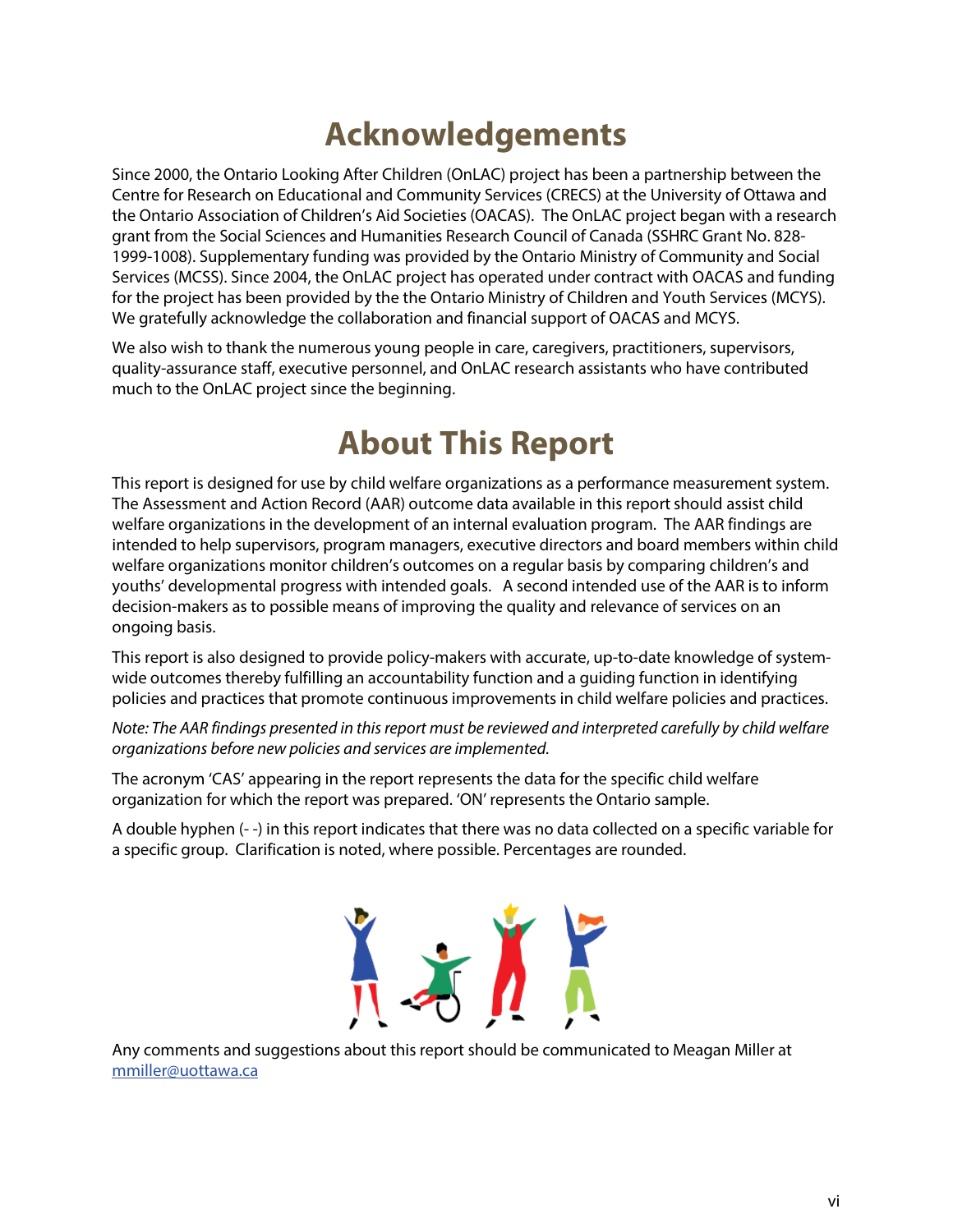### **Background Information**

The Background Information section of this report provides basic socio-demographic information on the young people in care who completed a 2016 Assessment and Action Record (AAR), their caregivers, and their child welfare workers.

### **Demographics: Young People in Care in Ontario**

Table 1-1: Gender and age of young people in living in care who completed a 2016 AAR.

|                   |                 |         | <b>CAS</b> |           |       | ΩN         |           |            |            |  |
|-------------------|-----------------|---------|------------|-----------|-------|------------|-----------|------------|------------|--|
| Age group         |                 | $0 - 5$ | $6 - 9$    | $10 - 15$ | $16+$ | $0 - 5$    | $6 - 9$   | $10 - 15$  | 16+        |  |
| Total AAR sample  |                 | $N =$   | $N =$      | $N =$     | $N =$ | $N = 1061$ | $N = 734$ | $N = 2108$ | $N = 1579$ |  |
|                   | $n =$           |         |            |           |       | 1061       | 734       | 2108       | 1579       |  |
|                   | Male            |         |            |           |       | 55%        | 56%       | 57%        | 52%        |  |
| Biological<br>sex | Female          |         |            |           |       | 45%        | 44%       | 44%        | 18%        |  |
|                   | <b>Intersex</b> |         |            |           |       | 0%         | $0\%$     | $0\%$      | $0\%$      |  |
|                   | $n =$           |         |            |           |       | 1061       | 734       | 2108       | 1579       |  |
| Age               | Mean            |         |            |           |       | 2.4        | 7.6       | 3.1        | 16.7       |  |
|                   | Median          |         |            |           |       | 2.0        | 8.0       | 13.0       | 17 በ       |  |

Table 1-2: Legal status of young people living in care.

|                                         |         |       | CAS       |       | nΝ      |         |           |         |  |
|-----------------------------------------|---------|-------|-----------|-------|---------|---------|-----------|---------|--|
|                                         | $0 - 5$ | $6-9$ | $10 - 15$ | $16+$ | $0 - 5$ | $6-9$   | $10 - 15$ | 16+     |  |
| $n =$                                   |         |       |           |       | 1038    | 717     | 2074      |         |  |
| Temporary care agreement                |         |       |           |       | 4%      | 3%      | 3%        | $0.4\%$ |  |
| Interim care and custody                |         |       |           |       | 34%     | 15%     | 9%        | ን%      |  |
| Society ward                            |         |       |           |       | 26%     | 18%     | 12%       | 7%      |  |
| Customary care                          |         |       |           |       | 7%      | 9%<br>. | 4%<br>    | 10/2    |  |
| Crown ward                              |         |       |           |       | 29%     | 54%     | 72%       | 79%     |  |
| Other                                   |         |       |           |       | በ ጸ%    | በ 7%    | 0.3%      | በ 5%    |  |
| Continued Care and Support<br>for Youth |         |       |           |       |         |         |           |         |  |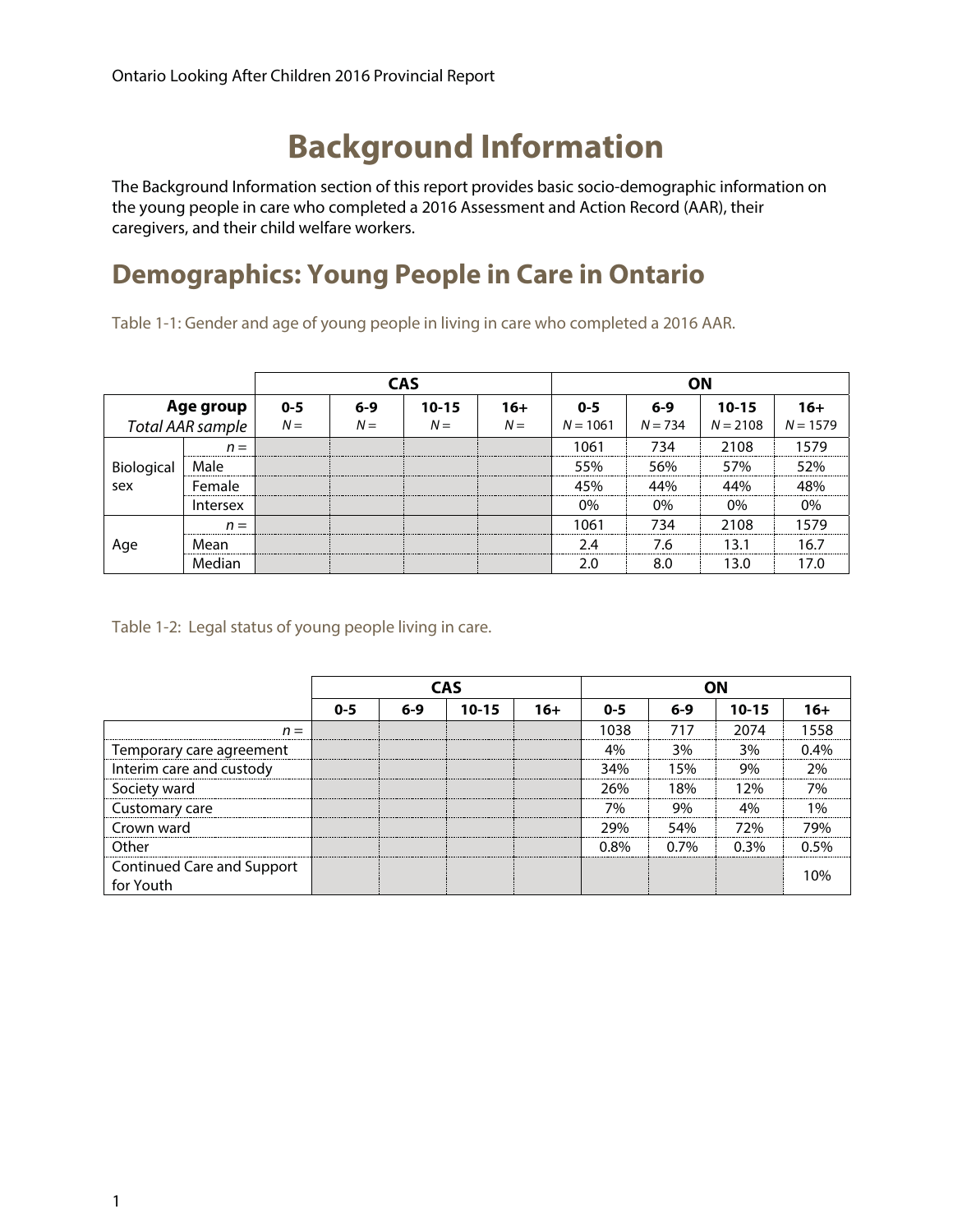Table 1-3: Primary reason(s) for current admission to service.

|                                         |         |         | <b>CAS</b> |       | ΟN      |         |           |         |  |
|-----------------------------------------|---------|---------|------------|-------|---------|---------|-----------|---------|--|
|                                         | $0 - 5$ | $6 - 9$ | $10 - 15$  | $16+$ | $0 - 5$ | $6-9$   | $10 - 15$ | $16+$   |  |
| Physical/Sexual Harm by<br>Commission   |         |         |            |       | 12%     | 24%     | 23%       | 21%     |  |
| Harm by Omission                        |         |         |            |       | 30%     | 36%     | 30%       | 22%     |  |
| <b>Emotional Harm</b>                   |         |         |            |       | 22%     | 38%     | 37%       | 29%     |  |
| Abandonment/Separation                  |         |         |            |       | 7%      | 12%     | 19%       | 30%     |  |
| <b>Caregiver Capacity</b>               |         |         |            |       | 71%     | 55%     | 48%       | 38%     |  |
| <b>Request for Adoption</b><br>Services |         |         |            |       | $0.8\%$ | $0.8\%$ | $0.3\%$   | $0\%$   |  |
| <b>Family Based Services</b>            |         |         |            |       | $0.4\%$ | 0.5%    | $0.5\%$   | 0.9%    |  |
| <b>Volunteer Services</b>               |         |         |            |       | $0.1\%$ | 0.5%    | $0.1\%$   | $0.4\%$ |  |
| Request for Assistance                  |         |         |            |       | $0.5\%$ | 2%      | 4%        | 4%      |  |
| <b>Request for Youth Services</b>       |         |         |            |       | $0\%$   | $0.1\%$ | 1%        | 2%      |  |
| <b>Request for Counselling</b>          |         |         |            |       | 0%      | 0.1%    | $0.7\%$   | $0.6\%$ |  |

Note: Respondents could select more than one option

### **Placements**

Table 1-4 : Current placement.

|                            | <b>CAS</b> |       |           |       | ON      |       |           |       |
|----------------------------|------------|-------|-----------|-------|---------|-------|-----------|-------|
|                            | $0 - 5$    | $6-9$ | $10 - 15$ | $16+$ | $0 - 5$ | $6-9$ | $10 - 15$ | $16+$ |
| $n =$                      |            |       |           |       | 1045    | 724   | 2066      | 1548  |
| Kinship in care            |            |       |           |       | 6%      | 13%   | 10%       | 6%    |
| Foster home operated by    |            |       |           |       | 76%     | 53%   | 46%       | 30%   |
| child welfare organization |            |       |           |       |         |       |           |       |
| Group home operated by     |            |       |           |       | $0\%$   | 0.4%  | 2%        | 2%    |
| child welfare organization |            |       |           |       |         |       |           |       |
| Foster home - outside      |            |       |           |       | 11%     | 24%   | 22%       | 16%   |
| placement resource         |            |       |           |       |         |       |           |       |
| Group home - outside       |            |       |           |       | 0.9%    | 4%    | 15%       | 15%   |
| placement resource         |            |       |           |       |         |       |           |       |
| Customary care             |            |       |           |       | 5%      | 5%    | 2%        | 0.6%  |
| Children's mental health   |            |       |           |       | $0\%$   | 0.6%  | 1%        | 0.6%  |
| residential facility       |            |       |           |       |         |       |           |       |
| Psychiatric facility       |            |       |           |       | $0\%$   | $0\%$ | 0%        | 0.1%  |
| With birth parent(s)       |            |       |           |       | $0\%$   | $0\%$ | 0.4%      | 2%    |
| Adoption probation         |            |       |           |       | 0.5%    | $0\%$ | 0.1%      | 0%    |
| With relatives             |            |       |           |       |         |       |           | 2%    |
| Hospital                   |            |       |           |       | $0\%$   | 0.1%  | 0%        | 0%    |
| Whereabouts unknown        |            |       |           |       |         |       | 0.3%      | 0.4%  |
| Whereabouts unapproved     |            |       |           |       |         |       | 0.2%      | 1%    |
| Custody/Detention facility |            |       |           |       |         |       | 0.2%      | 1%    |
| Shelter                    |            |       |           |       |         |       | 0%        | 0.6%  |
| Independent living         |            |       |           |       |         |       | 0.1%      | 18%   |
| Other                      |            |       |           |       | 0.5%    | 0.6%  | 0.2%      | 4%    |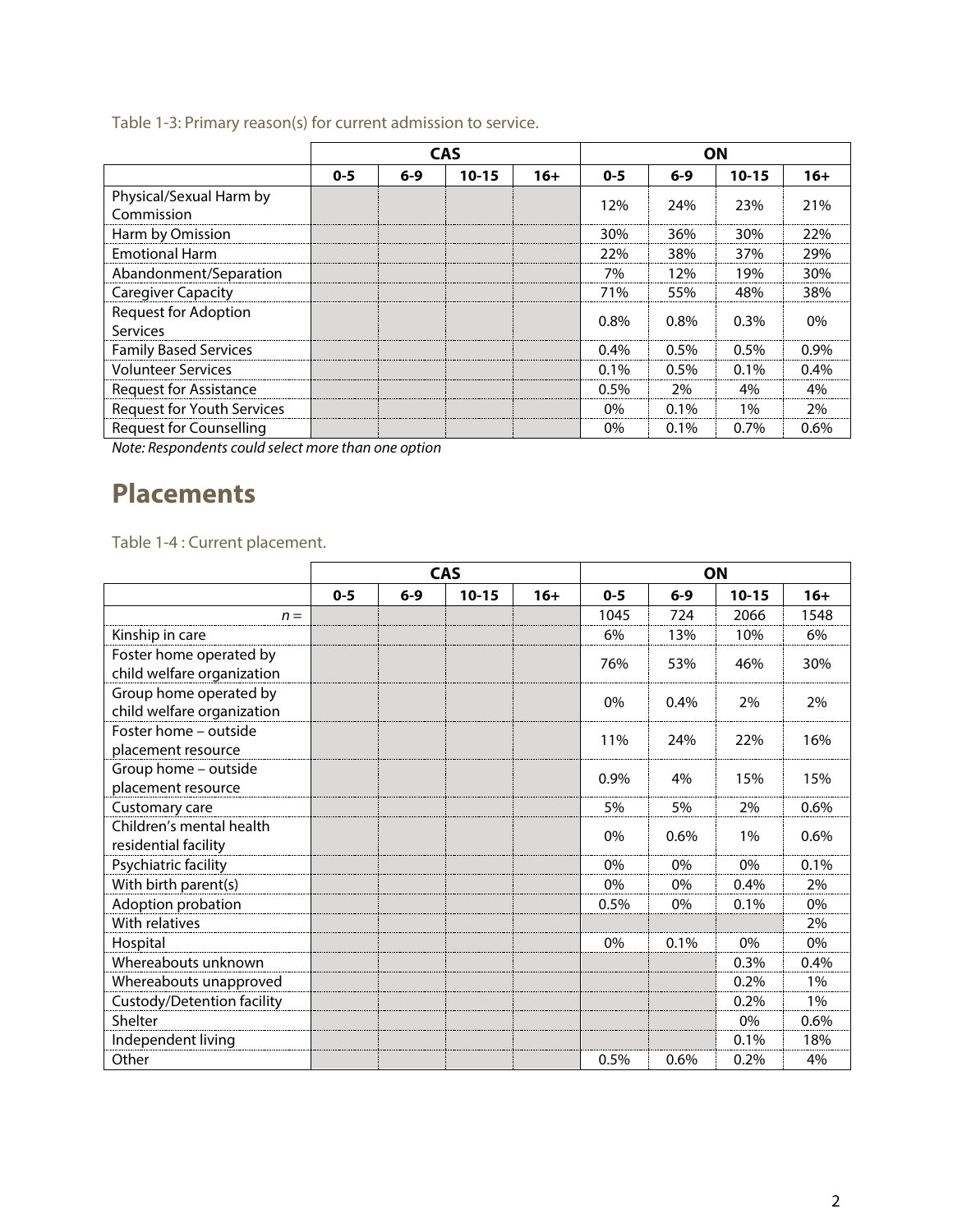### **Demographics: Child Welfare Workers and Caregivers**

#### *Child Welfare Workers*

|                     |               |         | <b>CAS</b> |           |       | ON      |         |           |       |
|---------------------|---------------|---------|------------|-----------|-------|---------|---------|-----------|-------|
|                     |               | $0 - 5$ | $6 - 9$    | $10 - 15$ | $16+$ | $0 - 5$ | $6 - 9$ | $10 - 15$ | $16+$ |
|                     | $n =$         |         |            |           |       | 1042    | 715     | 2056      | 1559  |
|                     | Male          |         |            |           |       | 7%      | 8%      | 12%       | 14%   |
|                     | Female        |         |            |           |       | 93%     | 92%     | 88%       | 86%   |
| Gender              | Non-binary    |         |            |           |       | $0\%$   | $0\%$   | 0%        | 0%    |
|                     | Trans         |         |            |           |       | 0%      | 0%      | 0%        | 0.1%  |
|                     | Prefer not to |         |            |           |       | 0%      | $0\%$   | $0.1\%$   | 0.2%  |
|                     | answer        |         |            |           |       |         |         |           |       |
| Length of           | $n =$         |         |            |           |       | 1013    | 702     | 2028      | 1536  |
| time working        | Mean years    |         |            |           |       | 1.2     | 1.9     | 2.5       | 3.0   |
| with this           | Median years  |         |            |           |       | 1.0     | 1.0     | 1.8       | 2.0   |
| young person        |               |         |            |           |       |         |         |           |       |
| Length of           | $n =$         |         |            |           |       | 1035    | 711     | 2032      | 1539  |
| time working        | Mean years    |         |            |           |       | 12.6    | 13.0    | 13.4      | 13.6  |
| in child<br>welfare | Median years  |         |            |           |       | 13.0    | 13.0    | 13.8      | 14.0  |

Table 1-5: Basic demographic information about the child welfare worker.

Table 1-6: Child welfare worker's highest level of education in any field (degree, certificate, or diploma).

|                                                                                                         |         |         | <b>CAS</b> |       | <b>ON</b> |         |           |         |  |
|---------------------------------------------------------------------------------------------------------|---------|---------|------------|-------|-----------|---------|-----------|---------|--|
|                                                                                                         | $0 - 5$ | $6 - 9$ | $10 - 15$  | $16+$ | $0 - 5$   | $6 - 9$ | $10 - 15$ | $16+$   |  |
| $n =$                                                                                                   |         |         |            |       | 1050      | 726     | 2069      | 1562    |  |
| Less than a high school<br>diploma                                                                      |         |         |            |       | 0%        | 0.1%    | $0\%$     | 0.1%    |  |
| High school diploma                                                                                     |         |         |            |       | 0.8%      | 2%      | $1\%$     | 0.3%    |  |
| Trades certificate - Vocational<br>school - Apprenticeship<br>training                                  |         |         |            |       | $0.1\%$   | $0\%$   | 0%        | 0.1%    |  |
| Non-university certificate or<br>diploma from a community<br>college, CEGEP, school of<br>nursing, etc. |         |         |            |       | 13%       | 13%     | 13%       | 11%     |  |
| University certificate or<br>diploma below bachelor level                                               |         |         |            |       | 2%        | 2%      | $1\%$     | 2%      |  |
| Bachelor degree                                                                                         |         |         |            |       | 60%       | 62%     | 61%       | 61%     |  |
| University certificate or<br>diploma above bachelor level                                               |         |         |            |       | 8%        | 7%      | 6%        | 7%      |  |
| Master's degree                                                                                         |         |         |            |       | 17%       | 13%     | 18%       | 18%     |  |
| Doctoral degree                                                                                         |         |         |            |       | $0.1\%$   | $0\%$   | $0.2\%$   | $0.4\%$ |  |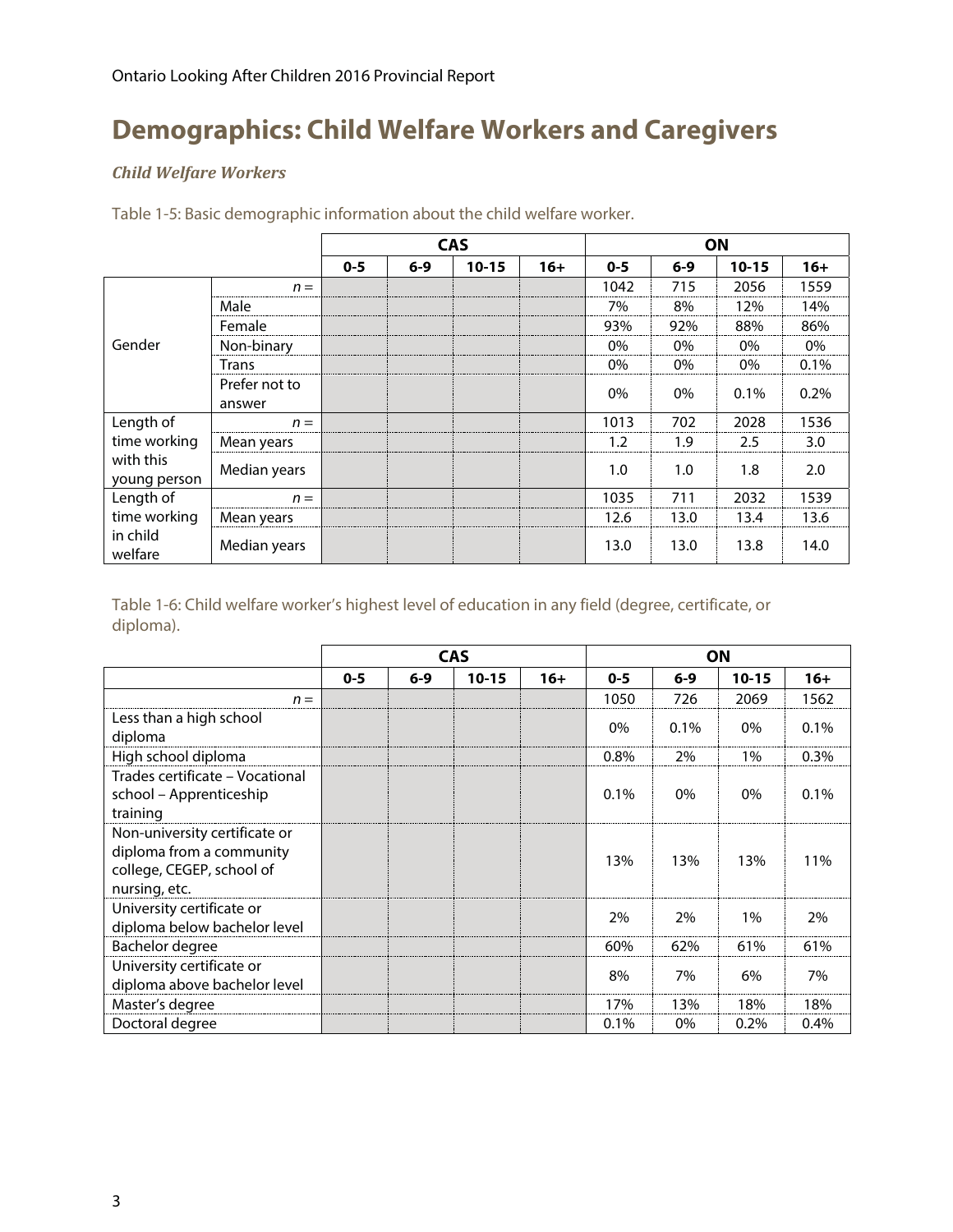|                                          |                                  |         | <b>CAS</b> |           |       |         | <b>ON</b> |           |       |  |
|------------------------------------------|----------------------------------|---------|------------|-----------|-------|---------|-----------|-----------|-------|--|
|                                          |                                  | $0 - 5$ | $6 - 9$    | $10 - 15$ | $16+$ | $0 - 5$ | $6 - 9$   | $10 - 15$ | $16+$ |  |
| Child welfare                            | $n =$                            |         |            |           |       | 977     | 661       | 1902      | 1412  |  |
| worker has<br>attended<br>formal Looking | Yes                              |         |            |           |       | 84%     | 85%       | 89%       | 90%   |  |
| After Children<br>training               | No.                              |         |            |           |       | 16%     | 15%       | 11%       | 10%   |  |
|                                          | $n =$                            |         |            |           |       | 1045    | 725       | 2061      | 1557  |  |
| Frequency that<br>information            | Very often                       |         |            |           |       | 27%     | 23%       | 25%       | 26%   |  |
| contained in                             | Sometimes                        |         |            |           |       | 50%     | 56%       | 57%       | 57%   |  |
| the AAR is                               | Almost never                     |         |            |           |       | 5%      | 8%        | 9%        | 10%   |  |
| discussed in<br>supervision              | Not<br>applicable -<br>first AAR |         |            |           |       | 19%     | 13%       | 9%        | 7%    |  |

Table 1-7: Child welfare worker's training in Looking After Children and use of the AAR in supervision.

#### *Caregivers*

Table 1-8: Basic demographic information about the caregiver (for young people aged 0-17 years).

|                                                             |                                                  |         |       | <b>CAS</b> |           |         |       | ON        |           |
|-------------------------------------------------------------|--------------------------------------------------|---------|-------|------------|-----------|---------|-------|-----------|-----------|
|                                                             |                                                  | $0 - 5$ | $6-9$ | $10 - 15$  | $16 - 17$ | $0 - 5$ | $6-9$ | $10 - 15$ | $16 - 17$ |
|                                                             | $n =$                                            |         |       |            |           | 1046    | 727   | 2043      | 1177      |
|                                                             | Male                                             |         |       |            |           | 5%      | 10%   | 13%       | 15%       |
|                                                             | Female                                           |         |       |            |           | 95%     | 90%   | 87%       | 84%       |
| Gender                                                      | Non-binary                                       |         |       |            |           | 0%      | 0.1%  | 0%        | 0%        |
|                                                             | <b>Trans</b>                                     |         |       |            |           | 0%      | 0%    | 0%        | 0%        |
|                                                             | Prefer not to<br>answer                          |         |       |            |           | 0.1%    | 0%    | 0%        | 0.4%      |
| Length of time                                              | $n =$                                            |         |       |            |           | 986     | 658   | 1666      | 867       |
| providing foster                                            | Mean years                                       |         |       |            |           | 8.4     | 9.6   | 10.4      | 10.4      |
| care (for foster<br>placements)                             | Median<br>vears                                  |         |       |            |           | 8.0     | 7.0   | 10.0      | 10.0      |
| Language(s)                                                 | English                                          |         |       |            |           | 97%     | 98%   | 95%       | 73%       |
| spoken in                                                   | French                                           |         |       |            |           | 7%      | 4%    | 4%        | 3%        |
| caregiver's home<br>(Note: respondents<br>could select more | <b>First Nations</b><br>or Inuit<br>language     |         |       |            |           | 2%      | 2%    | 0.6%      | 0.6%      |
| than one option)                                            | Other                                            |         |       |            |           | 2%      | 3%    | 2%        | 2%        |
| Ethnic/cultural                                             | $n =$                                            |         |       |            |           | 1046    | 723   | 2008      | 1154      |
|                                                             | The same                                         |         |       |            |           | 47%     | 47%   | 48%       | 49%       |
| background of<br>caregiver and                              | Similar                                          |         |       |            |           | 35%     | 35%   | 34%       | 34%       |
| that of the young<br>person is:                             | Neither the<br>17%<br>18%<br>same nor<br>similar |         | 18%   | 18%        |           |         |       |           |           |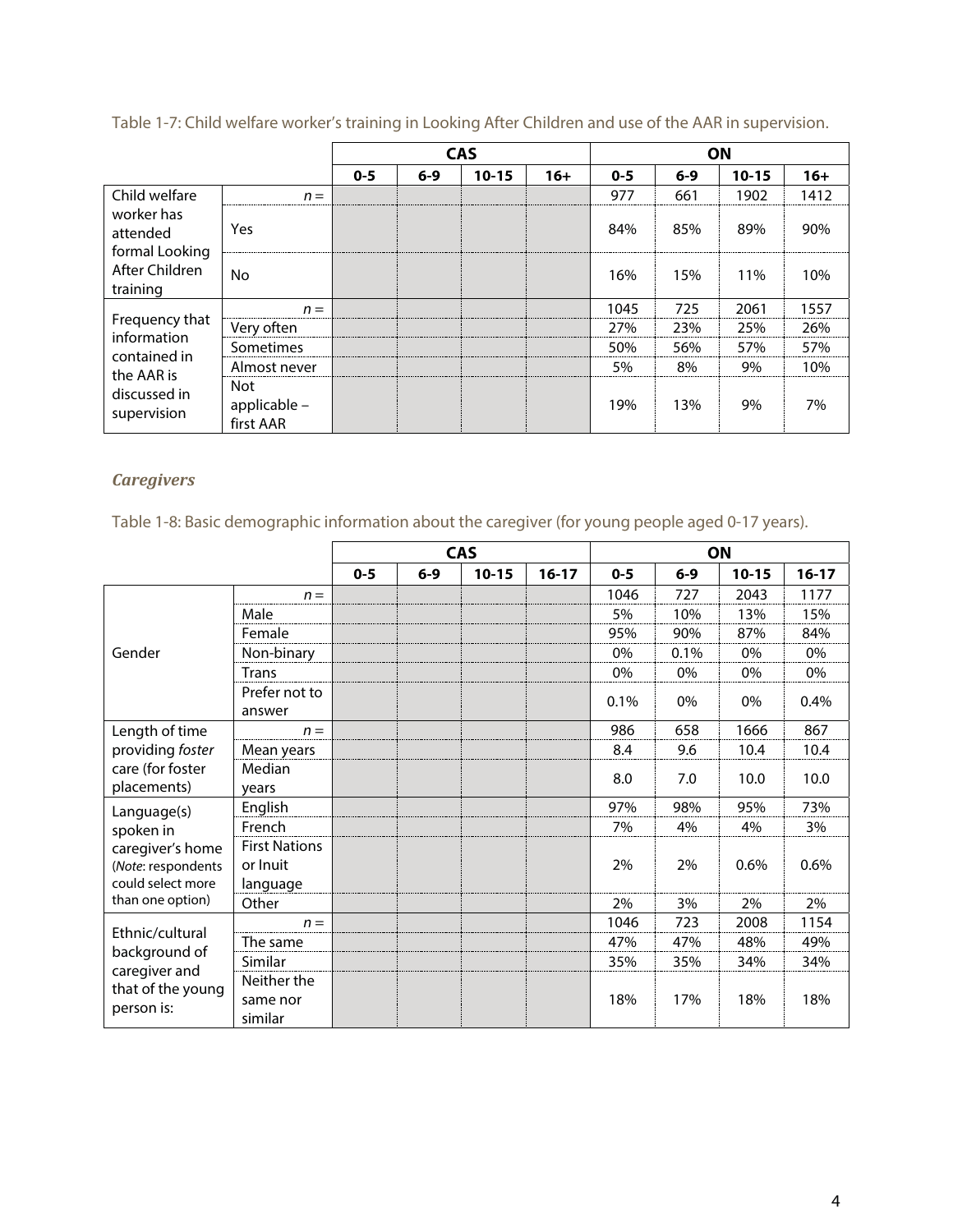|                                                                                                         |         |         | <b>CAS</b> |         | <b>ON</b> |         |           |           |
|---------------------------------------------------------------------------------------------------------|---------|---------|------------|---------|-----------|---------|-----------|-----------|
|                                                                                                         | $0 - 5$ | $6 - 9$ | $10 - 15$  | $16-17$ | $0 - 5$   | $6 - 9$ | $10 - 15$ | $16 - 17$ |
| $n =$                                                                                                   |         |         |            |         | 987       | 672     | 1865      | 1064      |
| Less than a high school<br>diploma                                                                      |         |         |            |         | 6%        | 6%      | 3%        | 4%        |
| High school diploma                                                                                     |         |         |            |         | 30%       | 30%     | 24%       | 22%       |
| Trades certificate - Vocational<br>school – Apprenticeship<br>training                                  |         |         |            |         | 3%        | 6%      | 5%        | 3%        |
| Non-university certificate or<br>diploma from a community<br>college, CEGEP, school of<br>nursing, etc. |         |         |            |         | 38%       | 38%     | 43%       | 41%       |
| University certificate or<br>diploma below bachelor level                                               |         |         |            |         | 6%        | 5%      | 8%        | 7%        |
| Bachelor degree                                                                                         |         |         |            |         | 12%       | 12%     | 12%       | 16%       |
| University certificate or<br>diploma above bachelor level                                               |         |         |            |         | 2%        | 3%      | 3%        | 4%        |
| Master's degree                                                                                         |         |         |            |         | 3%        | 2%      | 2%        | 2%        |
| Doctoral degree                                                                                         |         |         |            |         | $0.3\%$   | 0.1%    | 0.4%      | $0.7\%$   |

Table 1-9: Caregiver's highest level of education in any field (degree, certificate, or diploma) (for young people aged 0-17 years).

Table 1-10: Caregiver's training in Looking After Children and other caregiver training programs (for young people aged 0-17 years).

|                                                |                                   |         |         | <b>CAS</b> |         |         |         | ON        |         |
|------------------------------------------------|-----------------------------------|---------|---------|------------|---------|---------|---------|-----------|---------|
|                                                |                                   | $0 - 5$ | $6 - 9$ | $10 - 15$  | $16-17$ | $0 - 5$ | $6 - 9$ | $10 - 15$ | $16-17$ |
| Caregiver has                                  | $n =$                             |         |         |            |         | 980     | 679     | 1937      | 1108    |
| attended<br>formal Looking<br>After Children   | Yes                               |         |         |            |         | 62%     | 60%     | 64%       | 62%     |
| training                                       | No.                               |         |         |            |         | 38%     | 40%     | 36%       | 38%     |
| Caregiver has<br>completed/is                  | PRIDE*                            |         |         |            |         | 73%     | 61%     | 52%       | 33%     |
| currently<br>attending<br>caregiver            | Agency-<br>specific<br>training   |         |         |            |         | 54%     | 62%     | 46%       | 33%     |
| training (Note:<br>respondents<br>could select | Foster<br>parenting<br>techniques |         |         |            |         | 14%     | 15%     | 17%       | 11%     |
| more than one<br>option                        | Other<br>program                  |         |         |            |         | 30%     | 38%     | 42%       | 33%     |

\*Parenting Resources for Information, Development, and Education program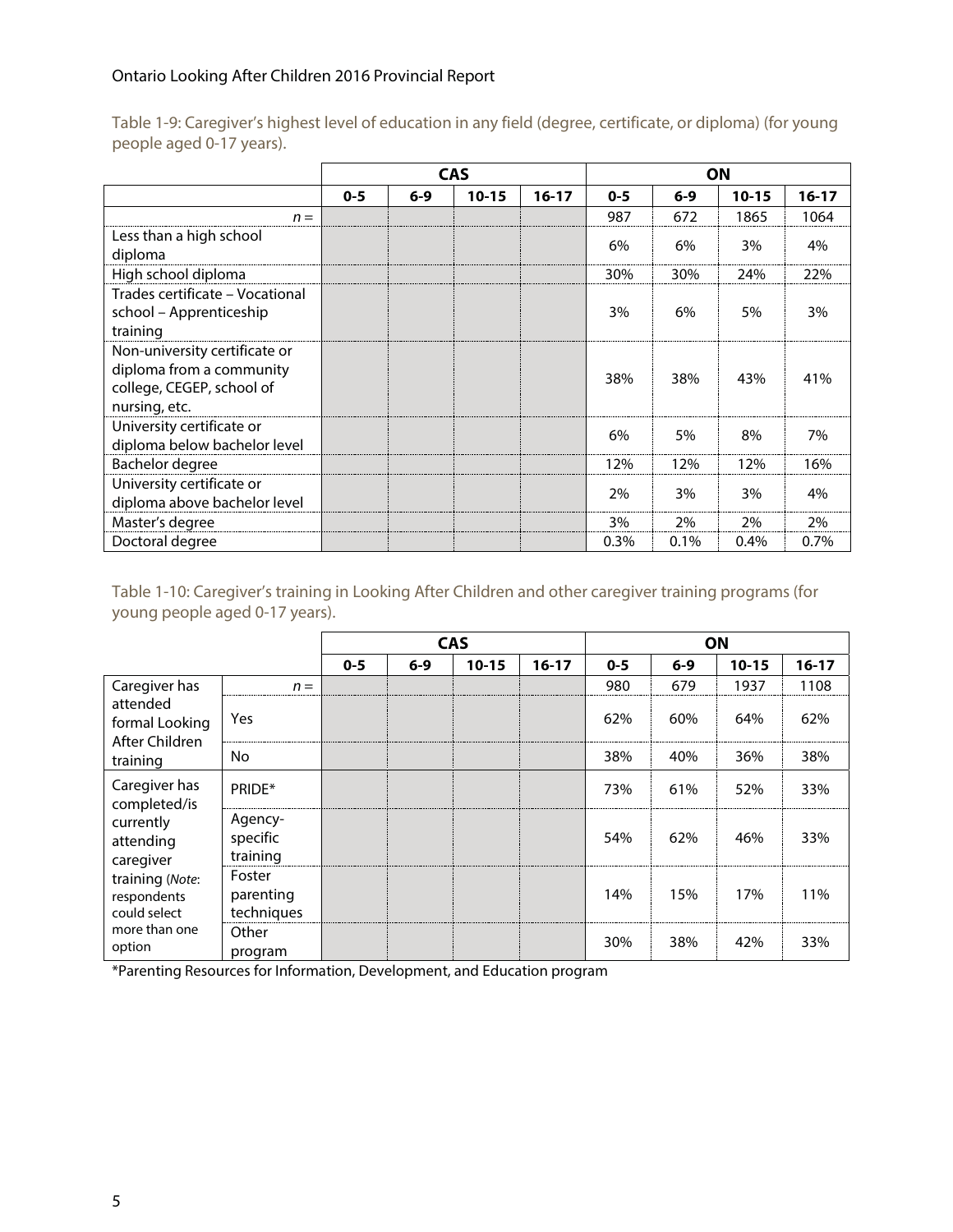# **Placement Stability**

This section illustrates the stability associated with selected placement settings for each age group, and/or overall for each age group.

Table 2-1: Mean and median number of years the young person has been living in the current placement, by selected placement type and overall (for young people aged 0-17 years).

|                 |        |         |         | <b>CAS</b> |         |           | ON        |            |          |
|-----------------|--------|---------|---------|------------|---------|-----------|-----------|------------|----------|
|                 |        | $0 - 5$ | $6 - 9$ | $10 - 15$  | $16-17$ | $0 - 5$   | $6 - 9$   | $10 - 15$  | $16-17$  |
|                 | $n =$  |         |         |            |         | 61        | 89        | 195        | 89       |
| Kinship in care | Mean   |         |         |            |         | 1.1       | 2.9       | 5.6        | 6.4      |
|                 | Median |         |         |            |         | 0.9       | 3.0       | 5.0        | 6.0      |
|                 | $n =$  |         |         |            |         | 898       | 531       | 1364       | 692      |
| Foster home     | Mean   |         |         |            |         | 1.3       | 2.2       | 3.5        | 4.1      |
|                 | Median |         |         |            |         | 1.0       | 1.5       | 2.0        | 2.0      |
|                 | $n =$  |         |         |            |         | 9         | 32        | 346        | 263      |
| Group home      | Mean   |         |         |            |         | 1.4       | 1.6       | 1.6        | 1.8      |
|                 | Median |         |         |            |         | 0.8       | 1.0       | 0.9        | 1.0      |
| Customary       | $n =$  |         |         |            |         | 52        | 33        | 34         | 9        |
| care            | Mean   |         |         |            |         | 2.3       | 3.6       | 6.1        | 2.7      |
|                 | Median |         |         |            |         | 2.0       | 3.0       | 5.0        | 1.0      |
| Independent     | $n =$  |         |         |            |         |           |           | 3          | 105      |
| living          | Mean   |         |         |            |         |           |           | 0.1        | 0.7      |
|                 | Median |         |         |            |         |           |           | 0.1        | 0.4      |
|                 | $n =$  |         |         |            |         | 1040      | 700       | 2019       | 1273     |
| <b>Overall</b>  | Mean   |         |         |            |         | 1.3       | 2.3       | 3.3        | 3.2      |
|                 | Median |         |         |            |         | 1.0       | 1.        | 2.0        | 1.0      |
|                 | Range  |         |         |            |         | $0 - 5.5$ | $.08 - 9$ | $0 - 15.8$ | $0-17.2$ |

Table 2-2: Worker-reported continuity of care (for young people aged 0-17 years).

|                                                                                |         |         | <b>CAS</b> |           |         |         |           |           |
|--------------------------------------------------------------------------------|---------|---------|------------|-----------|---------|---------|-----------|-----------|
|                                                                                | $0 - 5$ | $6 - 9$ | $10 - 15$  | $16 - 17$ | $0 - 5$ | $6 - 9$ | $10 - 15$ | $16 - 17$ |
| $n =$                                                                          |         |         |            |           | 1044    | 724     | 2071      | 1402      |
| Much continuity of care (no<br>placement change in last 12<br>months)          |         |         |            |           | 76%     | 76%     | 72%       | 57%       |
| Some disruptions (one change<br>of placement in last 12<br>months)             |         |         |            |           | 19%     | 20%     | 18%       | 25%       |
| Serious disruptions (two or<br>more changes of placement in<br>last 12 months) |         |         |            |           | 5%      | 5%      | 9%        | 18%       |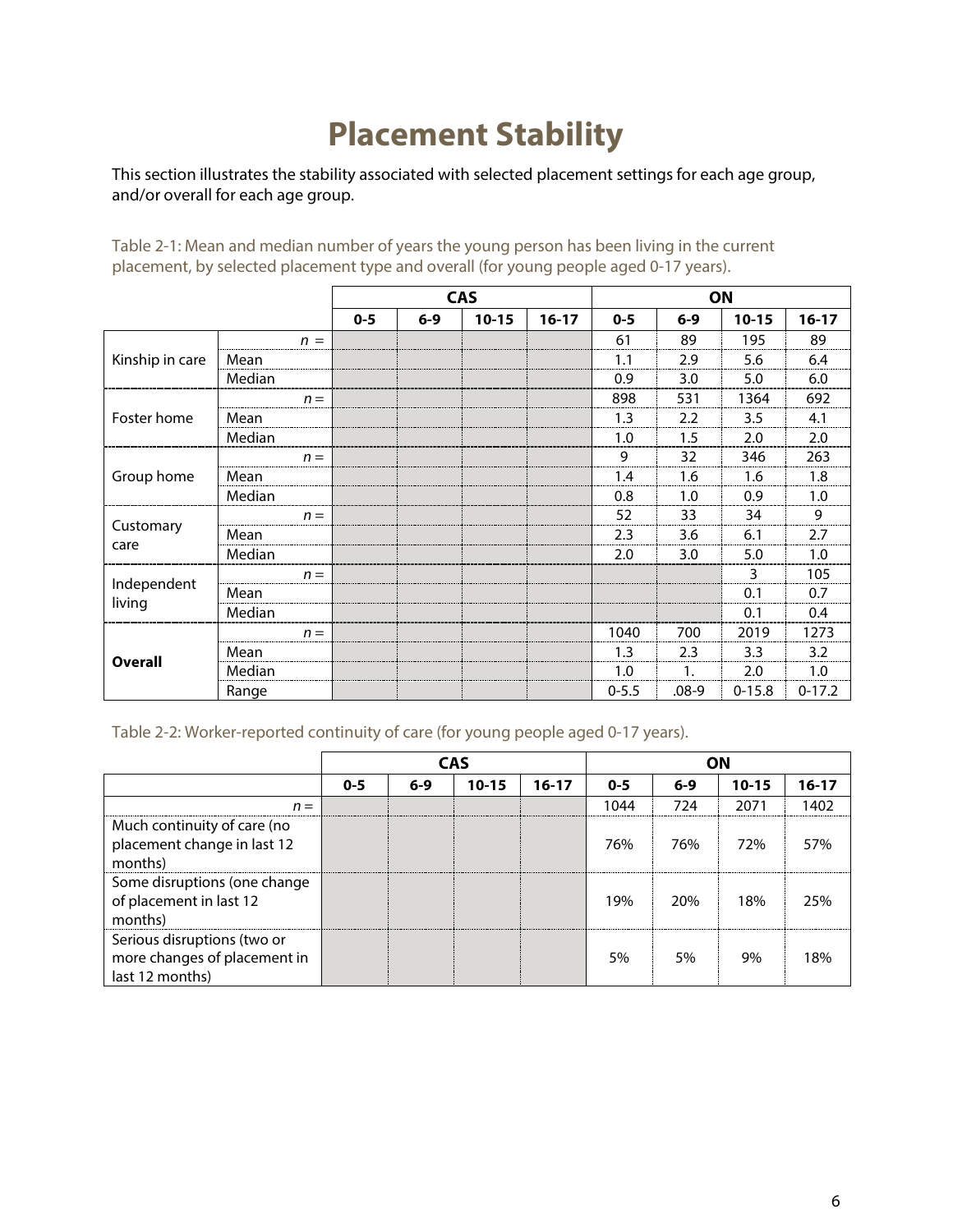|                       |        |         |         | <b>CAS</b> |         |         |          | ON        |          |
|-----------------------|--------|---------|---------|------------|---------|---------|----------|-----------|----------|
|                       |        | $0 - 5$ | $6 - 9$ | $10 - 15$  | $16-17$ | $0 - 5$ | $6-9$    | $10 - 15$ | $16-17$  |
|                       | $n =$  |         |         |            |         | 61      | 87       | 197       | 87       |
| Kinship in care       | Mean   |         |         |            |         | 2.4     | 3.4      | 3.0       | 3.5      |
|                       | Median |         |         |            |         | 2.0     | 3.0      | 3.1       | 3.0      |
|                       | $n =$  |         |         |            |         | 880     | 533      | 1336      | 680      |
| Foster home           | Mean   |         |         |            |         | 1.9     | 3.4      | 4.0       | 4.3      |
|                       | Median |         |         |            |         | 2.0     | 3.0      | 4.0       | 4.0      |
|                       | $n =$  |         |         |            |         | 9       | 28       | 342       | 254      |
| Group home            | Mean   |         |         |            |         | 2.6     | 3.7      | 5.6       | 6.4      |
|                       | Median |         |         |            |         | 3.0     | 3.0      | 5.0       | 6.0      |
|                       | $n =$  |         |         |            |         | 50      | 32       | 35        | 10       |
| Customary<br>care     | Mean   |         |         |            |         | 1.9     | 3.9      | 2.6       | 6.4      |
|                       | Median |         |         |            |         | 2.0     | 3.0      | 2.0       | 3.5      |
|                       | $n =$  |         |         |            |         |         |          | 3         | 165      |
| Independent<br>living | Mean   |         |         |            |         |         |          | 10.3      | 6.4      |
|                       | Median |         |         |            |         |         |          | 8.0       | 6.0      |
|                       | $n =$  |         |         |            |         | 1020    | 692      | 1992      | 1328     |
| <b>Overall</b>        | Mean   |         |         |            |         | 2.0     | 3.4      | 4.2       | 5.2      |
|                       | Median |         |         |            |         | 2.0     | 3.0      | 4.0       | 4.0      |
|                       | Range  |         |         |            |         | $0 - 9$ | $0 - 20$ | $0 - 31$  | $0 - 30$ |

Table 2-3: Mean and median number of changes in caregiver the young person has experienced since birth, by selected placement type and overall (for young people aged 0-17 years).

Table 2-4: General permanency plan (for young people aged 0-17 years).

|                                       |         |         | <b>CAS</b> |         |         |         | ΩN        |           |
|---------------------------------------|---------|---------|------------|---------|---------|---------|-----------|-----------|
|                                       | $0 - 5$ | $6 - 9$ | $10 - 15$  | $16-17$ | $0 - 5$ | $6 - 9$ | $10 - 15$ | $16 - 17$ |
| $n =$                                 |         |         |            |         | 1032    | 699     | 2015      | 1384      |
| Return home                           |         |         |            |         | 12%     | 9%      | 8%        | 4%        |
| Adoption                              |         |         |            |         | 51%     | 36%     | 13%       | 1%        |
| Kinship                               |         |         |            |         | 5%      | 4%      | 4%        | $1\%$     |
| Status change to legal custody        |         |         |            |         | 2%      | $1\%$   | 2%        | $1\%$     |
| Customary care                        |         |         |            |         | 4%      | 4%      | $1\%$     | በ 4%      |
| Independent living                    |         |         |            |         | 0%      | $0.3\%$ | 6%        | 45%       |
| Adult services                        |         |         |            |         | $0.2\%$ | $1\%$   | 6%        | l 3%      |
| Remain in current placement           |         |         |            |         | 7%      | 26%     | 44%       | 28%       |
| Other                                 |         |         |            |         | $0.9\%$ | 2%      | 2%        | 2%        |
| Permanency plan not yet<br>determined |         |         |            |         | 19%     | 16%     | 13%       |           |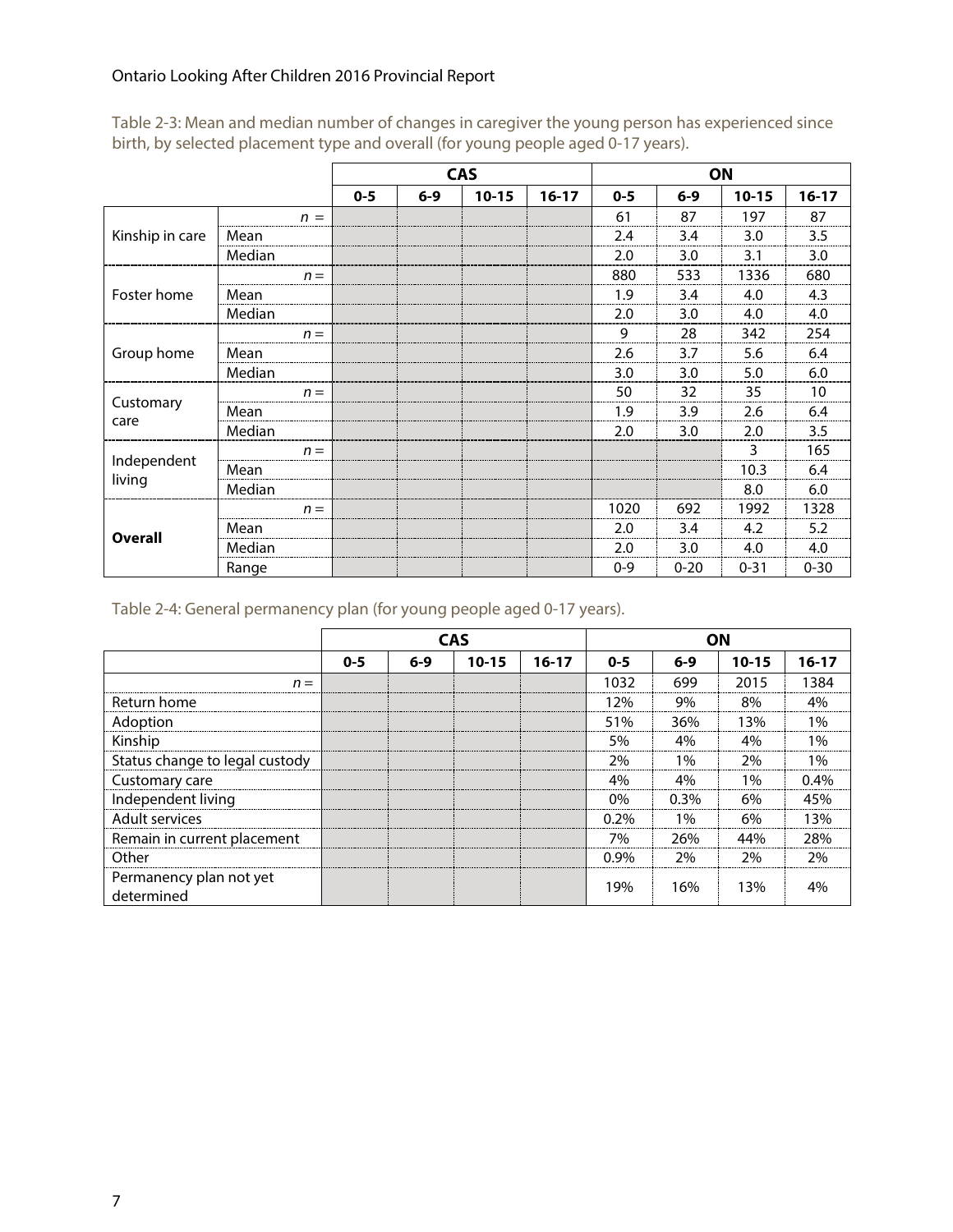Table 2-5: Young person's stable relationship with at least one adult over a number of years (for young people aged 6-16+ years).

|                                                                | <b>CAS</b> |           |       | ΟN  |           |      |  |  |
|----------------------------------------------------------------|------------|-----------|-------|-----|-----------|------|--|--|
|                                                                | $6-9$      | $10 - 15$ | $16+$ | 6-9 | $10 - 15$ | 16+  |  |  |
| $n =$                                                          |            |           |       | フフち | 2069      | 1552 |  |  |
| Stable relationship throughout life                            |            |           |       | 50% | 53%       | 50%  |  |  |
| Fairly long-term relationship (i.e.,<br>more than three years) |            |           |       | 24% | 31%       | 34%  |  |  |
| Short-term relationship (i.e., one to<br>three years)          |            |           |       | 23% | 13%       | 12%  |  |  |
| No stable relationship                                         |            |           |       | 3%  | 3%        |      |  |  |

Table 2-6: Frequency of contact between young person and birth/adoptive family.

|                       |         |     | CAS       |     |         |       |           |       |
|-----------------------|---------|-----|-----------|-----|---------|-------|-----------|-------|
|                       | $0 - 5$ | 6-9 | $10 - 15$ | 16+ | $0 - 5$ | $6-9$ | $10 - 15$ | 16+   |
| $n =$                 |         |     |           |     | 1037    | 714   | 2046      | 546   |
| At least once a week  |         |     |           |     | 62%     | 44%   | 42%       |       |
| At least once a month |         |     |           |     | 16%     | 30%   | 36%       | 37%   |
| At least once a year  |         |     |           |     | 9%      | 1 2%  | ን%        | $0\%$ |
| Less than once a year |         |     |           |     | 1%      | 2%    | 3%        | 3%    |
| Never                 |         |     |           |     | 1%      | 13%   | 8%        |       |

Table 2-7: Frequency of contact between young person and significant caring adults.

|                       |         |     | <b>CAS</b> |     |         |       |           |               |
|-----------------------|---------|-----|------------|-----|---------|-------|-----------|---------------|
|                       | $0 - 5$ | 6-9 | $10 - 15$  | 16+ | $0 - 5$ | 6-9   | $10 - 15$ |               |
| n =                   |         |     |            |     | 1022    | 707   | 2038      | 546           |
| At least once a week  |         |     |            |     | 73%     | 62%   | 62%       | 70/           |
| At least once a month |         |     |            |     | 4% ا    | 22%   | 26%       | ን7%           |
| At least once a year  |         |     |            |     | 4%      | 7%    | 6%        | 5%            |
| Less than once a year |         |     |            |     | 14%     | $1\%$ | ን%        | $\frac{0}{6}$ |
| Never                 |         |     |            |     | 9%      | 8%    | 5%        |               |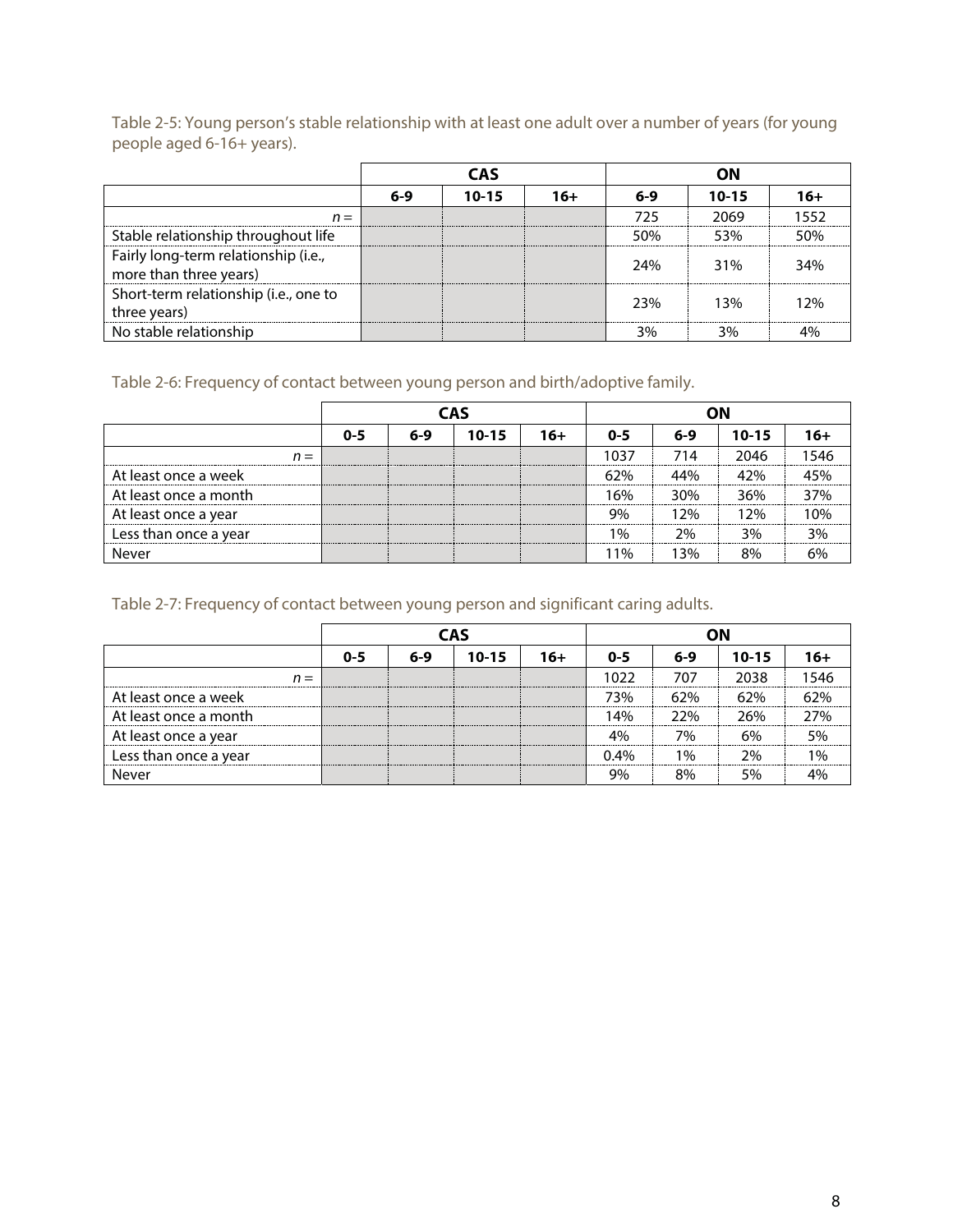### **Quality of Care**

This section illustrates measures of quality of care experienced by young people by selected placement settings for each age group, and/or overall for each age group.

Table 3-1: Youth-reported placement satisfaction score by selected placement type and overall (for young people aged 10-17 years).

|                    |                |           | <b>CAS</b> |           | ON        |
|--------------------|----------------|-----------|------------|-----------|-----------|
|                    |                | $10 - 15$ | $16 - 17$  | $10 - 15$ | $16 - 17$ |
|                    | $n =$          |           |            | 188       | 86        |
| Kinship in care    | Mean score     |           |            | 11.3      | 10.9      |
|                    | Median score   |           |            | 12.0      | 12.0      |
|                    | $n =$          |           |            | 1262      | 626       |
| Foster home        | Mean score     |           |            | 10.7      | 10.5      |
|                    | Median score   |           |            | 12.0      | 12.0      |
|                    | $n =$          |           |            | 270       | 199       |
| Group home         | Mean score     |           |            | 7.7       | 7.5       |
|                    | Median score   |           |            | 8.0       | 8.0       |
|                    | $n =$          |           |            | 31        | 8         |
| Customary care     | Mean score     |           |            | 11.5      | 9.4       |
|                    | Median score   |           |            | 12.0      | 11.0      |
|                    | $n =$          |           |            |           | 114       |
| Independent living | Mean score     |           |            | 12.0      | 9.8       |
|                    | Median score   |           |            | 12.0      | 11.0      |
|                    | $n =$          |           |            | 1818      | 1126      |
|                    | Mean           |           |            | 10.3      | 9.8       |
| Overall            | Median         |           |            | 12.0      | 11.0      |
|                    | Possible range |           | $0 - 12$   |           | $0 - 12$  |

Table 3-2: Young person's understanding of his/her current situation (for young people aged 3-16+ years).

|                            |     |                                                            | <b>CAS</b> |  |     | ωN  |      |      |
|----------------------------|-----|------------------------------------------------------------|------------|--|-----|-----|------|------|
|                            | 3-5 | $10 - 15$<br>$16+$<br>$6 - 9$<br>$10 - 15$<br>$6-9$<br>3-5 |            |  |     |     |      | 16+  |
| $n =$                      |     |                                                            |            |  | 448 | 721 | 2050 | 1543 |
| Clear understanding        |     |                                                            |            |  | 11% | 27% | 59%  | 74%  |
| Some understanding         |     |                                                            |            |  | 52% | 60% | 36%  | 22%  |
| Little or no understanding |     |                                                            |            |  | 37% | 13% | 5%   | 3%   |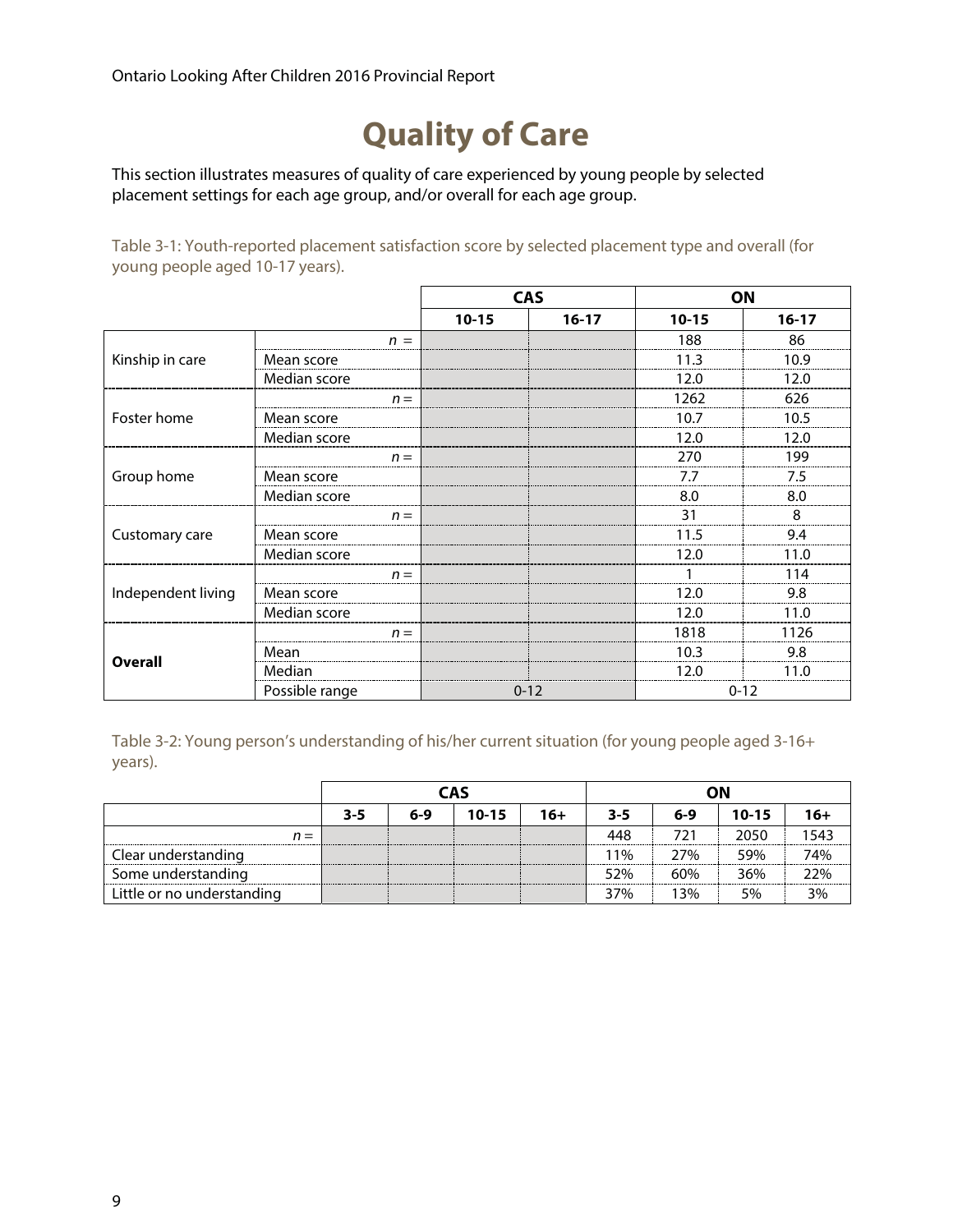### **Parenting**

Table 3-3: SERVICE PERFORMANCE INDICATOR 15: Youth-reported perceived quality of relationship with primary caregiver score by selected placement type and overall (for young people aged 10-17 years).

|                                   |                |           | <b>CAS</b> | ON        |         |
|-----------------------------------|----------------|-----------|------------|-----------|---------|
|                                   |                | $10 - 15$ | $16-17$    | $10 - 15$ | $16-17$ |
|                                   | $n =$          |           |            | 181       | 75      |
| Kinship in care<br><b>Overall</b> | Mean           |           |            | 7.2       | 6.6     |
|                                   | Median         |           |            | 8.0       | 8.0     |
|                                   | $n =$          |           |            | 1267      | 614     |
| Foster home                       | Mean           |           |            | 6.7       | 6.6     |
|                                   | Median         |           |            | 8.0       | 8.0     |
|                                   | $n =$          |           |            | 266       | 193     |
| Group home                        | Mean           |           |            | 5.8       | 5.9     |
|                                   | Median         |           |            | 6.0       | 7.0     |
|                                   | $n =$          |           |            | 31        | 8       |
| Customary care                    | Mean           |           |            | 7.2       | 5.6     |
|                                   | Median         |           |            | 8.0       | 5.0     |
|                                   | $n =$          |           |            | 1752      | 921     |
|                                   | Mean           |           |            | 6.7       | 6.4     |
|                                   | Median         |           |            | 8.0       | 7.0     |
|                                   | Possible range |           | $0 - 8$    | $0 - 8$   |         |

Table 3-4: Youth-reported positive parenting scores by selected placement type and overall (for young people aged 10-17 years).

|                 |                |                                                            |           | ON        |         |
|-----------------|----------------|------------------------------------------------------------|-----------|-----------|---------|
|                 |                | $10 - 15$                                                  | $16 - 17$ | $10 - 15$ | $16-17$ |
|                 | n<br>$\equiv$  |                                                            |           | 190       | 87      |
| Kinship in care | Mean           |                                                            |           | 10.3      | 9.8     |
|                 | Median         | <b>CAS</b><br>$n =$<br>$n =$<br>$n =$<br>$n =$<br>$0 - 12$ |           | 11.0      | 10.0    |
|                 |                |                                                            |           | 1270      | 616     |
| Foster home     | Mean           |                                                            |           | 10.3      | 10.0    |
|                 | Median         |                                                            |           | 11.0      | 11.0    |
|                 |                |                                                            |           | 264       | 197     |
| Group home      | Mean           |                                                            |           | 9.6       | 9.7     |
|                 | Median         | 10.0<br>32<br>10.7<br>11.5<br>1766<br>10.2                 |           | 10.0      |         |
|                 |                |                                                            |           |           | 8       |
| Customary care  | Mean           |                                                            |           |           | 9.0     |
|                 | Median         |                                                            |           |           | 9.0     |
|                 |                |                                                            |           |           | 948     |
|                 | Mean           |                                                            |           |           | 9.8     |
| <b>Overall</b>  | Median         |                                                            |           |           |         |
|                 | Possible range |                                                            |           | $0 - 12$  |         |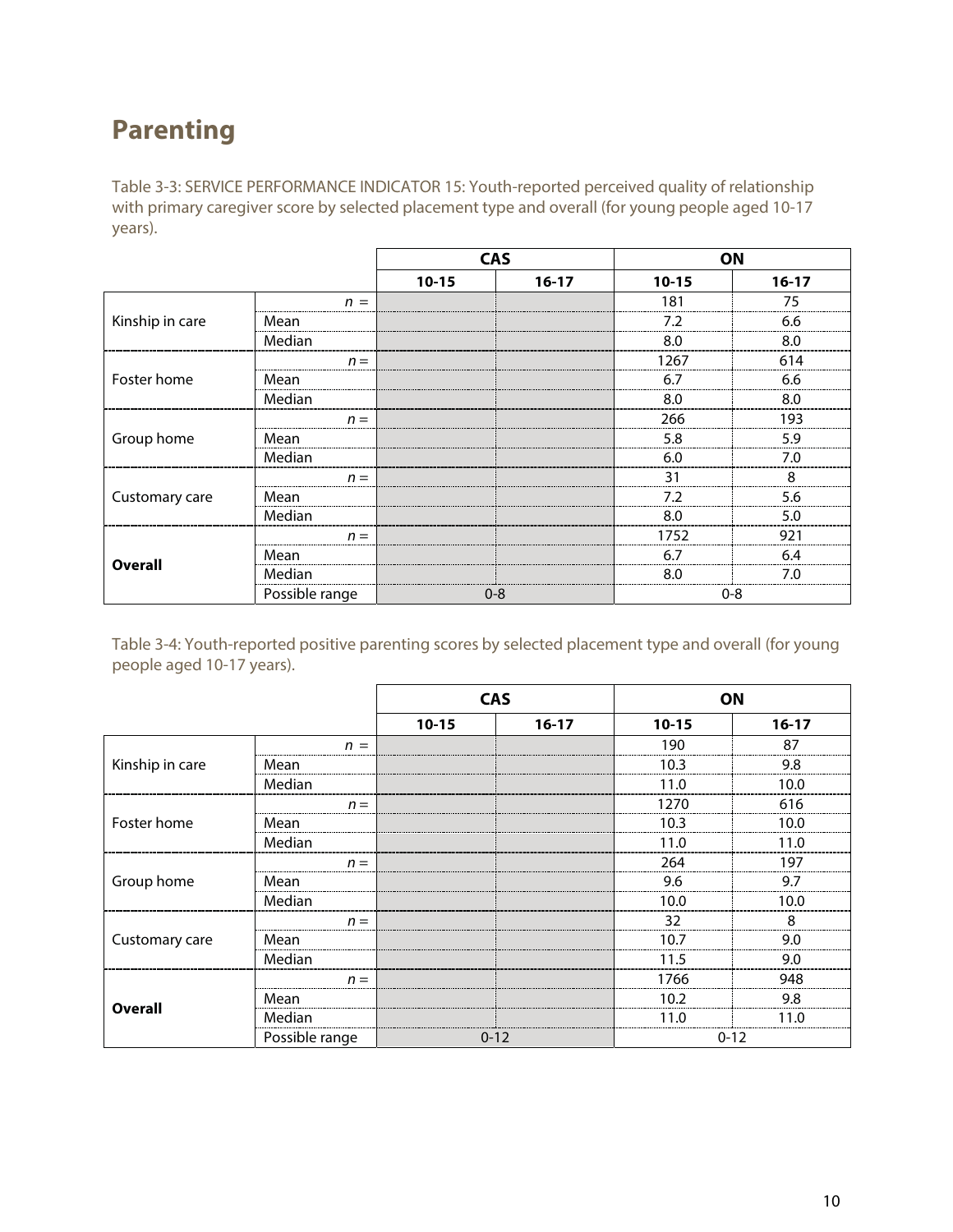|                 |                | $10 - 15$      | $16-17$                                                                                                                                                                                                                      | $10 - 15$ | $16-17$ |
|-----------------|----------------|----------------|------------------------------------------------------------------------------------------------------------------------------------------------------------------------------------------------------------------------------|-----------|---------|
|                 | $n =$          |                |                                                                                                                                                                                                                              | 190       | 85      |
| Kinship in care | Mean           |                |                                                                                                                                                                                                                              | 3.2       | 3.6     |
|                 | Median         |                | <b>CAS</b><br>ON<br>3.0<br>4.0<br>1257<br>609<br>2.8<br>2.7<br>2.0<br>2.0<br>263<br>192<br>2.8<br>3.1<br>2.0<br>3.0<br>32<br>8<br>3.5<br>3.8<br>3.0<br>5.0<br>1751<br>934<br>2.9<br>3.0<br>2.0<br>۹0<br>$0 - 12$<br>$0 - 12$ |           |         |
|                 | $n =$          |                |                                                                                                                                                                                                                              |           |         |
| Foster home     | Mean           |                |                                                                                                                                                                                                                              |           |         |
|                 | Median         |                |                                                                                                                                                                                                                              |           |         |
|                 | $n =$          |                |                                                                                                                                                                                                                              |           |         |
| Group home      | Mean           |                |                                                                                                                                                                                                                              |           |         |
|                 | Median         | $n =$<br>$n =$ |                                                                                                                                                                                                                              |           |         |
|                 |                |                |                                                                                                                                                                                                                              |           |         |
| Customary care  | Mean           |                |                                                                                                                                                                                                                              |           |         |
|                 | Median         |                |                                                                                                                                                                                                                              |           |         |
|                 |                |                |                                                                                                                                                                                                                              |           |         |
|                 | Mean           |                |                                                                                                                                                                                                                              |           |         |
| <b>Overall</b>  | Median         |                |                                                                                                                                                                                                                              |           |         |
|                 | Possible range |                |                                                                                                                                                                                                                              |           |         |

Table 3-5: Youth-reported inconsistent discipline scores by selected placement type and overall (for young people aged 10-17 years).

Table 3-6: Youth-reported poor supervision scores by selected placement type and overall (for young people aged 10-17 years).

|                 |                | $10 - 15$      | $16-17$                                                                                                                                                                                                                        | $10 - 15$ | $16-17$ |
|-----------------|----------------|----------------|--------------------------------------------------------------------------------------------------------------------------------------------------------------------------------------------------------------------------------|-----------|---------|
|                 | $n =$          |                |                                                                                                                                                                                                                                | 187       | 86      |
| Kinship in care | Mean           |                |                                                                                                                                                                                                                                | 1.5       | 2.4     |
|                 | Median         |                | <b>CAS</b><br>ΟN<br>0.0<br>2.0<br>1243<br>612<br>2.7<br>1.7<br>2.0<br>1.0<br>255<br>1878<br>2.3<br>3.0<br>2.0<br>1.0<br>28<br>8<br>2.4<br>5.4<br>2.0<br>6.0<br>1723<br>933<br>2.8<br>1.8<br>2.0<br>1.0<br>$0 - 12$<br>$0 - 12$ |           |         |
|                 | $n =$          |                |                                                                                                                                                                                                                                |           |         |
| Foster home     | Mean           |                |                                                                                                                                                                                                                                |           |         |
|                 | Median         | $n =$<br>$n =$ |                                                                                                                                                                                                                                |           |         |
|                 |                |                |                                                                                                                                                                                                                                |           |         |
| Group home      | Mean           |                |                                                                                                                                                                                                                                |           |         |
|                 | Median         |                |                                                                                                                                                                                                                                |           |         |
|                 |                |                |                                                                                                                                                                                                                                |           |         |
| Customary care  | Mean           |                |                                                                                                                                                                                                                                |           |         |
|                 | Median         |                |                                                                                                                                                                                                                                |           |         |
|                 | $n =$          |                |                                                                                                                                                                                                                                |           |         |
|                 | Mean           |                |                                                                                                                                                                                                                                |           |         |
| <b>Overall</b>  | Median         |                |                                                                                                                                                                                                                                |           |         |
|                 | Possible range |                |                                                                                                                                                                                                                                |           |         |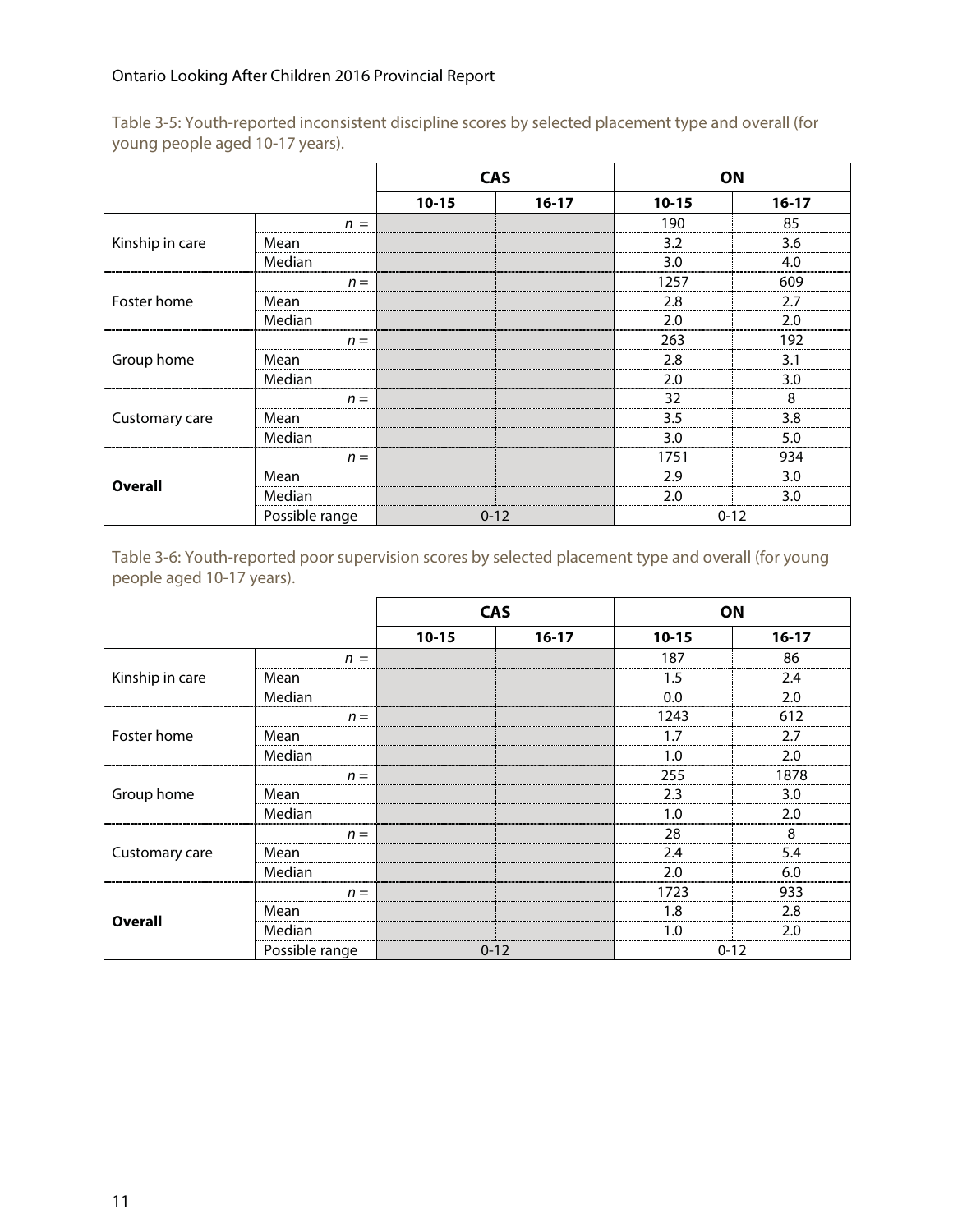|                 |                                            | $0 - 5$                                                                                                                        | $6 - 9$ | $0 - 5$  | $6 - 9$ |  |
|-----------------|--------------------------------------------|--------------------------------------------------------------------------------------------------------------------------------|---------|----------|---------|--|
|                 | $n =$                                      |                                                                                                                                |         | 61       | 90      |  |
| Kinship in care | Mean                                       |                                                                                                                                |         | 20.8     | 17.3    |  |
|                 | Median                                     | <b>CAS</b><br>ON<br>21.0<br>871<br>20.4<br>21.0<br>8<br>20.8<br>20.5<br>46<br>19.4<br>19.5<br>1010<br>20.4<br>21.0<br>$0 - 24$ | 17.0    |          |         |  |
|                 | $n =$                                      |                                                                                                                                |         |          | 526     |  |
| Foster home     | Mean                                       |                                                                                                                                |         |          | 17.3    |  |
|                 | Median                                     |                                                                                                                                |         |          | 17.0    |  |
|                 | $n =$                                      |                                                                                                                                |         |          | 28      |  |
| Group home      | Mean                                       |                                                                                                                                |         |          | 19.8    |  |
|                 | Median<br>$n =$<br>Mean<br>Median<br>$n =$ |                                                                                                                                |         | 20.0     |         |  |
|                 |                                            |                                                                                                                                |         |          | 32      |  |
| Customary care  |                                            |                                                                                                                                |         |          | 17.7    |  |
|                 |                                            |                                                                                                                                |         |          | 18.0    |  |
|                 |                                            |                                                                                                                                |         |          | 693     |  |
|                 | Mean                                       |                                                                                                                                |         |          | 17.4    |  |
| <b>Overall</b>  | Median                                     |                                                                                                                                |         |          | 18.0    |  |
|                 | Possible range                             |                                                                                                                                |         | $0 - 24$ |         |  |

Table 3-7: Caregiver-reported positive parenting score by selected placement type and overall (for children aged 0-9 years).

### **First Nations, Métis, and Inuit Young People**

While it is essential for those who are providing child welfare services in ethnically diverse communities to consider the unique traditions and heritage of all cultures, the Child and Family Services Act emphasizes the importance of paying particular attention to the provision of services to FNMI young people. This section illustrates various broad opportunities and experiences of FNMI young people related to their culture.

Table 3-8: Percentage of FNMI young people in the 2016 OnLAC sample.

|                   |         |     | CAS       |       |     | ΟN<br>$10 - 15$<br>6-9<br>$0 - 5$<br>233<br>190<br>2108 |     |       |
|-------------------|---------|-----|-----------|-------|-----|---------------------------------------------------------|-----|-------|
|                   | $0 - 5$ | 6-9 | $10 - 15$ | $16+$ |     |                                                         |     | $16+$ |
| $n =$             |         |     |           |       |     |                                                         |     |       |
| FNMI young people |         |     |           |       | 22% | 26%                                                     | 22% | 5%    |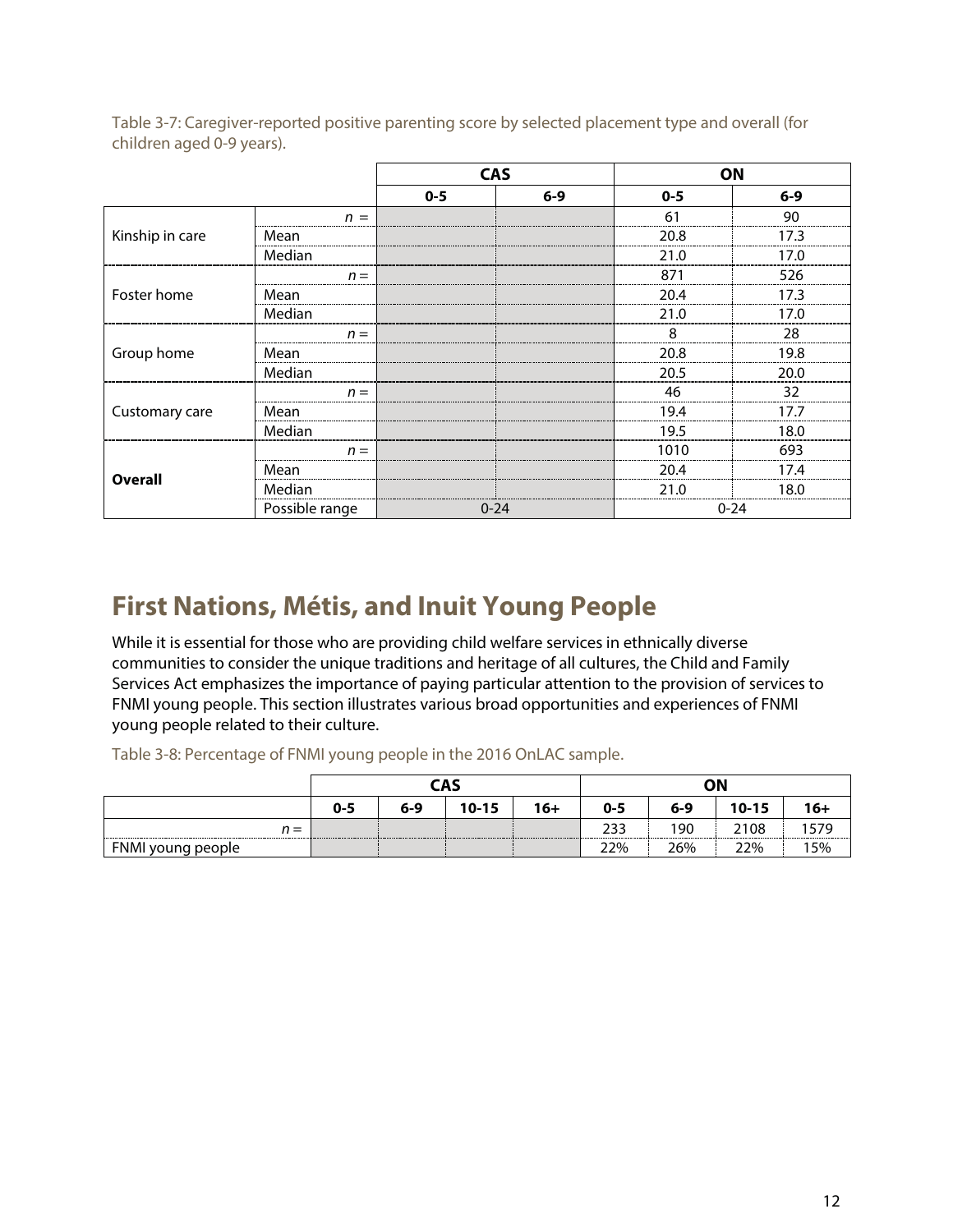Table 3-9: Percentage of FNMI young people who report often or yes to having various experiences relating to their culture, by selected placement type.

|                           |                                                                                                              |         |       | CAS       |       |         |       | ON        |       |
|---------------------------|--------------------------------------------------------------------------------------------------------------|---------|-------|-----------|-------|---------|-------|-----------|-------|
|                           |                                                                                                              | $0 - 5$ | $6-9$ | $10 - 15$ | $16+$ | $0 - 5$ | $6-9$ | $10 - 15$ | $16+$ |
|                           | Belongs to a clan or have a clan<br>affliiation                                                              |         |       |           |       | 29%     | 50%   | 41%       | 21%   |
|                           | Visits or meets with people from<br>his/her FNMI community                                                   |         |       |           |       | 0%      | 36%   | 33%       | 14%   |
|                           | Has a relationship to the land or<br>landmarks in his/her community                                          |         |       |           |       | 0%      | 29%   | 22%       | 21%   |
|                           | Learns about traditional teachings,<br>customs, or ceremonies                                                |         |       |           |       | 0%      | 21%   | 20%       | 13%   |
| care                      | Participates in his/her FNMI<br>community events, actitivites,<br>traditional meals/foods, and<br>ceremonies |         |       |           |       | 0%      | 14%   | 21%       | 13%   |
|                           | Speaks his/her First Nations or<br>Inuit language often or sometimes                                         |         |       |           |       | 0%      | 0%    | 8%        | 0%    |
| Kinship in<br>Foster home | Has a personal connection with an<br>Elder, Healer, and/or Cultural<br>Teacher                               |         |       |           |       | 0%      | 31%   | 38%       | 29%   |
|                           | Has a native Spirit Name                                                                                     |         |       |           |       | 0%      | 43%   | 28%       | 20%   |
|                           | Belongs to a clan or have a clan<br>affliiation                                                              |         |       |           |       | 17%     | 27%   | 31%       | 32%   |
|                           | Visits or meets with people from<br>his/her FNMI community                                                   |         |       |           |       | 15%     | 18%   | 16%       | 19%   |
|                           | Has a relationship to the land or<br>landmarks in his/her community                                          |         |       |           |       | 11%     | 18%   | 18%       | 17%   |
|                           | Learns about traditional teachings,<br>customs, or ceremonies                                                |         |       |           |       | 14%     | 18%   | 19%       | 14%   |
|                           | Participates in his/her FNMI<br>community events, actitivites,<br>traditional meals/foods, and<br>ceremonies |         |       |           |       | 11%     | 13%   | 14%       | 11%   |
|                           | Speaks his/her First Nations or<br>Inuit language often or sometimes                                         |         |       |           |       | 4%      | 0.9%  | 2%        | 0%    |
|                           | Has a personal connection with an<br>Elder, Healer, and/or Cultural<br>Teacher                               |         |       |           |       | 17%     | 29%   | 28%       | 27%   |
|                           | Has a native Spirit Name                                                                                     |         |       |           |       | 18%     | 21%   | 25%       | 36%   |
| continued on next page    |                                                                                                              |         |       |           |       |         |       |           |       |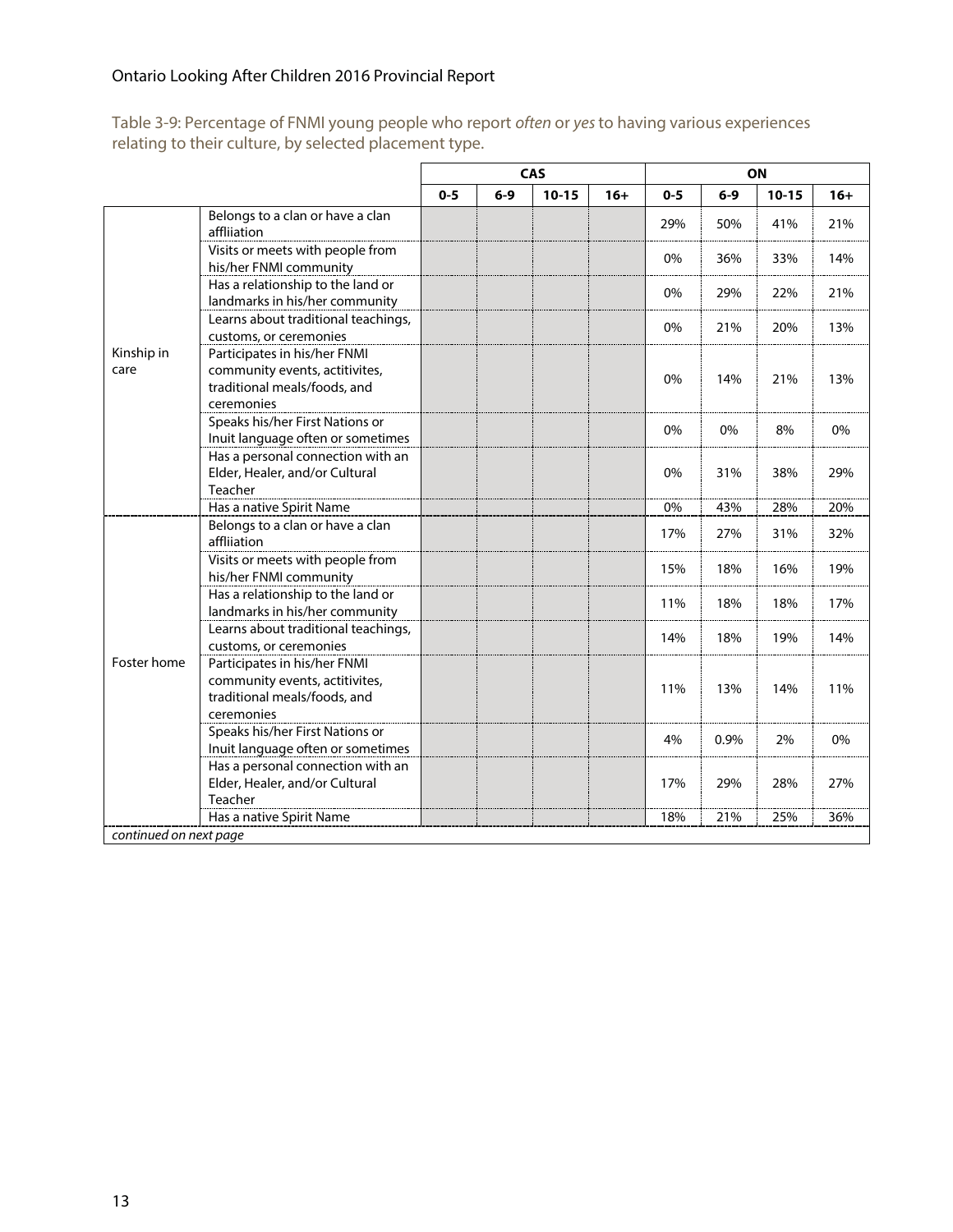|                        | continued from previous page, Table 3-9.                                                                     |         |       |            |       |         |      |           |       |
|------------------------|--------------------------------------------------------------------------------------------------------------|---------|-------|------------|-------|---------|------|-----------|-------|
|                        |                                                                                                              |         |       | <b>CAS</b> |       |         |      | ON        |       |
|                        |                                                                                                              | $0 - 5$ | $6-9$ | $10 - 15$  | $16+$ | $0 - 5$ | 6-9  | $10 - 15$ | $16+$ |
|                        | Belongs to a clan or have a clan<br>affliiation                                                              |         |       |            |       | 0%      | 50%  | 37%       | 31%   |
|                        | Visits or meets with people from<br>his/her FNMI community                                                   |         |       |            |       | 0%      | 100% | 35%       | 6%    |
|                        | Has a relationship to the land or<br>landmarks in his/her community                                          |         |       |            |       | 0%      | 50%  | 26%       | 31%   |
|                        | Learns about traditional teachings,<br>customs, or ceremonies                                                |         |       |            |       | 0%      | 50%  | 22%       | 14%   |
| Group home             | Participates in his/her FNMI<br>community events, actitivites,<br>traditional meals/foods, and<br>ceremonies |         |       |            |       | 0%      | 100% | 10%       | 6%    |
|                        | Speaks his/her First Nations or<br>Inuit language often or sometimes                                         |         |       |            |       | 0%      | 0%   | 2%        | 3%    |
|                        | Has a personal connection with an<br>Elder, Healer, and/or Cultural<br>Teacher                               |         |       |            |       | 0%      | 50%  | 35%       | 42%   |
|                        | Has a native Spirit Name                                                                                     |         |       |            |       | 0%      | 50%  | 19%       | 36%   |
|                        | Belongs to a clan or have a clan<br>affliiation                                                              |         |       |            |       | 29%     | 63%  | 51%       | 57%   |
|                        | Visits or meets with people from<br>his/her FNMI community                                                   |         |       |            |       | 54%     | 49%  | 54%       | 43%   |
|                        | Has a relationship to the land or<br>landmarks in his/her community                                          |         |       |            |       | 44%     | 58%  | 53%       | 29%   |
|                        | Learns about traditional teachings,<br>customs, or ceremonies                                                |         |       |            |       | 31%     | 46%  | 58%       | 14%   |
| Customary<br>care      | Participates in his/her FNMI<br>community events, actitivites,<br>traditional meals/foods, and<br>ceremonies |         |       |            |       | 42%     | 46%  | 46%       | 29%   |
|                        | Speaks his/her First Nations or<br>Inuit language often or sometimes                                         |         |       |            |       | 21%     | 9%   | 3%        | 0%    |
|                        | Has a personal connection with an<br>Elder, Healer, and/or Cultural<br>Teacher                               |         |       |            |       | 36%     | 61%  | 53%       | 29%   |
|                        | Has a native Spirit Name                                                                                     |         |       |            |       | 29%     | 47%  | 53%       | 57%   |
| continued on next page |                                                                                                              |         |       |            |       |         |      |           |       |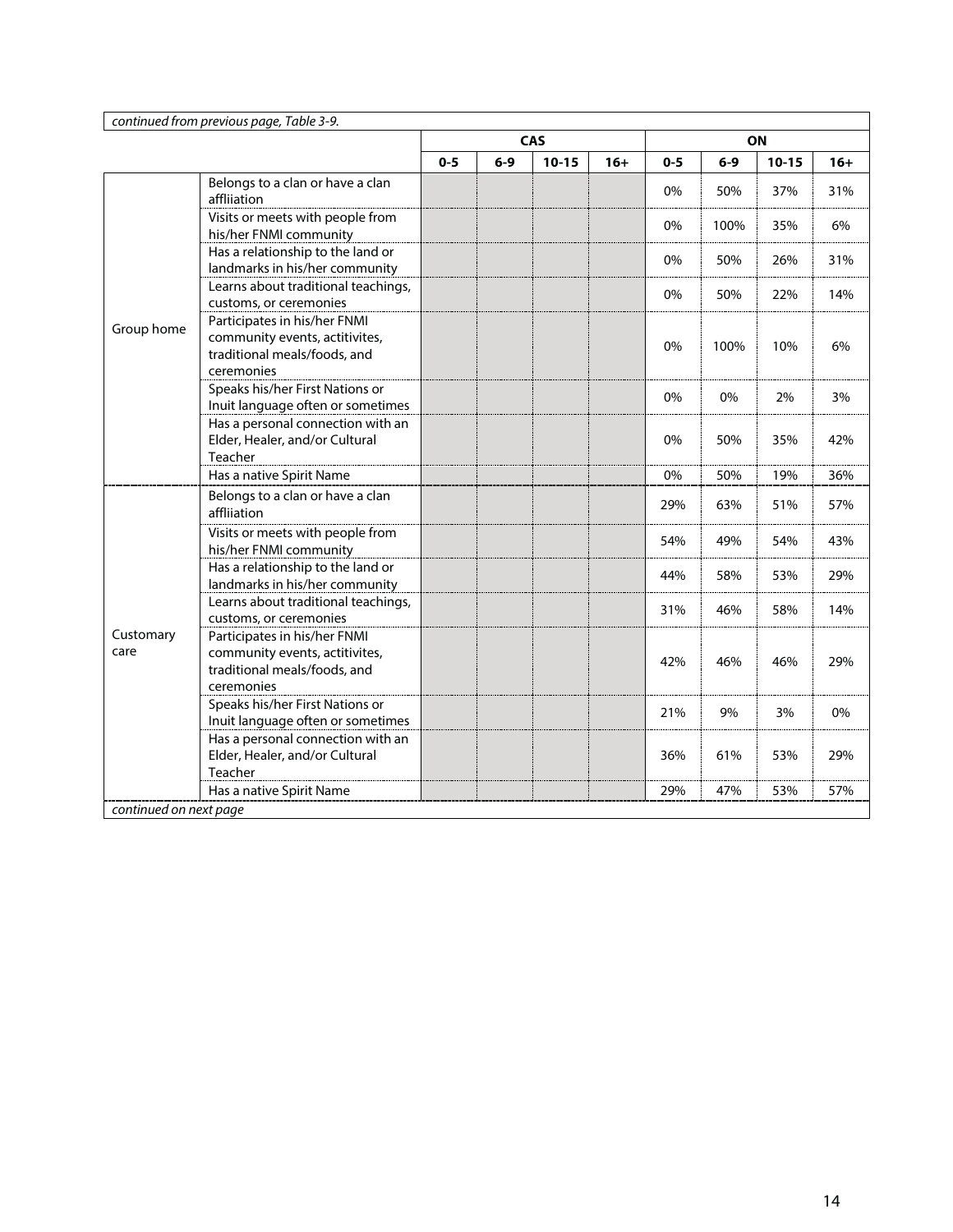|                       | continued from previous page, Table 3-9.                                                                     |         |       |            |                                                                                                                                                                                                     |         |     |                          |       |
|-----------------------|--------------------------------------------------------------------------------------------------------------|---------|-------|------------|-----------------------------------------------------------------------------------------------------------------------------------------------------------------------------------------------------|---------|-----|--------------------------|-------|
|                       |                                                                                                              |         |       | <b>CAS</b> |                                                                                                                                                                                                     |         |     |                          |       |
|                       |                                                                                                              | $0 - 5$ | $6-9$ | $10 - 15$  | $16+$                                                                                                                                                                                               | $0 - 5$ | 6-9 | $10 - 15$                | $16+$ |
|                       | Belongs to a clan or have a clan<br>affliiation                                                              |         |       |            |                                                                                                                                                                                                     |         |     |                          | 44%   |
|                       | Visits or meets with people from<br>his/her FNMI community                                                   |         |       |            |                                                                                                                                                                                                     |         |     | $\overline{\phantom{a}}$ | 17%   |
|                       | Has a relationship to the land or<br>landmarks in his/her community                                          |         |       |            |                                                                                                                                                                                                     |         |     | --                       | 13%   |
|                       | Learns about traditional teachings,<br>customs, or ceremonies                                                |         |       |            | ON<br>$\overline{\phantom{a}}$<br>21%<br>37%<br>35%<br>24%<br>29%<br>21%<br>27%<br>23%<br>19%<br>18%<br>24%<br>23%<br>18%<br>22%<br>16%<br>8%<br>2%<br>2%<br>23%<br>37%<br>31%<br>27%<br>20%<br>28% | 13%     |     |                          |       |
| Independent<br>living | Participates in his/her FNMI<br>community events, actitivites,<br>traditional meals/foods, and<br>ceremonies |         |       |            |                                                                                                                                                                                                     |         |     |                          | 8%    |
|                       | Speaks his/her First Nations or<br>Inuit language often or sometimes                                         |         |       |            |                                                                                                                                                                                                     |         |     |                          | 0%    |
|                       | Has a personal connection with an<br>Elder, Healer, and/or Cultural<br>Teacher                               |         |       |            |                                                                                                                                                                                                     |         |     |                          | 17%   |
|                       | Has a native Spirit Name                                                                                     |         |       |            |                                                                                                                                                                                                     |         |     |                          | 13%   |
|                       | Belongs to a clan or have a clan<br>affliiation                                                              |         |       |            |                                                                                                                                                                                                     |         |     |                          | 34%   |
|                       | Visits or meets with people from<br>his/her FNMI community                                                   |         |       |            |                                                                                                                                                                                                     |         |     |                          | 17%   |
|                       | Has a relationship to the land or<br>landmarks in his/her community                                          |         |       |            |                                                                                                                                                                                                     |         |     |                          | 20%   |
|                       | Learns about traditional teachings,<br>customs, or ceremonies                                                |         |       |            |                                                                                                                                                                                                     |         |     |                          | 13%   |
| <b>Overall</b>        | Participates in his/her FNMI<br>community events, actitivites,<br>traditional meals/foods, and<br>ceremonies |         |       |            |                                                                                                                                                                                                     |         |     |                          | 10%   |
|                       | Speaks his/her First Nations or<br>Inuit language often or sometimes                                         |         |       |            |                                                                                                                                                                                                     |         |     |                          | 0.6%  |
|                       | Has a personal connection with an<br>Elder, Healer, and/or Cultural<br>Teacher                               |         |       |            |                                                                                                                                                                                                     |         |     |                          | 29%   |
|                       | Has a native Spirit Name                                                                                     |         |       |            |                                                                                                                                                                                                     |         |     |                          | 30%   |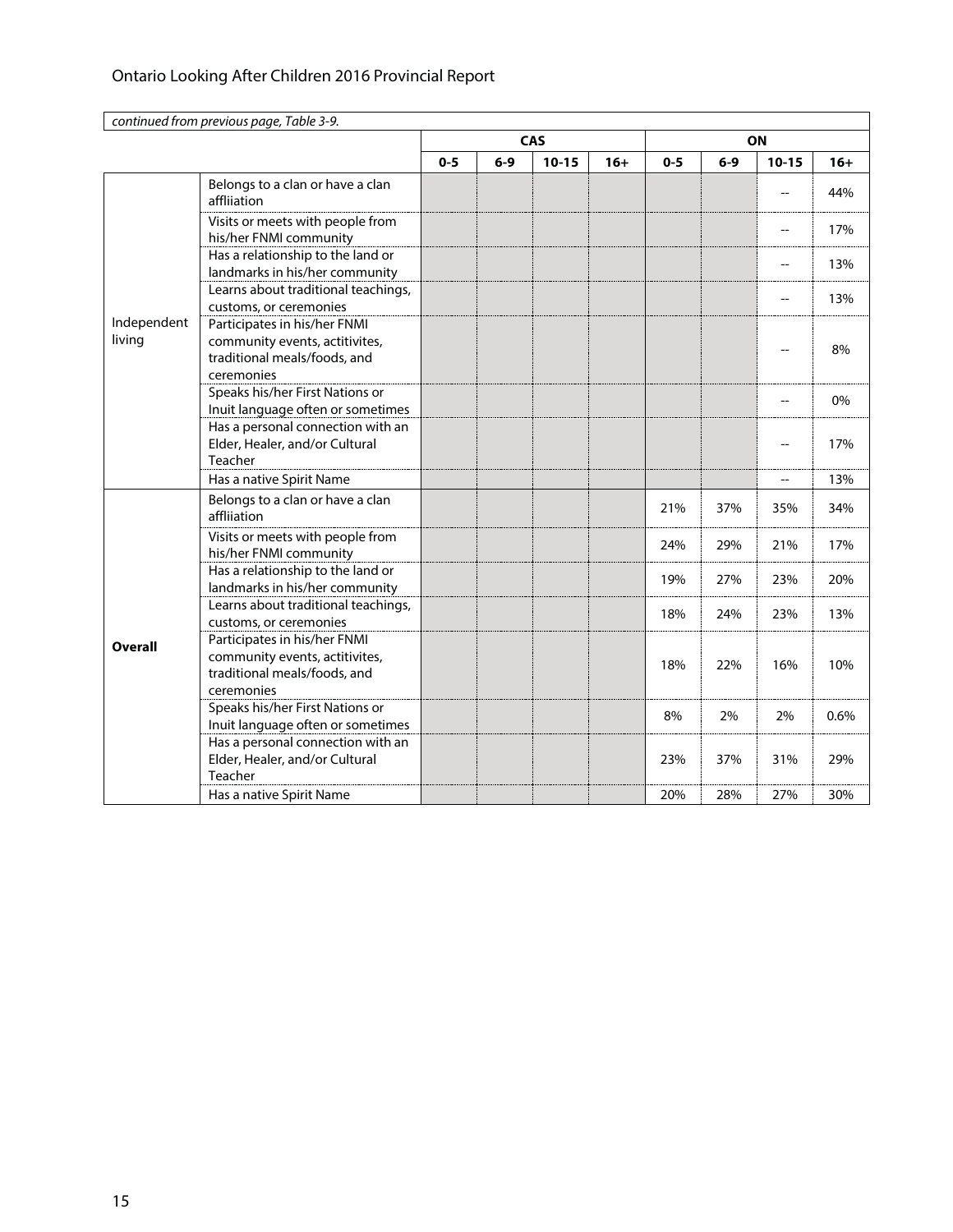### **Developmental Asset Profile**

SERVICE PERFORMANCE INDICATOR 14: The Search Institute has identified twenty external and internal assets assets as building blocks that help young people grow up healthy, caring, and responsible. External assets fall under the following categories: Support, Empowerment, and Boundaries and Expectations, and Constructive Use of Time. Internal assets fall under the following categories: Commitment to Learning, Positive Values, Social Competencies, and Positive Identity. Together, these make up the young person's Asset Profile.

|                                                                                                                 |                   |         |       | <b>CAS</b> |           |       |          |       | ON             |           |       |
|-----------------------------------------------------------------------------------------------------------------|-------------------|---------|-------|------------|-----------|-------|----------|-------|----------------|-----------|-------|
|                                                                                                                 |                   | $0 - 5$ | $6-9$ | $10 - 15$  | $16 - 17$ | $18+$ | $0 - 5$  | $6-9$ | $10 - 15$      | $16 - 17$ | $18+$ |
|                                                                                                                 | $n =$             |         |       |            |           |       | 60       | 92    | 196            | 93        |       |
| Kinship in<br>care<br>Foster home<br>Group home<br>Customary<br>care<br>Independent<br>living<br><b>Overall</b> | Mean<br>score     |         |       |            |           |       | 18.3     | 18.0  | 15.3           | 14.2      |       |
|                                                                                                                 | Median<br>score   |         |       |            |           |       | 19.0     | 18.0  | 16.0           | 14.0      |       |
|                                                                                                                 | $n =$             |         |       |            |           |       | 893      | 542   | 1371           | 699       |       |
|                                                                                                                 | Mean<br>score     |         |       |            |           |       | 18.3     | 17.0  | 14.9           | 13.7      |       |
|                                                                                                                 | Median<br>score   |         |       |            |           |       | 19.0     | 17.0  | 15.0           | 14.0      |       |
|                                                                                                                 | $n =$             |         |       |            |           |       | 9        | 29    | 336            | 257       |       |
|                                                                                                                 | Mean<br>score     |         |       |            |           |       | 17.2     | 14.3  | 12.4           | 11.6      |       |
|                                                                                                                 | Median<br>score   |         |       |            |           |       | 18.0     | 14.0  | 12.0           | 12.0      |       |
|                                                                                                                 | $n =$             |         |       |            |           |       | 43       | 34    | 34             | 10        |       |
|                                                                                                                 | Mean<br>score     |         |       |            |           |       | 18.3     | 17.4  | 15.4           | 13.7      |       |
|                                                                                                                 | Median<br>score   |         |       |            |           |       | 19.0     | 18.0  | 15.5           | 14.5      |       |
|                                                                                                                 | $n =$             |         |       |            |           |       |          |       | $\overline{3}$ | 172       | 98    |
|                                                                                                                 | Mean<br>score     |         |       |            |           |       |          |       | 9.0            | 9.0       | 11.1  |
|                                                                                                                 | Median<br>score   |         |       |            |           |       |          |       | 9.0            | 9.0       | 12.0  |
|                                                                                                                 | $n =$             |         |       |            |           |       | 1028     | 714   | 2025           | 1372      | 159   |
|                                                                                                                 | Mean              |         |       |            |           |       | 18.3     | 16.9  | 14.4           | 12.3      | 11.7  |
|                                                                                                                 | Median            |         |       |            |           |       | 19.0     | 17.0  | 15.0           | 13.0      | 13.0  |
|                                                                                                                 | Possible<br>range |         |       | $1 - 20$   |           |       | $1 - 20$ |       |                |           |       |

Table 4-1: External assets by selected placement type and overall.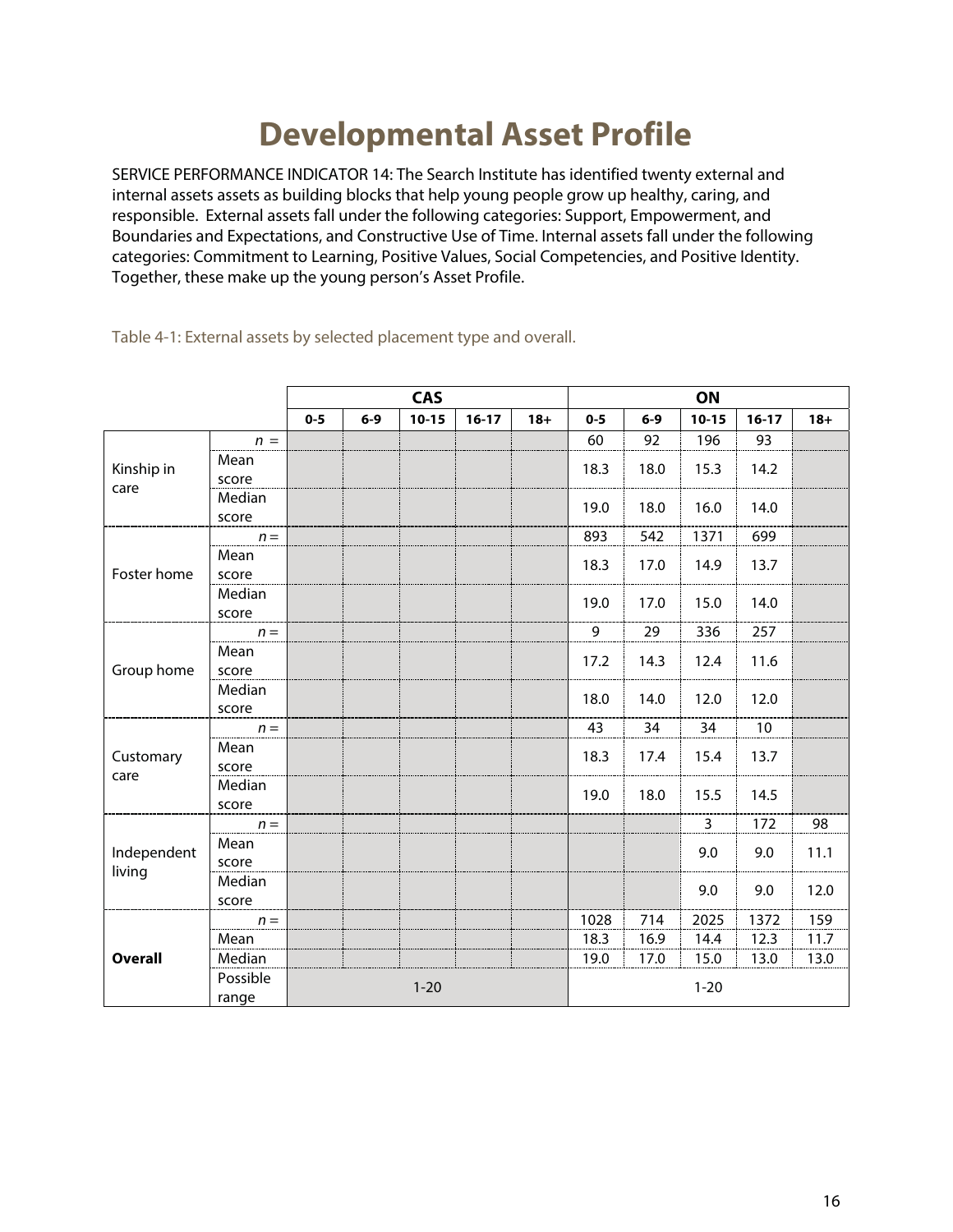Table 4-2: Internal assets by selected placement type and overall.

|                    |                   |         |       | <b>CAS</b> |           |        |                |       | ON        |                              |       |
|--------------------|-------------------|---------|-------|------------|-----------|--------|----------------|-------|-----------|------------------------------|-------|
|                    |                   | $0 - 5$ | $6-9$ | $10 - 15$  | $16 - 17$ | $18 +$ | $0 - 5$        | $6-9$ | $10 - 15$ | $16 - 17$                    | $18+$ |
|                    | $n =$             |         |       |            |           |        | 60             | 92    | 196       | 93                           |       |
| Kinship in<br>care | Mean<br>score     |         |       |            |           |        | 19.5           | 18.3  | 16.2      | 14.8                         |       |
|                    | Median<br>score   |         |       |            |           |        | 20.0           | 19.0  | 18.0      | 17.0                         |       |
|                    | $n =$             |         |       |            |           |        | 893            | 542   | 1371      | 699                          |       |
| Foster home        | Mean<br>score     |         |       |            |           |        | 19.4           | 17.9  | 14.3      | 13.1                         |       |
|                    | Median<br>score   |         |       |            |           |        | 20.0           | 19.0  | 15.0      | 14.0                         |       |
|                    | $n =$             |         |       |            |           |        | $\overline{9}$ | 29    | 336       | 257                          |       |
| Group home         | Mean<br>score     |         |       |            |           |        | 18.2           | 16.1  | 10.2      | 9.5                          |       |
|                    | Median<br>score   |         |       |            |           |        | 20.0           | 17.0  | 11.0      | 9.0                          |       |
|                    | $n =$             |         |       |            |           |        | 43             | 34    | 34        | 10                           |       |
| Customary<br>care  | Mean<br>score     |         |       |            |           |        | 19.2           | 17.3  | 16.8      | 13.6                         |       |
|                    | Median<br>score   |         |       |            |           |        | 20.0           | 19.0  | 18.0      | 13.5                         |       |
|                    | $n =$             |         |       |            |           |        |                |       | 3         | 172                          | 98    |
| Independent        | Mean<br>score     |         |       |            |           |        |                |       | 4.3       | 10.1                         | 13.6  |
| living             | Median<br>score   |         |       |            |           |        |                |       | 4.0       | 10.0<br>1372<br>11.6<br>12.0 | 14.5  |
|                    | $n =$             |         |       |            |           |        | 1028           | 714   | 2025      |                              | 159   |
|                    | Mean              |         |       |            |           |        | 19.4           | 17.8  | 13.8      |                              | 13.5  |
| <b>Overall</b>     | Median            |         |       |            |           |        | 20.0           | 19.0  | 15.0      |                              | 14.0  |
|                    | Possible<br>range |         |       | $1 - 20$   |           |        | $1 - 20$       |       |           |                              |       |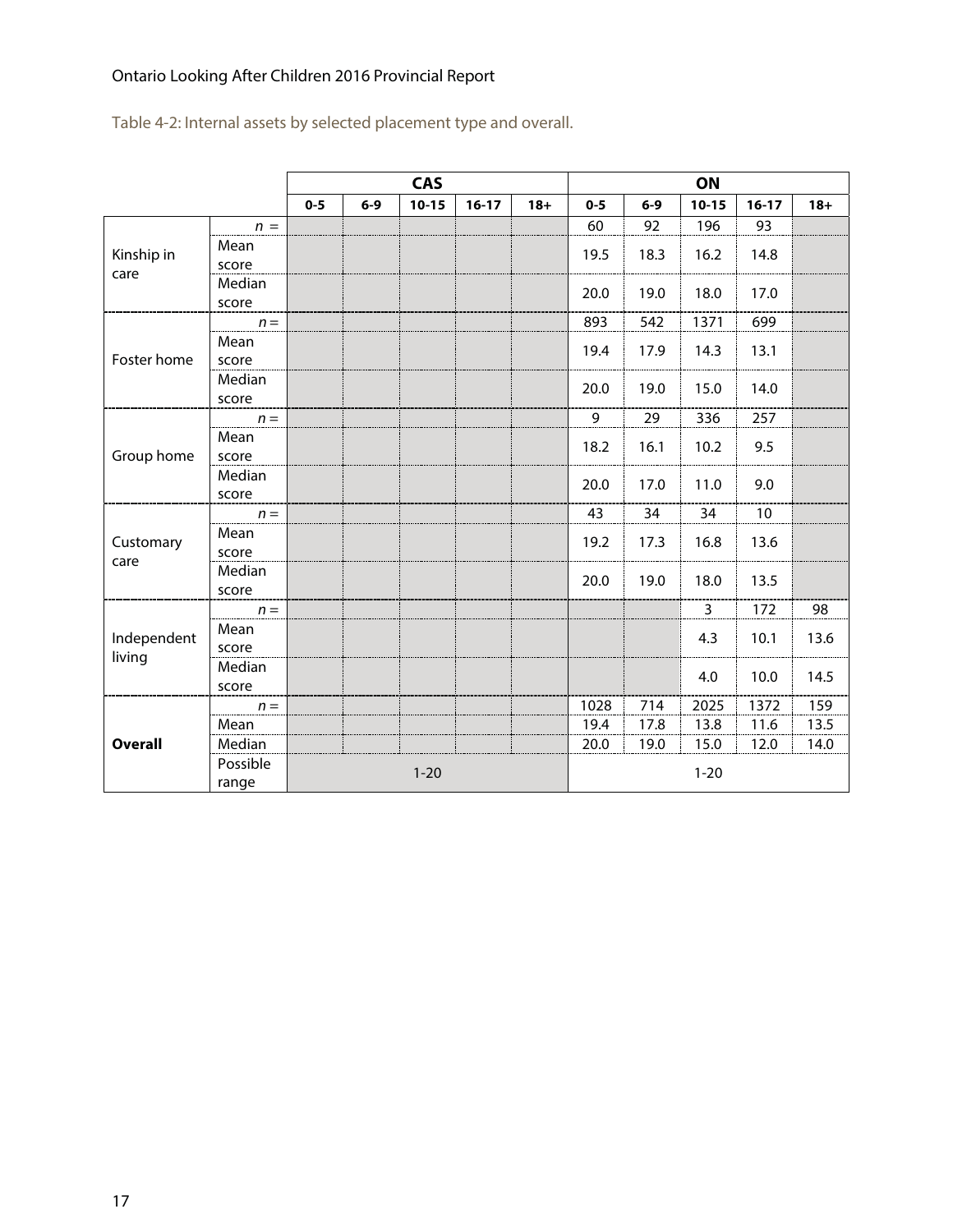|                       |                 |         |       | <b>CAS</b> |           |       |         |       | ON             |                                                                                                                         |        |
|-----------------------|-----------------|---------|-------|------------|-----------|-------|---------|-------|----------------|-------------------------------------------------------------------------------------------------------------------------|--------|
|                       |                 | $0 - 5$ | $6-9$ | $10 - 15$  | $16 - 17$ | $18+$ | $0 - 5$ | $6-9$ | $10 - 15$      | $16-17$                                                                                                                 | $18 +$ |
|                       | $n =$           |         |       |            |           |       | 60      | 92    | 196            | 93                                                                                                                      |        |
| Kinship in<br>care    | Mean<br>score   |         |       |            |           |       | 37.9    | 35.2  | 31.6           | 28.9                                                                                                                    |        |
|                       | Median<br>score |         |       |            |           |       | 38.0    | 37.0  | 33.0           | 31.0<br>699<br>26.8<br>28.0<br>257<br>21.1<br>21.0<br>10<br>27.0<br>27.0<br>172<br>19.1<br>19.0<br>1372<br>24.0<br>25.0 |        |
|                       | $n =$           |         |       |            |           |       | 893     | 542   | 1371           |                                                                                                                         |        |
| Foster home           | Mean<br>score   |         |       |            |           |       | 37.7    | 34.9  | 29.2           |                                                                                                                         |        |
|                       | Median<br>score |         |       |            |           |       | 38.0    | 36.0  | 30.0           |                                                                                                                         |        |
|                       | $n =$           |         |       |            |           |       | 9       | 29    | 336            |                                                                                                                         |        |
| Group home            | Mean<br>score   |         |       |            |           |       | 35.4    | 30.4  | 22.7           |                                                                                                                         |        |
|                       | Median<br>score |         |       |            |           |       | 37.0    | 31.0  | 23.0           |                                                                                                                         |        |
|                       | $n =$           |         |       |            |           |       | 43      | 34    | 34             |                                                                                                                         |        |
| Customary<br>care     | Mean<br>score   |         |       |            |           |       | 37.5    | 34.7  | 32.2           |                                                                                                                         |        |
|                       | Median<br>score |         |       |            |           |       | 39.0    | 36.5  | 33.0           |                                                                                                                         |        |
|                       | $n =$           |         |       |            |           |       |         |       | $\overline{3}$ |                                                                                                                         | 98     |
| Independent<br>living | Mean<br>score   |         |       |            |           |       |         |       | 13.3           |                                                                                                                         | 24.6   |
|                       | Median<br>score |         |       |            |           |       |         |       | 14.0           |                                                                                                                         | 25.5   |
|                       | $n =$           |         |       |            |           |       | 1028    | 714   | 2025           |                                                                                                                         | 159    |
|                       | Mean            |         |       |            |           |       | 37.7    | 34.7  | 28.2           |                                                                                                                         | 25.2   |
| <b>Overall</b>        | Median          |         |       |            |           |       | 38.0    | 36.0  | 30.0           |                                                                                                                         | 27.0   |
|                       | Possible        |         |       | $1 - 40$   |           |       |         |       | $1 - 40$       |                                                                                                                         |        |

range

Table 4-3: SERVICE PERFORMANCE INDICATOR 14: Total developmental assets by selected placement type and overall.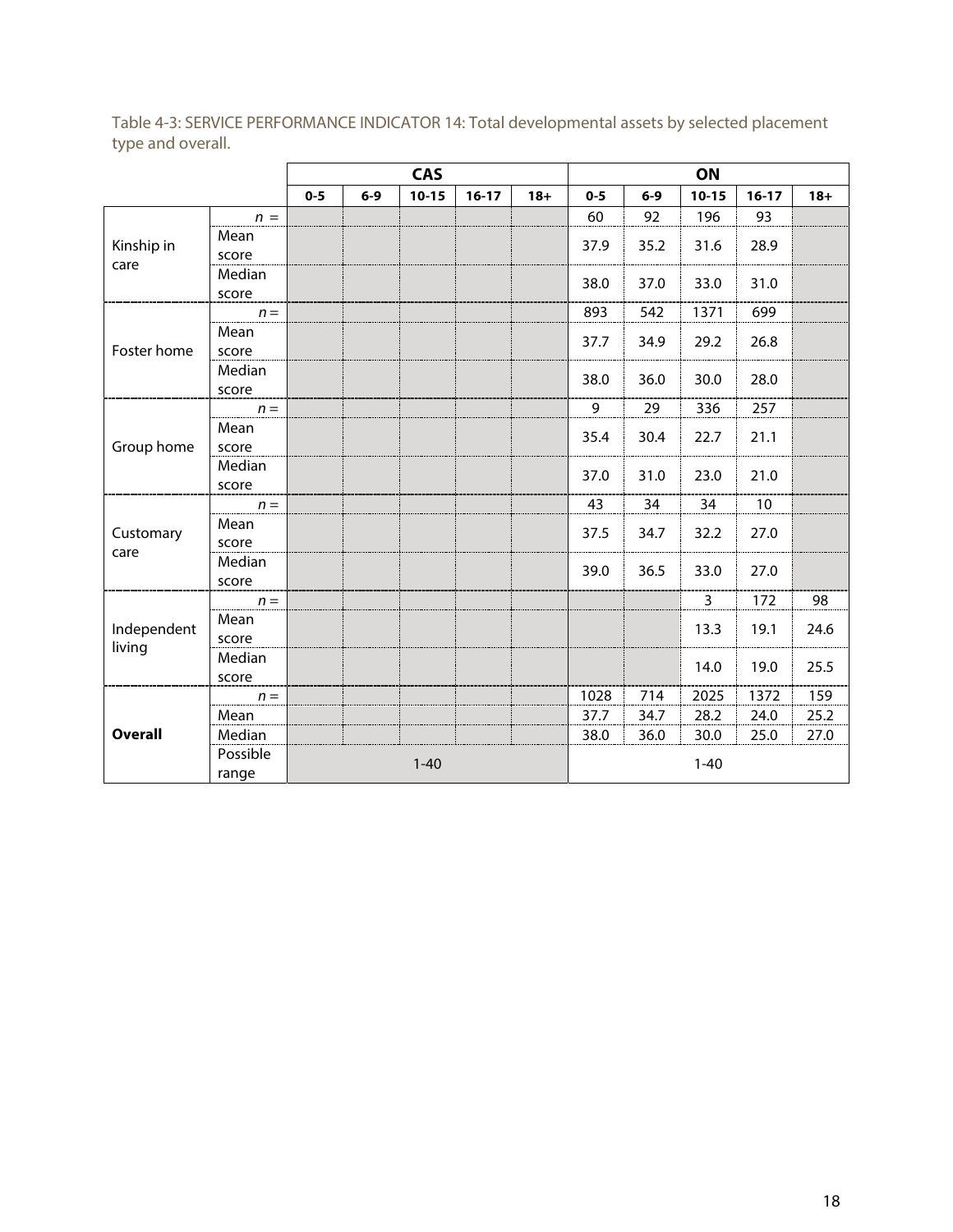|                       |                 |         |       | <b>CAS</b> |           |       |         |       | ON        |           |       |
|-----------------------|-----------------|---------|-------|------------|-----------|-------|---------|-------|-----------|-----------|-------|
|                       |                 | $0 - 5$ | $6-9$ | $10 - 15$  | $16 - 17$ | $18+$ | $0 - 5$ | $6-9$ | $10 - 15$ | $16 - 17$ | $18+$ |
|                       | $n =$           |         |       |            |           |       | 60      | 92    | 196       | 93        |       |
|                       | Low asset       |         |       |            |           |       | 0%      | 1%    | 8%        | 51%       |       |
| Kinship in care       | Medium<br>asset |         |       |            |           |       | 0%      | 11%   | 26%       | 34%       |       |
|                       | High asset      |         |       |            |           |       | 100%    | 88%   | 67%       | 15%       |       |
|                       | $n =$           |         |       |            |           |       | 893     | 459   | 1371      | 699       |       |
|                       | Low asset       |         |       |            |           |       | 0.3%    | 2%    | 13%       | 37%       |       |
| Foster home           | Medium<br>asset |         |       |            |           |       | 2%      | 14%   | 37%       | 43%       |       |
|                       | High asset      |         |       |            |           |       | 98%     | 85%   | 50%       | 21%       |       |
| Group home            | $n =$           |         |       |            |           |       | 9       | 29    | 336       | 257       |       |
|                       | Low asset       |         |       |            |           |       | 0%      | 10%   | 18%       | 13%       |       |
|                       | Medium<br>asset |         |       |            |           |       | 11%     | 28%   | 42%       | 39%       |       |
|                       | High asset      |         |       |            |           |       | 89%     | 62%   | 40%       | 49%       |       |
|                       | $n =$           |         |       |            |           |       | 43      | 34    | 34        | 10        |       |
|                       | Low asset       |         |       |            |           |       | 2%      | 3%    | 6%        | 50%       |       |
| Customary<br>care     | Medium<br>asset |         |       |            |           |       | 0%      | 15%   | 27%       | 0%        |       |
|                       | High asset      |         |       |            |           |       | 98%     | 82%   | 68%       | 50%       |       |
|                       | $n =$           |         |       |            |           |       |         |       | 3         | 172       | 98    |
|                       | Low asset       |         |       |            |           |       |         |       | 100%      | 58%       | 35%   |
| Independent<br>living | Medium<br>asset |         |       |            |           |       |         |       | 0%        | 29%       | 31%   |
|                       | High asset      |         |       |            |           |       |         |       | 0%        | 13%       | 35%   |
|                       | $n =$           |         |       |            |           |       | 1028    | 714   | 2025      | 1372      | 159   |
|                       | Low asset       |         |       |            |           |       | 0.5%    | 2%    | 18%       | 35%       | 28%   |
| <b>Overall</b>        | Medium<br>asset |         |       |            |           |       | 2%      | 14%   | 36%       | 38%       | 38%   |
|                       | High asset      |         |       |            |           |       | 98%     | 84%   | 46%       | 28%       | 34%   |

Table 4-4: Percentage of low, medium, and high asset youth by selected placement type and overall.

**Note:** Low asset = 1-20 total developmental assets, medium asset = 21-30 total developmental assets, high asset = 31-40 total developmental assets.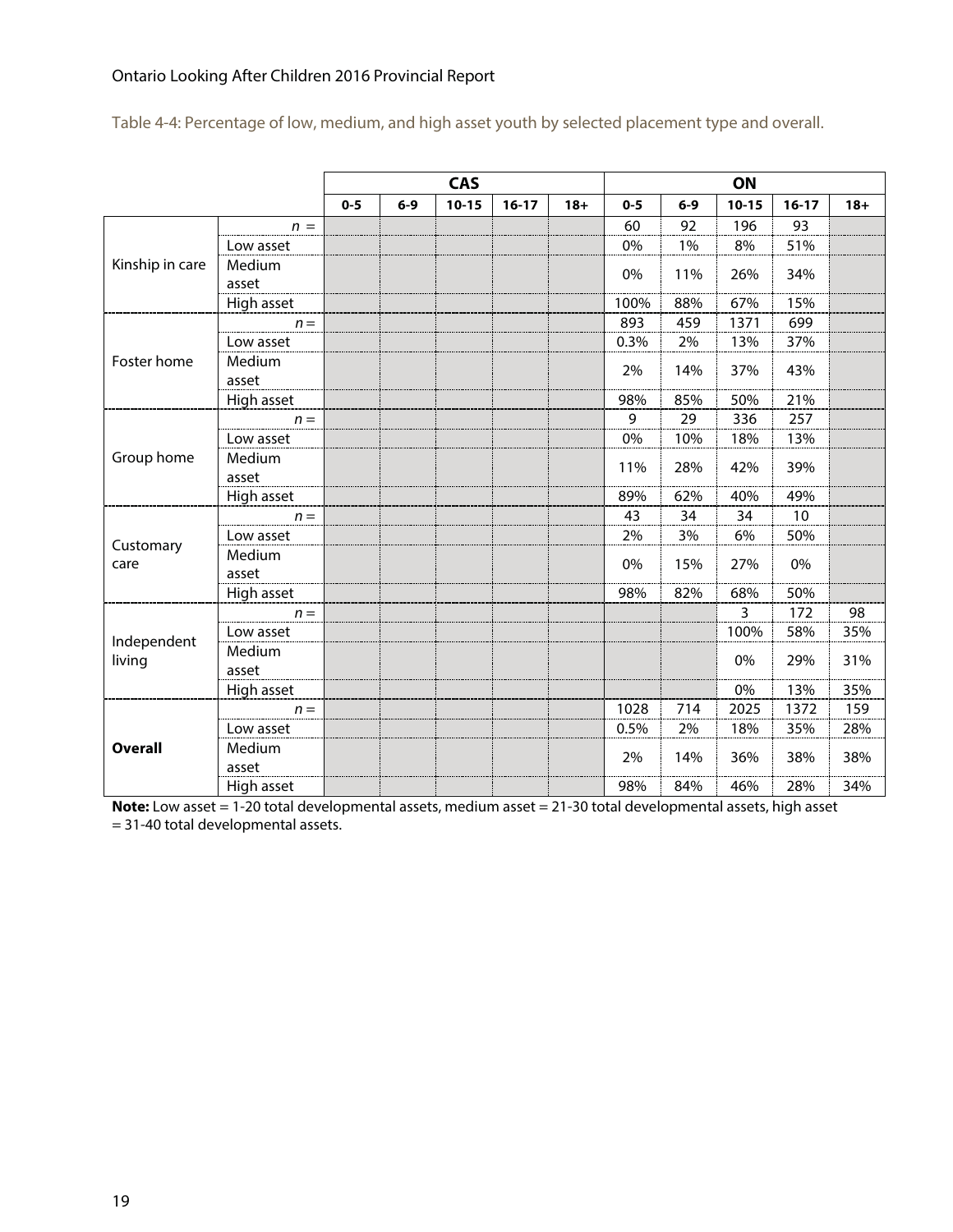# **Education**

This section illustrates the education-related experiences of young people by selected placement settings for each age group, and/or overall for each age group.

|                    |                          |       | <b>CAS</b> |           |         | ON        |           |  |
|--------------------|--------------------------|-------|------------|-----------|---------|-----------|-----------|--|
|                    |                          | $6-9$ | $10 - 15$  | $16 - 17$ | $6-9$   | $10 - 15$ | $16 - 17$ |  |
|                    | $n =$                    |       |            |           | 678     | 1921      | 1078      |  |
| Reading and        | Very well or<br>well     |       |            |           | 21%     | 23%       | 27%       |  |
| language arts      | Average                  |       |            |           | 40%     | 50%       | 51%       |  |
|                    | Poorly or very<br>poorly |       |            |           | 39%     | 27%       | 22%       |  |
|                    | $n =$                    |       |            |           | 670     | 1905      | 1044      |  |
|                    | Very well or<br>well     |       |            |           | 19%     | 19%       | 19%       |  |
| <b>Mathematics</b> | Average                  |       |            |           | 45%     | 49%       | 51%       |  |
|                    | Poorly or very<br>poorly |       |            |           | 36%     | 32%       | 30%       |  |
|                    | $n =$                    |       |            |           | 605     | 1769      | 887       |  |
| Science            | Very well or<br>well     |       |            |           | 17%     | 20%       | 20%       |  |
|                    | Average                  |       |            |           | 55%     | 58%       | 57%       |  |
|                    | Poorly or very<br>poorly |       |            |           | 28%     | 23%       | 23%       |  |
|                    | $n =$                    |       |            |           | 688     | 1950      | 1130      |  |
|                    | Very well or<br>well     |       |            |           | 19%     | 21%       | 21%       |  |
| Overall            | Average                  |       |            |           | 47%     | 57%       | 56%       |  |
|                    | Poorly or very<br>poorly |       |            |           | 34%     | 22%       | 23%       |  |
|                    | $n =$                    |       |            |           | 603     | 1733      | 857       |  |
| Academic           | Mean                     |       |            |           | 3.5     | 3.9       | 4.0       |  |
| achievement score  | Median                   |       |            |           | 4.0     | 4.0       | 4.0       |  |
|                    | Possible range           |       | $0 - 8$    |           | $0 - 8$ |           |           |  |

Table 5-1: Caregiver-reported academic achievement (for young people aged 6-17 years).

Table 5-2: Young person's self-perceived success in school (for young people aged 10-17 years).

|                           | nΩ<br><b>CAS</b> |                    |      |      |
|---------------------------|------------------|--------------------|------|------|
|                           | $10 - 15$        | $10 - 15$<br>16-17 |      |      |
| $n =$                     |                  |                    | 1894 | 1152 |
| Doing very well in school |                  |                    | 38%  | 29%  |
| Doing average in school   |                  |                    | 55%  | 57%  |
| Doing poorly in school    |                  |                    | 8%   | l 3% |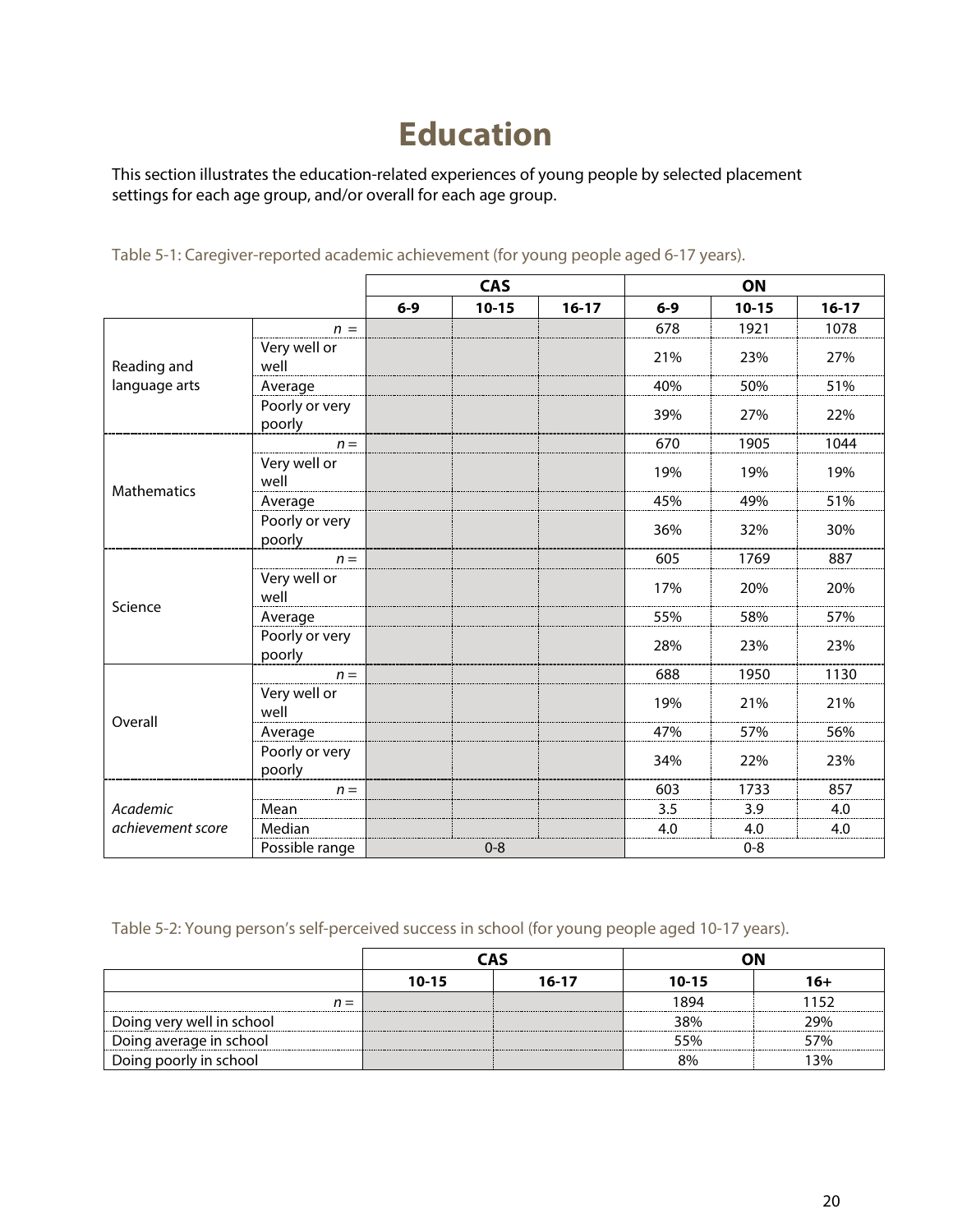Table 5-3: SERVICE PERFORMANCE INDICATOR 16: Worker-rated age-to-grade performance in school (for young people aged 6-17 years).

|                                     |                  | CAS   |           |           |         |           |         |
|-------------------------------------|------------------|-------|-----------|-----------|---------|-----------|---------|
|                                     |                  | $6-9$ | $10 - 15$ | $16 - 17$ | $6-9$   | $10 - 15$ | $16-17$ |
|                                     | $n =$            |       |           |           | 714     | 2042      | 1358    |
|                                     | <b>Excellent</b> |       |           |           | 9%      | 12%       | I 5%    |
| Performance in<br>school in reading | Good             |       |           |           | 35%     | 39%       | 43%     |
|                                     | Fair             |       |           |           | 32%     | 30%       | ን3%     |
|                                     | Poor             |       |           |           | 24%     | 19%       |         |
|                                     | $n =$            |       |           |           |         | 2036<br>  | 1333    |
|                                     | Excellent        |       |           |           | 5%      | 7%        | 6%      |
| Performance in<br>school in math    | Good             |       |           |           | 38%     | 35%       | 35%     |
|                                     | Fair             |       |           |           | 34%<br> | 35%<br>   | 32%     |
|                                     | Poor             |       |           |           | 23%     | 23%       | 26%     |

Table 5-4: Estimated number of school changes, other than through natural progression, since entering school by selected placement and overall (for young people aged 6-17 years)

|                    |              |       | <b>CAS</b> |           |         | ON        |               |
|--------------------|--------------|-------|------------|-----------|---------|-----------|---------------|
|                    |              | $6-9$ | $10 - 15$  | $16 - 17$ | $6-9$   | $10 - 15$ | $16-17$       |
|                    | $n =$        |       |            |           | 34      | 71        | 34            |
| Kinship in care    | Mean score   |       |            |           | 1.0     | 0.9       | 0.9           |
|                    | Median score |       |            |           | 1.0     | 1.0       | 1.0           |
|                    | $n =$        |       |            |           | 188     | 380       | 189           |
| Foster home        | Mean score   |       |            |           | 0.8     | 0.7       | 0.8           |
|                    | Median score |       |            |           | 1.0     | 1.0       | 1.0           |
| Group home         | $n =$        |       |            |           | 4       | 63        | 38            |
|                    | Mean score   |       |            |           | 0.8     | 0.5       | 0.6           |
|                    | Median score |       |            |           | 1.0     | 1.0       | 1.0           |
|                    | $n =$        |       |            |           | 21      | 17        | $\mathfrak z$ |
| Customary care     | Mean score   |       |            |           | 1.0     | 1.0       | 1.0           |
|                    | Median score |       |            |           | 1.0     | 1.0       | 1.0           |
|                    | $n =$        |       |            |           |         |           | 36            |
| Independent living | Mean score   |       |            |           |         | 0         | 0.4           |
|                    | Median score |       |            |           |         | 0         | 0             |
|                    | $n =$        |       |            |           | 257     | 543       | 324           |
|                    | Mean         |       |            |           | 0.9     | 0.7       | 0.7           |
| <b>Overall</b>     | Median       |       |            |           | 1.0     | 1.0       | 1.0           |
|                    | Range        |       |            |           | $0 - 1$ | $0 - 1$   | $0 - 1$       |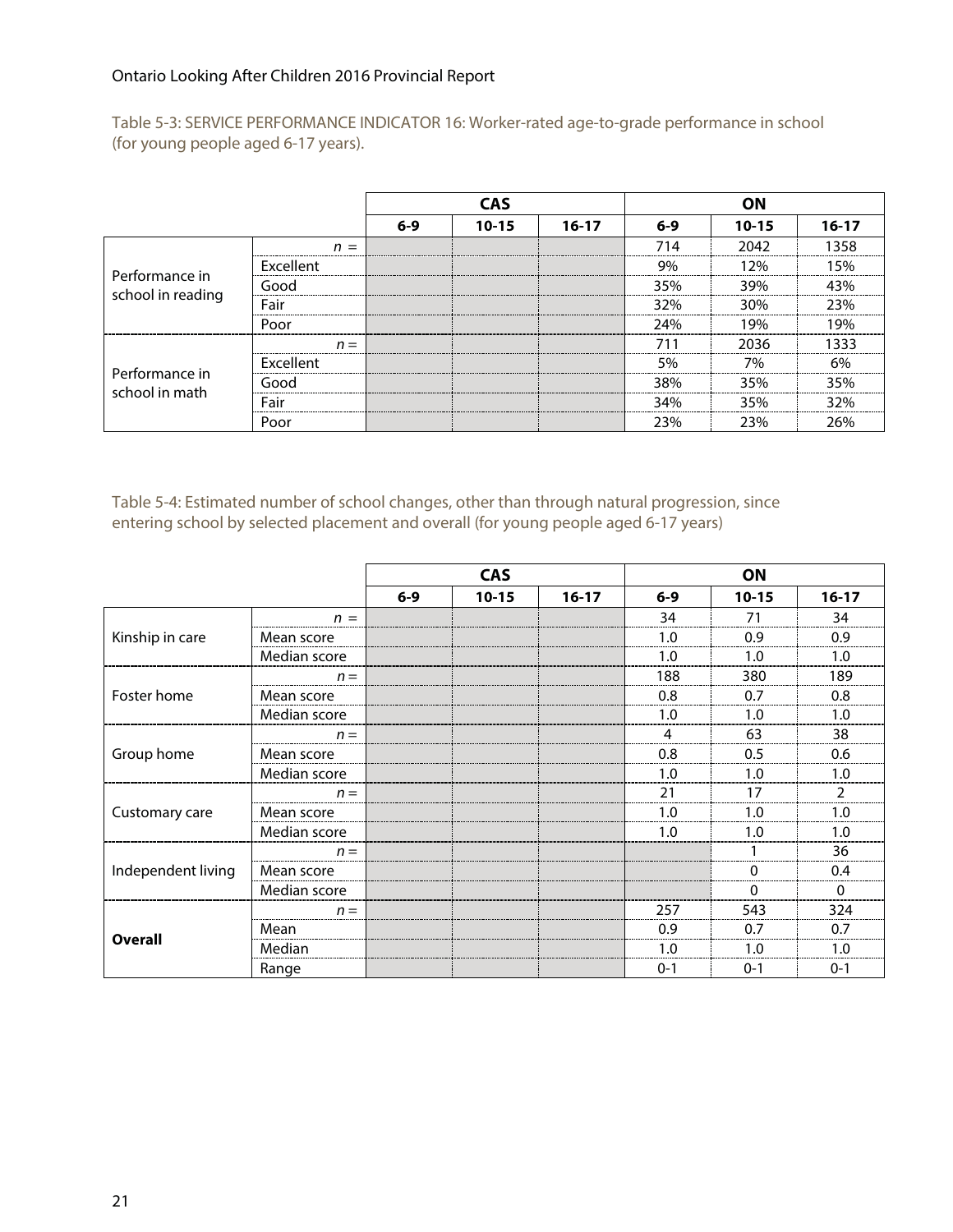Table 5-5: Caregiver-reported literacy promoting activities score by selected placement type and overall (for children aged 1-2 years).

|                 |                | CAS      | ON       |
|-----------------|----------------|----------|----------|
|                 |                | $1 - 2$  | $1 - 2$  |
|                 | $n =$          |          | 24       |
| Kinship in care | Mean           |          | 33.8     |
|                 | Median         |          | 34.0     |
| Foster home     | $n =$          |          | 396      |
|                 | Mean           |          | 32.7     |
|                 | Median         |          | 33.0     |
|                 | $n =$          |          |          |
| Group home      | Mean           |          | 27.0     |
|                 | Median         |          | 27.0     |
|                 | $n =$          |          | 12       |
| Customary care  | Mean           |          | 31.7     |
|                 | Median         |          | 32.0     |
|                 | $n =$          |          | 445      |
|                 | Mean           |          | 32.7     |
| <b>Overall</b>  | Median         |          | 33.0     |
|                 | Possible range | $0 - 40$ | $0 - 40$ |

Table 5-6: Caregiver-reported literacy promoting activities score by selected placement type and overall (for children aged 3-5 years).

|                 |                | CAS      | ON       |
|-----------------|----------------|----------|----------|
|                 |                | $3 - 5$  | $3 - 5$  |
|                 | $n =$          |          | 24       |
| Kinship in care | Mean           |          | 47.8     |
|                 | Median         |          | 50.5     |
| Foster home     | $n =$          |          | 347      |
|                 | Mean           |          | 45.9     |
|                 | Median         |          | 47.0     |
|                 | $n =$          |          |          |
| Group home      | Mean           |          | 34.4     |
|                 | Median         |          | 26.0     |
|                 | $n =$          |          | 32       |
| Customary care  | Mean           |          | 44.7     |
|                 | Median         |          | 46.5     |
|                 | $n =$          |          | 417      |
| Overall         | Mean           |          | 45.7     |
|                 | Median         |          | 47.0     |
|                 | Possible range | $0 - 60$ | $0 - 60$ |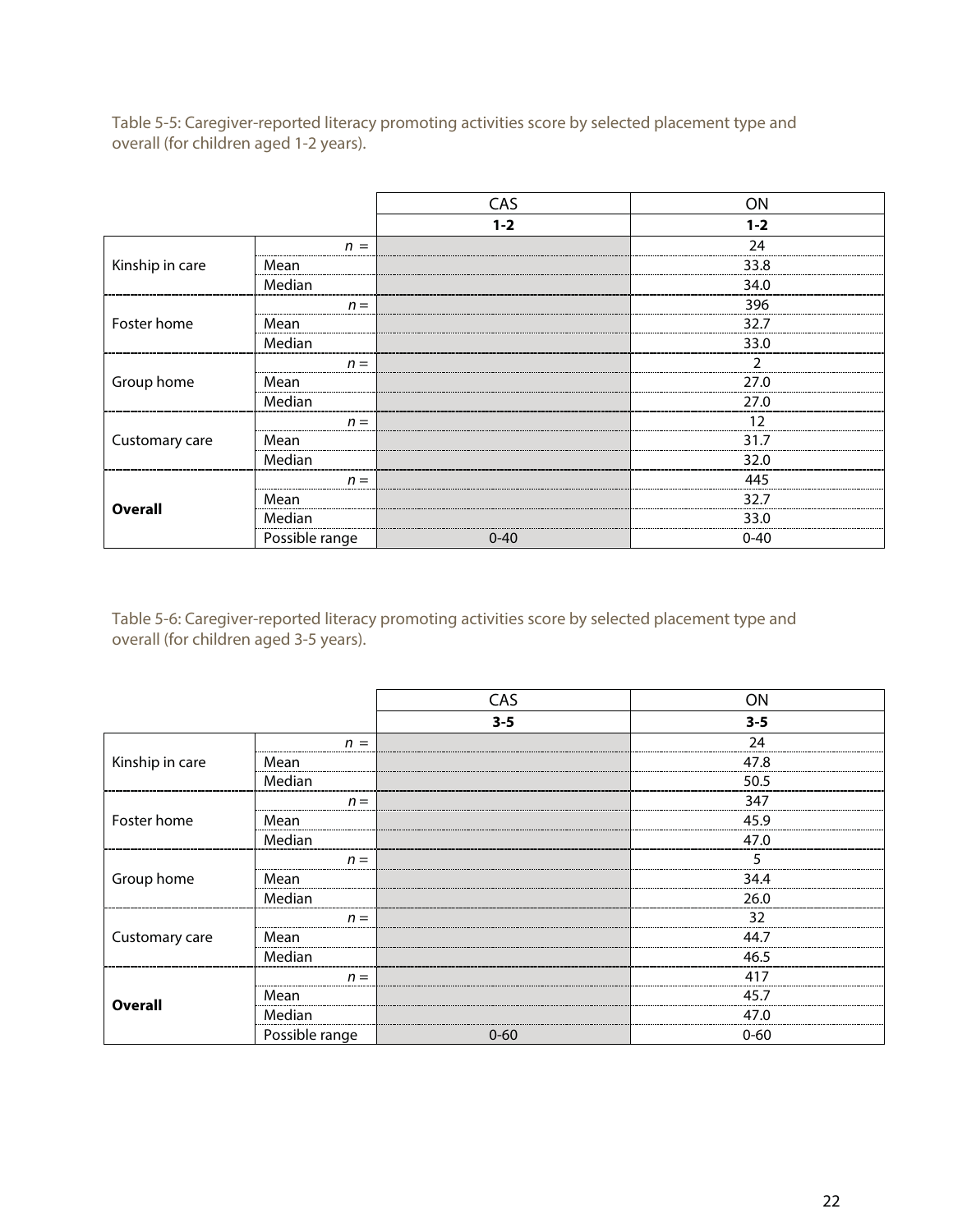Table 5-7: Caregiver-reported literacy promoting activities score by selected placement type and overall (for children aged 6-9 years).

|                 |                | CAS      | ON       |
|-----------------|----------------|----------|----------|
|                 |                | $6-9$    | $6-9$    |
|                 | $n =$          |          | 34       |
| Kinship in care | Mean           |          | 24.1     |
|                 | Median         |          | 25.0     |
|                 | $n =$          |          | 540      |
| Foster home     | Mean           |          | 23.4     |
|                 | Median         |          | 24.0     |
|                 | $n =$          |          | 30       |
| Group home      | Mean           |          | 20.7     |
|                 | Median         |          | 23.0     |
|                 | $n =$          |          | 35       |
| Customary care  | Mean           |          | 23.9     |
|                 | Median         |          | 25.0     |
|                 | $n =$          |          | 710      |
|                 | Mean           |          | 23.3     |
| <b>Overall</b>  | Median         |          | 24.0     |
|                 | Possible range | $0 - 30$ | $0 - 30$ |

Table 5-9: Highest level of education completed (for young adults aged 18+ years).

|                                        | 18+ |
|----------------------------------------|-----|
| $n =$                                  |     |
| Less than grade 9                      | 7%  |
| Grade 9                                | 3%  |
| Grade 10                               | ጸ‰  |
| Grade 11                               | 33% |
| High school diploma or its equivalent  |     |
| Technical, trade, or vocational school |     |
| (above high school level)              |     |
| Community college                      |     |
|                                        |     |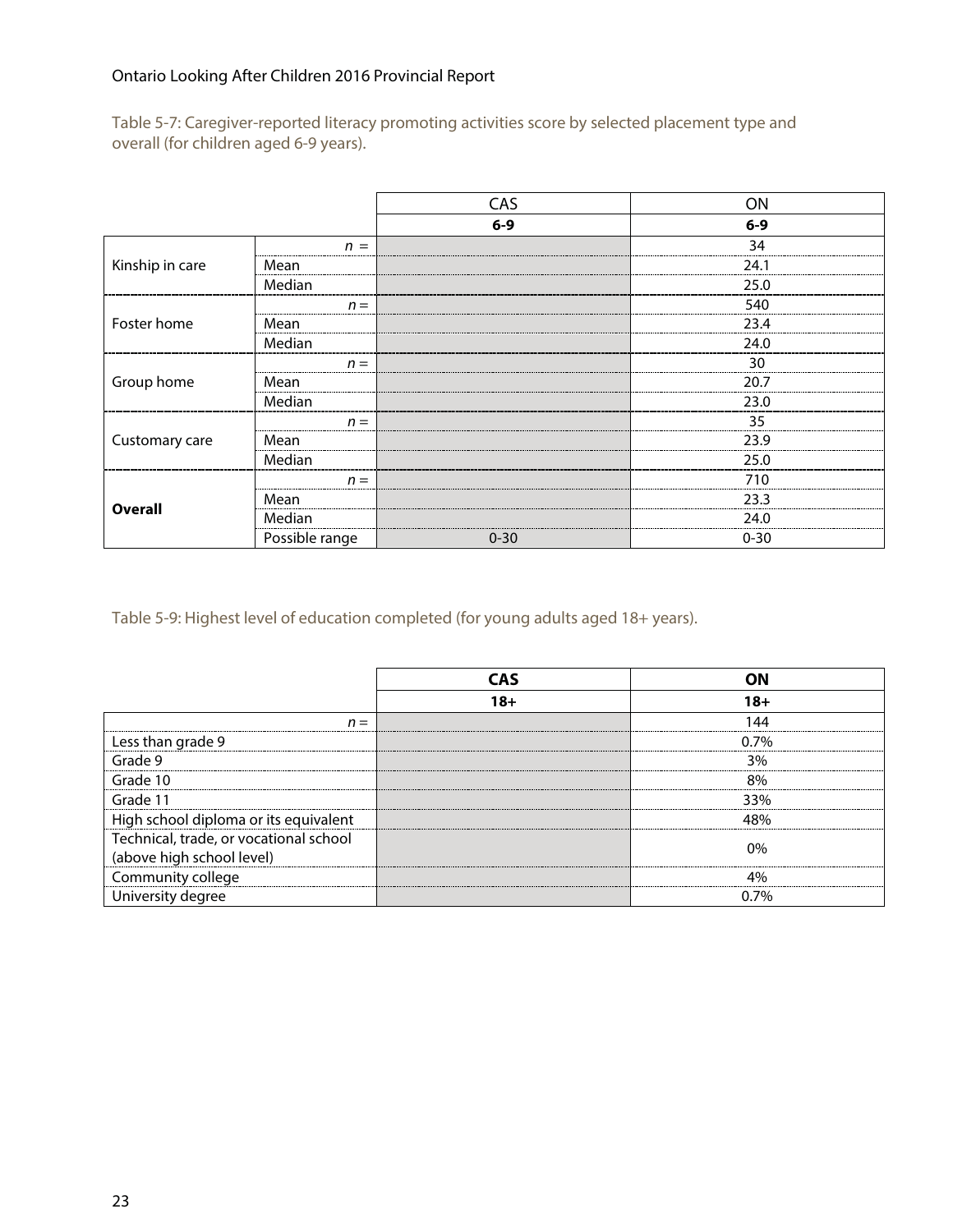# **Health**

This section illustrates the health-related experiences of young people by selected placement settings for each age group, and/or overall for each age group.

Table 6-1: Health status by selected placement setting and overall.

|                 |                                  | <b>CAS</b> |       |           |       |         |         | ON             |       |
|-----------------|----------------------------------|------------|-------|-----------|-------|---------|---------|----------------|-------|
|                 |                                  | $0 - 5$    | $6-9$ | $10 - 15$ | $16+$ | $0 - 5$ | $6 - 9$ | $10 - 15$      | $16+$ |
|                 | $n =$                            |            |       |           |       | 60      | 92      | 200            | 90    |
|                 | <b>Excellent or</b>              |            |       |           |       | 83%     | 92%     | 85%            | 63%   |
| Kinship in care | very good                        |            |       |           |       |         |         |                |       |
|                 | Good                             |            |       |           |       | 13%     | 8%      | 14%            | 26%   |
|                 | Fair or poor                     |            |       |           |       | 3%      | 0%      | 2%             | $1\%$ |
|                 | $n =$                            |            |       |           |       | 909     | 545     | 1327           | 649   |
| Foster home     | <b>Excellent or</b><br>very good |            |       |           |       | 85%     | 89%     | 83%            | 74%   |
|                 | Good                             |            |       |           |       | 12%     | 10%     | 15%            | 22%   |
|                 | Fair or poor                     |            |       |           |       | 3%      | 2%      | 2%             | 4%    |
| Group home      | $n =$                            |            |       |           |       | 9       | 31      | 323            | 216   |
|                 | <b>Excellent or</b><br>very good |            |       |           |       | 44%     | 81%     | 66%            | 55%   |
|                 | Good                             |            |       |           |       | 22%     | 19%     | 26%            | 37%   |
|                 | Fair or poor                     |            |       |           |       | 33%     | 0%      | 8%             | 8%    |
|                 | $n =$                            |            |       |           |       | 50      | 34      | 36             | 8     |
| Customary care  | <b>Excellent or</b><br>very good |            |       |           |       | 84%     | 85%     | 75%            | 38%   |
|                 | Good                             |            |       |           |       | 14%     | 12%     | 25%            | 50%   |
|                 | Fair or poor                     |            |       |           |       | 2%      | 3%      | 0%             | 13%   |
|                 | $n =$                            |            |       |           |       |         |         | $\overline{2}$ | 231   |
| Independent     | Excellent or<br>very good        |            |       |           |       |         |         | 100%           | 61%   |
| living          | Good                             |            |       |           |       |         |         | 0%             | 29%   |
|                 | Fair or poor                     |            |       |           |       |         |         | 0%             | 10%   |
|                 | $n =$                            |            |       |           |       | 1051    | 719     | 1966           | 1354  |
| <b>Overall</b>  | <b>Excellent or</b><br>very good |            |       |           |       | 84%     | 89%     | 79%            | 66%   |
|                 | Good                             |            |       |           |       | 12%     | 10%     | 17%            | 28%   |
|                 | Fair or poor                     |            |       |           |       | 3%      | 2%      | 3%             | 6%    |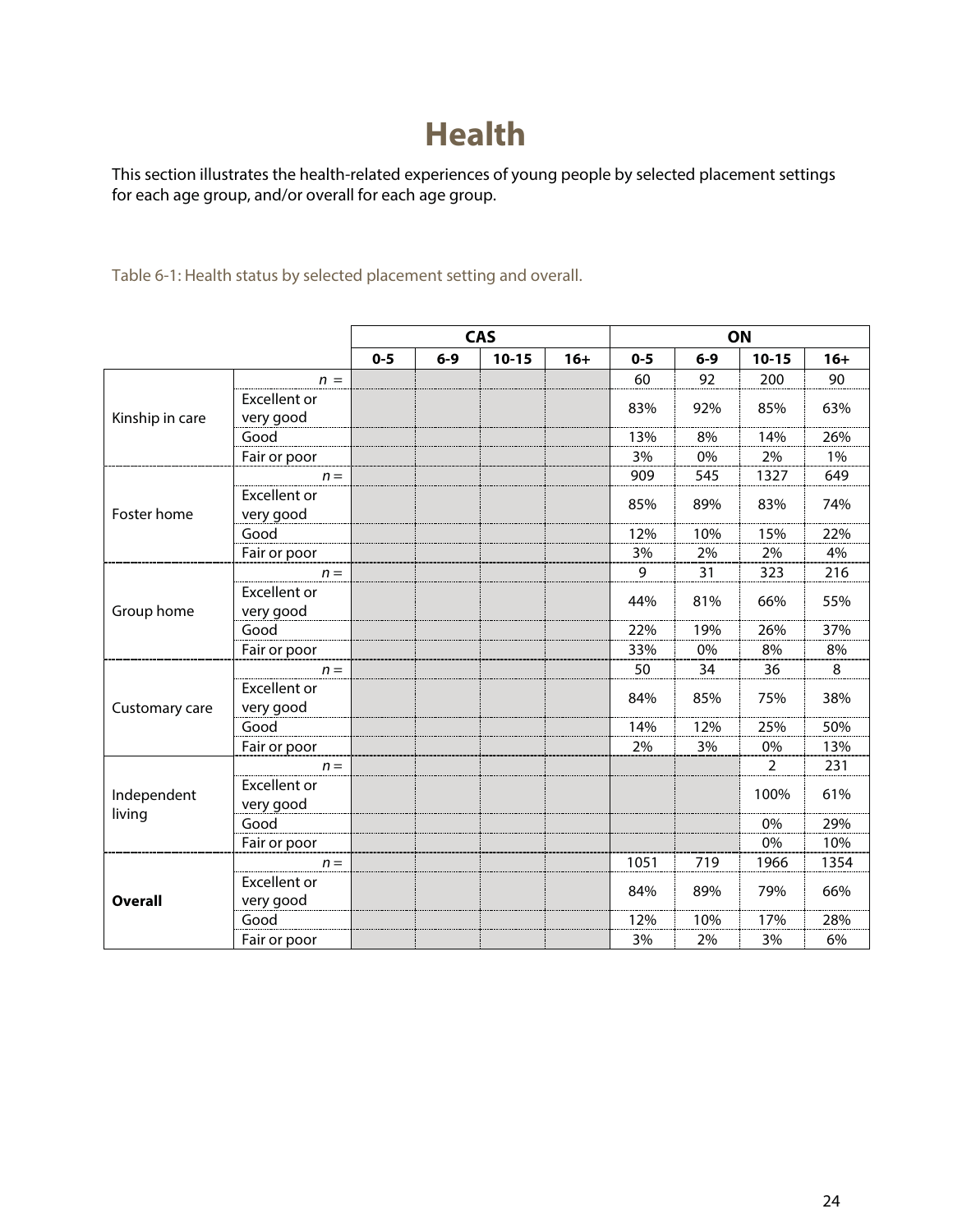Table 6-2: Physical difficulties (for young people aged 6-17 years).

|                         | CAS   |           |         |        |           |           |
|-------------------------|-------|-----------|---------|--------|-----------|-----------|
|                         | $6-9$ | $10 - 15$ | $16-17$ | $6-9$  | $10 - 15$ | $16 - 17$ |
| problems<br>Νo          |       |           |         | 59%    |           |           |
| Speaking                |       |           |         | <br>   | በ%        |           |
| Walking                 |       |           |         | 6%     |           |           |
| limbing                 |       |           |         | 5%<br> | 9%        |           |
| Bending                 |       |           |         | 3%     | 3%        |           |
|                         |       |           |         |        | 40⁄       | 30%       |
| Hearing                 |       |           |         | 5%     |           |           |
| Using hands and fingers |       |           |         | 9%     |           |           |

Table 6-3: Long-term conditions diagnosed by a health professional.

|                                                  |         |         | <b>CAS</b> |       |         |         | <b>ON</b> |       |
|--------------------------------------------------|---------|---------|------------|-------|---------|---------|-----------|-------|
|                                                  | $0 - 5$ | $6 - 9$ | $10 - 15$  | $16+$ | $0 - 5$ | $6 - 9$ | $10 - 15$ | $16+$ |
| None                                             |         |         |            |       | 57%     | 30%     | 23%       | 25%   |
| Food or digestive allergies                      |         |         |            |       | 6%      | 3%      | 4%        | 3%    |
| Respiratory allergies                            |         |         |            |       | 2%      | 2%      | 2%        | 3%    |
| Other allergies                                  |         |         |            |       | 2%      | 3%      | 4%        | 4%    |
| Asthma                                           |         |         |            |       | 7%      | 5%      | 5%        | 6%    |
| <b>Bronchitis</b>                                |         |         |            |       | 1%      | 0%      | 0.1%      | 0.5%  |
| Heart condition or disease                       |         |         |            |       | 3%      | 2%      | 1%        | 1%    |
| Epilepsy                                         |         |         |            |       | 2%      | 2%      | 2%        | 2%    |
| <b>Diabetes</b>                                  |         |         |            |       | 0%      | 0.1%    | 0.6%      | 0.7%  |
| Cerebral palsy                                   |         |         |            |       | 1%      | 2%      | 2%        | 1%    |
| Kidney condition or disease                      |         |         |            |       | 1%      | 0.8%    | 0.9%      | 0.5%  |
| <b>Blood disorder</b>                            |         |         |            |       | 0.5%    | 0.3%    | 0.2%      | 0.1%  |
| Fetal alcohol spectrum disorder                  |         |         |            |       | 2%      | 8%      | 7%        | 7%    |
| Developmental disability                         |         |         |            |       | 12%     | 15%     | 18%       | 15%   |
| Learning disability                              |         |         |            |       | 5%      | 25%     | 34%       | 30%   |
| Attention deficit disorder                       |         |         |            |       | 3%      | 33%     | 36%       | 30%   |
| Emotional, psychological, or<br>nervous disorder |         |         |            |       | 5%      | 24%     | 29%       | 31%   |
| Any other long-term condition                    |         |         |            |       | 12%     | 12%     | 11%       | 10%   |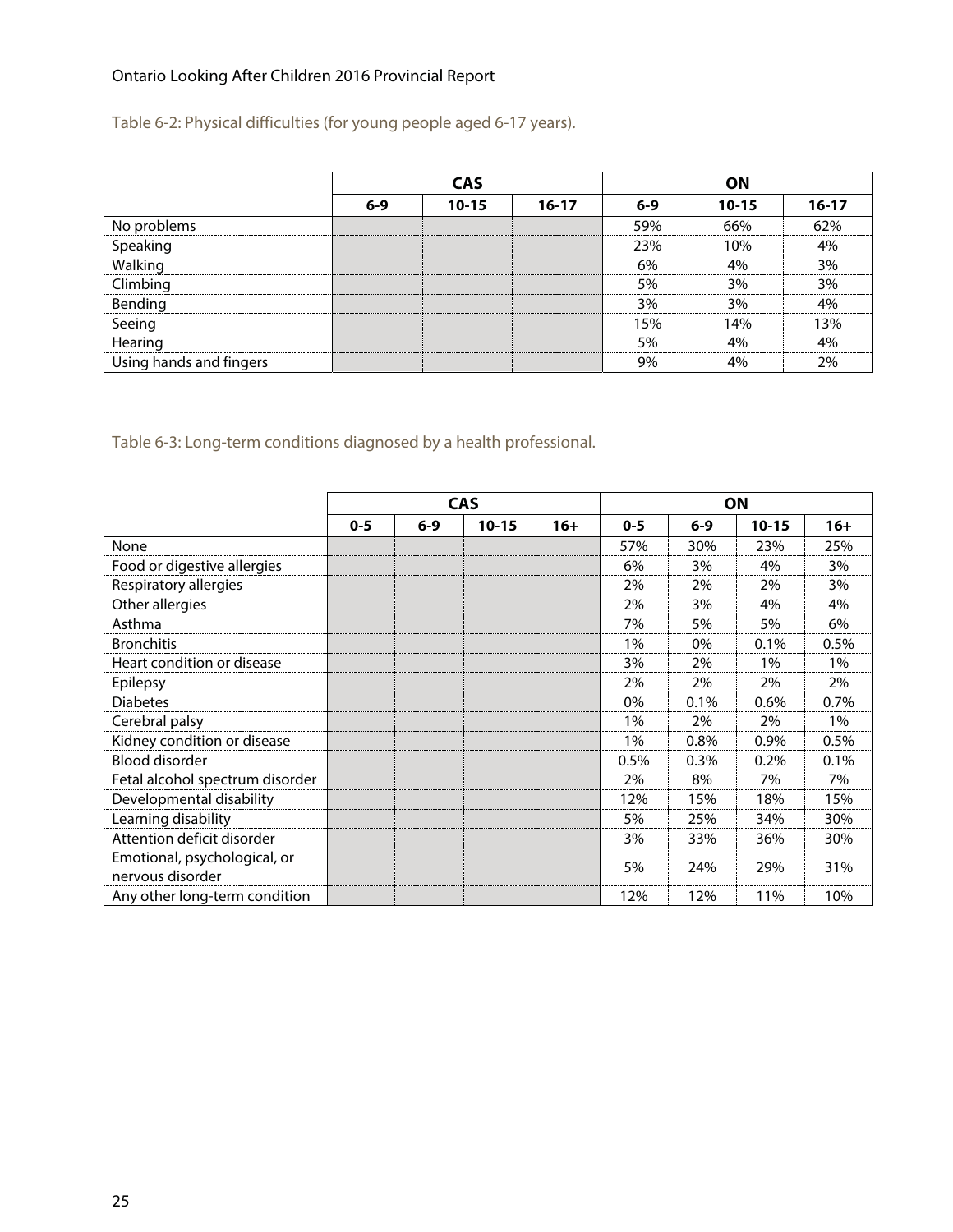Table 6-4: Health services received in the last year.

|                                                  | <b>CAS</b> |     |       |           |     | ΟN      |     |     |       |     |  |
|--------------------------------------------------|------------|-----|-------|-----------|-----|---------|-----|-----|-------|-----|--|
|                                                  | $0 - 2$    | 3-5 | $6-9$ | $10 - 15$ | 16+ | $0 - 2$ | 3-5 | 6-9 | 10-15 | 16+ |  |
| <b>Traditional Healer (FNMI</b><br>young people) |            |     |       |           |     | 6%      | 8%  | 8%  | 14%   | 15% |  |
| Medical examination                              |            |     |       |           |     | 100%    | 98% | 99% | 98%   | 92% |  |
| Dental examination                               |            |     |       |           |     | 21%     | 94% | 99% | 98%   | 92% |  |
| Up-to-date<br>immunizations                      |            |     |       |           |     | 97%     | 96% | 97% | 98%   | 97% |  |

Table 6-5: Soft drug use (tobacco, alcohol, and marijuana, for young people aged 10-18+ years).

|           |               |           | <b>CAS</b> |       |           | ON        |       |
|-----------|---------------|-----------|------------|-------|-----------|-----------|-------|
|           |               | $10 - 15$ | $16 - 17$  | $18+$ | $10 - 15$ | $16 - 17$ | $18+$ |
|           | $n =$         |           |            |       | 1920      | 1315      | 137   |
|           | Not at all    |           |            |       | 83%       | 55%       | 51%   |
| Tobacco   | Have tried it |           |            |       | 8%        | 10%       | 6%    |
|           | Occasionally  |           |            |       | 4%        | 10%       | 10%   |
|           | Daily         |           |            |       | 5%        | 25%       | 33%   |
|           | $n =$         |           |            |       | 1909      | 1326      | 140   |
|           | Not at all    |           |            |       | 85%       | 47%       | 24%   |
| Alcohol   | Have tried it |           |            |       | 10%       | 23%       | 17%   |
|           | Occasionally  |           |            |       | 5%        | 30%       | 59%   |
|           | Daily         |           |            |       | 0.2%      | 0.7%      | $0\%$ |
|           | $n =$         |           |            |       | 1916      | 1325      | 140   |
|           | Not at all    |           |            |       | 86%       | 53%       | 49%   |
| Marijuana | Have tried it |           |            |       | 7%        | 18%       | 21%   |
|           | Occasionally  |           |            |       | 6%        | 17%       | 17%   |
|           | Daily         |           |            |       | 2%        | 12%       | 12%   |

Table 6-6: Prescription or non-prescription medication use.

|                                     |           |         |         | <b>CAS</b> |       |         | <b>ON</b> |           |       |
|-------------------------------------|-----------|---------|---------|------------|-------|---------|-----------|-----------|-------|
|                                     |           | $0 - 5$ | $6 - 9$ | $10 - 15$  | $16+$ | $0 - 5$ | $6-9$     | $10 - 15$ | $16+$ |
|                                     | $n =$     |         |         |            |       | 1052    | 721       | 1925      | 1330  |
| Prescription or<br>non-prescription | Yes       |         |         |            |       | 20%     | 47%       | 57%       | 54%   |
|                                     | No        |         |         |            |       | 80%     | 53%       | 43%       | 46%   |
|                                     | $n =$     |         |         |            |       | 1041    | 724       | 2060      | 1394  |
|                                     | Yes       |         |         |            |       | 5%      | 39%       | 49%       | 42%   |
| Psychotropic                        | No        |         |         |            |       | 95%     | 61%       | 51%       | 58%   |
|                                     | Uncertain |         |         |            |       | $0\%$   | 0%        | $0.3\%$   | 0.5%  |
|                                     | $n =$     |         |         |            |       | 1022    | 707       | 2030      | 1521  |
| Support and<br>monitoring of        | Yes       |         |         |            |       | 99%     | 100%      | 99%       | 96%   |
| medication<br>provided              | No        |         |         |            |       | 1%      | 0%        | 1%        | 4%    |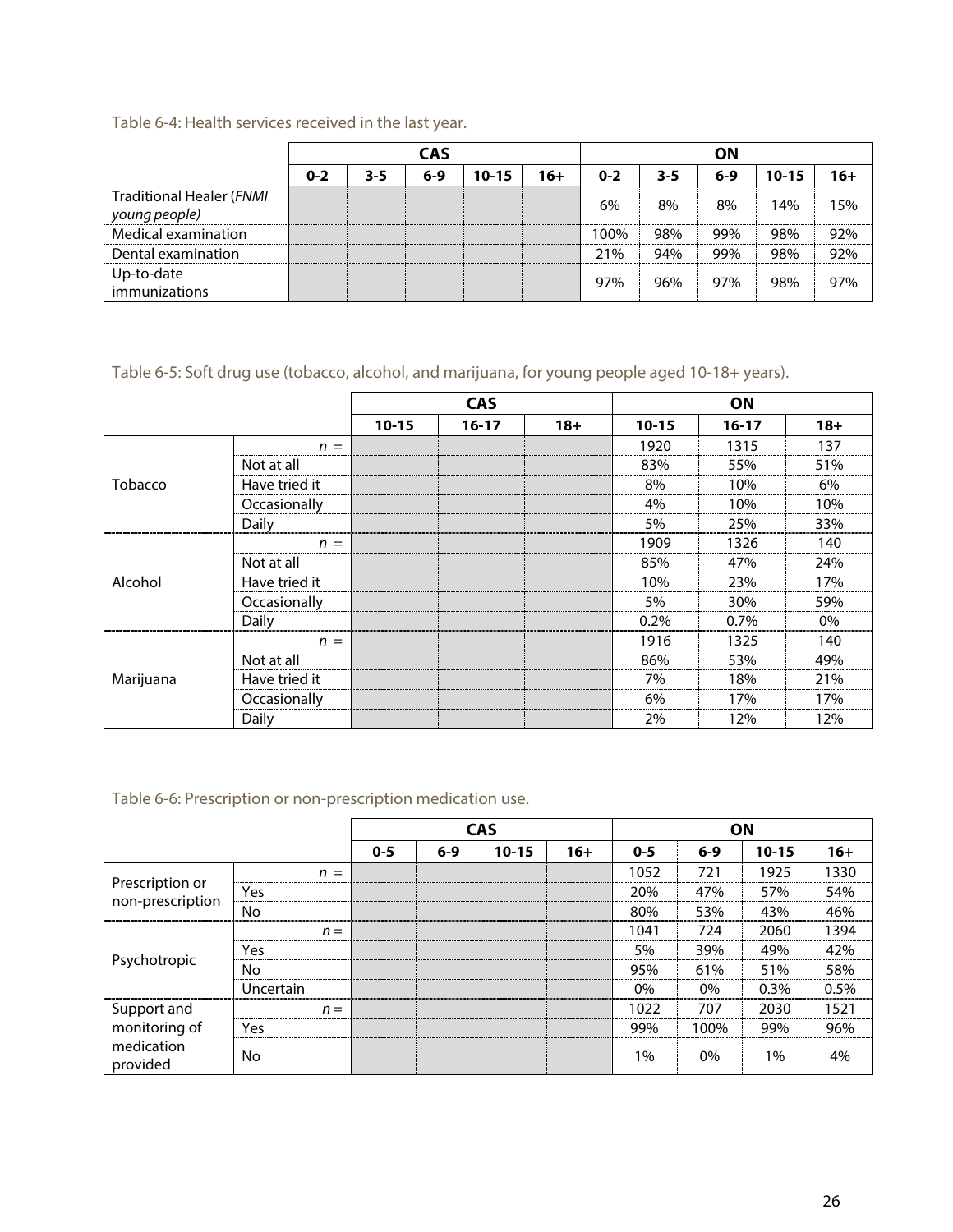# **Ages & Stages Questionnaires®, Third Edition (ASQ-3™)**

The ASQ-3™ are caregiver-completed/reported, age-appropriate tools used to screen babies and children in the following areas of development: communication, gross motor, fine motor, problem solving, and personal-social. When a child's score is above the cutoff, development appears to be on schedule. When a child's score is near the cutoff, the child should be provided with learning materials and monitored. When a child's score is below the cutoff, further assessment by a professional may be needed.

Table 7-1: ASQ-3™ 6 Month Questionnaire for babies aged 5 months, 0 days through 6 months, 30 days.

|                    |               |                 | <b>CAS</b> |          |        |               |          | ΟN     |        |        |  |
|--------------------|---------------|-----------------|------------|----------|--------|---------------|----------|--------|--------|--------|--|
|                    |               |                 |            | 6 months |        |               | 6 months |        |        |        |  |
|                    |               |                 |            | $n =$    |        |               | $n =$    |        |        |        |  |
|                    |               | <b>Possible</b> | Mean       | $\%$     | $\%$   | $\frac{0}{0}$ | Mean     | $\%$   | $\%$   | $\%$   |  |
| Area               | <b>Cutoff</b> |                 | total      | above    | near   | below         | total    | above  | near   | below  |  |
|                    |               | range           | score      | cutoff   | cutoff | cutoff        | score    | cutoff | cutoff | cutoff |  |
| Communication      | 29.65         |                 |            |          |        |               | 40.0     | 100%   | $0\%$  | 0%     |  |
| <b>Gross Motor</b> | 22.25         |                 |            |          |        |               | 30.0     | 0%     | 100%   | $0\%$  |  |
| Fine Motor         | 25 14         | $0 - 60$        |            |          |        |               | 40.0     | 100%   | 0%     | $0\%$  |  |
| Problem Solving    | 27.72         |                 |            |          |        |               | 60.0     | 100%   | $0\%$  | $0\%$  |  |
| Personal-Social    | 25.34         |                 |            |          |        |               | 55.0     | 100%   | 0%     | 0%     |  |

Table 7-2: ASQ-3™ 8 Month Questionnaire for babies aged 7 months, 0 days through 8 months, 30 days.

|                    |                                    |                 |                           | <b>CAS</b> |          |               | ΟN       |        |               |        |  |
|--------------------|------------------------------------|-----------------|---------------------------|------------|----------|---------------|----------|--------|---------------|--------|--|
|                    |                                    |                 |                           |            | 8 months |               | 8 months |        |               |        |  |
|                    |                                    |                 |                           |            | $n =$    |               | $n = 0$  |        |               |        |  |
|                    |                                    | <b>Possible</b> | Mean                      | $\%$       | $\%$     | $\frac{0}{0}$ | Mean     | $\%$   | $\frac{0}{0}$ | $\%$   |  |
| Area               | <b>Cutoff</b>                      |                 | total                     | above      | near     | below         | total    | above  | near          | below  |  |
|                    |                                    | range           | score                     | cutoff     | cutoff   | cutoff        | score    | cutoff | cutoff        | cutoff |  |
| Communication      | 33.06                              |                 |                           |            |          |               |          | --     |               | --     |  |
| <b>Gross Motor</b> | 30.61<br>------------------------- |                 |                           |            |          |               |          | --     |               | --     |  |
| Fine Motor         | 40 15                              | $0 - 60$        | ------------------------- |            |          |               |          | --     |               | --     |  |
| Problem Solving    | 36.17<br>                          |                 |                           |            |          |               |          | --     |               | --     |  |
| Personal-Social    | 35.84                              |                 |                           |            |          |               |          | --     | --            | $- -$  |  |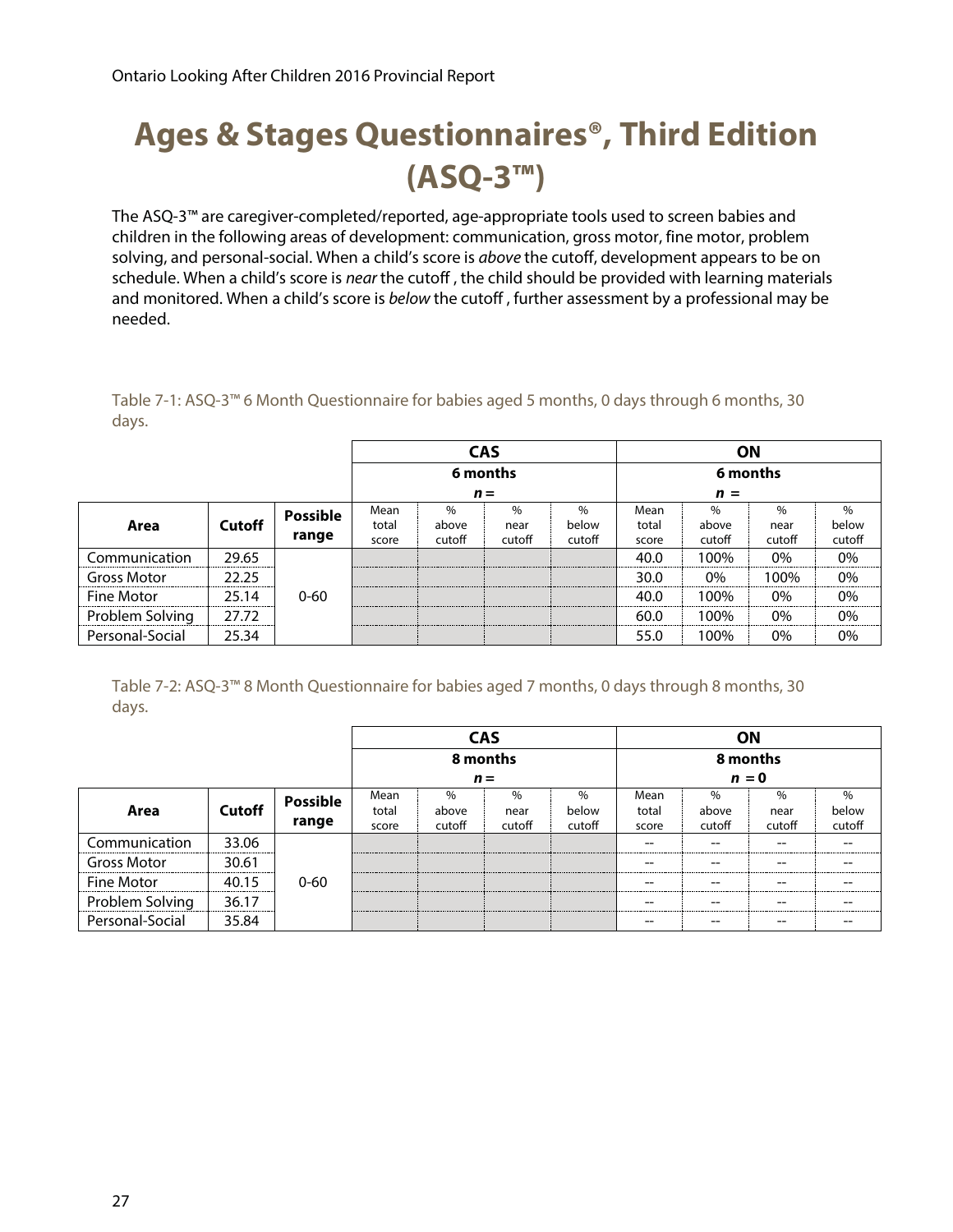Table 7-3: ASQ-3™ 10 Month Questionnaire for babies aged 9 months, 0 days through 10 months, 30 days.

|                    |               |                 |                          |        | <b>CAS</b> |        |       |          | ΟN            |        |
|--------------------|---------------|-----------------|--------------------------|--------|------------|--------|-------|----------|---------------|--------|
|                    |               |                 |                          |        | 10 months  |        |       |          | 10 months     |        |
|                    |               |                 |                          |        | $n =$      |        |       | $n = 25$ |               |        |
|                    |               | <b>Possible</b> | Mean                     | $\%$   | $\%$       | $\%$   | Mean  | %        | $\frac{0}{0}$ | $\%$   |
| Area               | <b>Cutoff</b> |                 | total                    | above  | near       | below  | total | above    | near          | below  |
|                    |               | range           | score                    | cutoff | cutoff     | cutoff | score | cutoff   | cutoff        | cutoff |
| Communication      | 22.87         |                 |                          |        |            |        | 49.0  | 84%      | 8%            | 8%     |
| <b>Gross Motor</b> | 30.07         |                 |                          |        |            |        | 32.6  | 36%      | 8%            | 56%    |
| Fine Motor         | 37.97         | $0 - 60$        | ------------------------ |        |            |        | 51.4  | 76%      | 16%           | 8%     |
| Problem Solving    | 32.51         |                 |                          |        |            |        | 48.5  | 78%      | 0%            | 22%    |
| Personal-Social    | 27.25         |                 |                          |        |            |        | 41.5  | 63%      | 29%           | 8%     |

Table 7-4: ASQ-3™ 12 Month Questionnaire for babies aged 11 months, 0 days through 12 months, 30 days.

|                 |               |                 | <b>CAS</b> |        |               |        |       |               | ΟN        |        |
|-----------------|---------------|-----------------|------------|--------|---------------|--------|-------|---------------|-----------|--------|
|                 |               |                 |            |        | 12 months     |        |       |               | 12 months |        |
|                 |               |                 |            |        | $n =$         |        |       | $n = 202$     |           |        |
|                 |               | <b>Possible</b> | Mean       |        | $\frac{0}{0}$ | $\%$   | Mean  | $\frac{0}{0}$ | $\%$      | $\%$   |
| Area            | <b>Cutoff</b> |                 | total      | above  | near          | below  | total | above         | near      | below  |
|                 |               | range           | score      | cutoff | cutoff        | cutoff | score | cutoff        | cutoff    | cutoff |
| Communication   | 15.64         |                 |            |        |               |        | 43.4  | 83%           | 8%        | 9%     |
| Gross Motor     | 21.49         |                 |            |        |               |        | 36.2  | 57%           | 15%       | 28%    |
| Fine Motor      | 34.50         | $0 - 60$        |            |        |               |        | 48.3  | 72%           | 18%       | 10%    |
| Problem Solving | 27.32         |                 |            |        |               |        | 39.9  | 65%           | 13%       | 22%    |
| Personal-Social | 21.73         |                 |            |        |               |        | 40.5  | 69%           | 13%       | 18%    |

Table 7-5: ASQ-3™ 14 Month Questionnaire for babies aged 13 months, 0 days through 14 months, 30 days.

|                    |               |                 |       | <b>CAS</b> |           |        | <b>ON</b> |        |        |        |  |
|--------------------|---------------|-----------------|-------|------------|-----------|--------|-----------|--------|--------|--------|--|
|                    |               |                 |       |            | 14 months |        | 14 months |        |        |        |  |
|                    |               |                 |       |            | $n =$     |        | $n = 32$  |        |        |        |  |
|                    |               | <b>Possible</b> | Mean  | $\%$       | $\%$      | $\%$   | Mean      | $\%$   | %      | $\%$   |  |
| Area               | <b>Cutoff</b> |                 | total | above      | near      | below  | total     | above  | near   | below  |  |
|                    |               | range           | score | cutoff     | cutoff    | cutoff | score     | cutoff | cutoff | cutoff |  |
| Communication      | 17.40         |                 |       |            |           |        | 38.4      | 63%    | 28%    | 9%     |  |
| <b>Gross Motor</b> | 25.80         |                 |       |            |           |        | 41.3      | 60%    | 17%    | 23%    |  |
| Fine Motor         | 23.06         | $0 - 60$        |       |            |           |        | 38.5      | 66%    | 9%۱    | 16%    |  |
| Problem Solving    | 22.56         |                 |       |            |           |        | 45.2      | 66%    | 19%    | 16%    |  |
| Personal-Social    | 23.18         |                 |       |            |           |        | 45.2      | 74%    | 23%    | 3%     |  |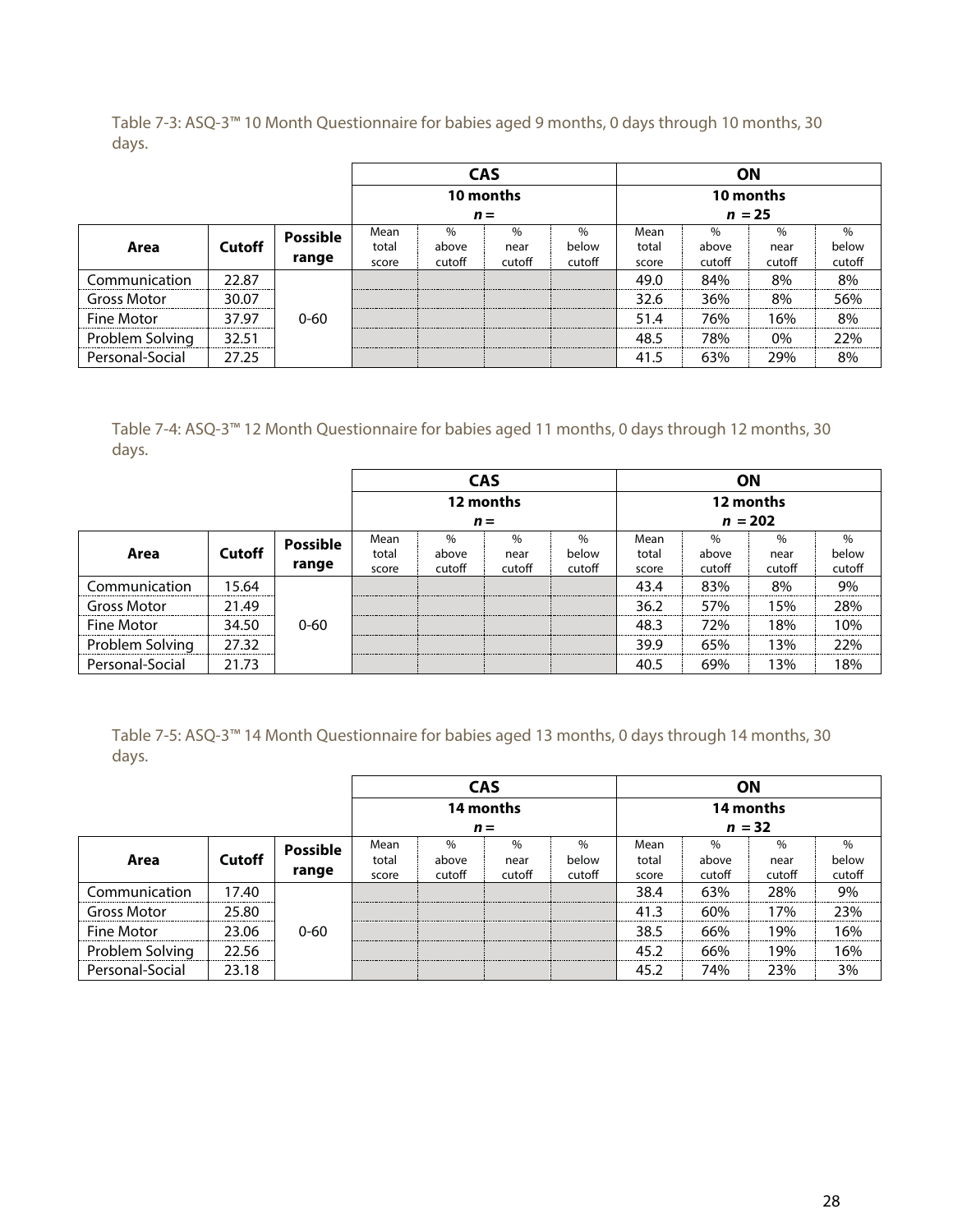Table 7-6: ASQ-3™ 16 Month Questionnaire for children aged 15 months, 0 days through 16 months, 30 days.

|                    |               |                 | <b>CAS</b> |        |           |        | ΟN        |               |        |        |
|--------------------|---------------|-----------------|------------|--------|-----------|--------|-----------|---------------|--------|--------|
|                    |               |                 |            |        | 16 months |        | 16 months |               |        |        |
|                    |               |                 |            |        | $n =$     |        |           | $n = 27$      |        |        |
|                    |               | <b>Possible</b> | Mean       | $\%$   |           | $\%$   | Mean      | $\frac{0}{0}$ | $\%$   | $\%$   |
| Area               | <b>Cutoff</b> |                 | total      | above  | near      | below  | total     | above         | near   | below  |
|                    |               | range           | score      | cutoff | cutoff    | cutoff | score     | cutoff        | cutoff | cutoff |
| Communication      | 16.81         |                 |            |        |           |        | 34.6      | 52%           | 30%    | 19%    |
| <b>Gross Motor</b> | 37.91         |                 |            |        |           |        | 39.4      | 52%           | 11%    | 37%    |
| Fine Motor         | 31.98         | $0 - 60$        |            |        |           |        | 41.3      | 56%           | 19%    | 26%    |
| Problem Solving    | 30.51         |                 |            |        |           |        | 39.2      | 46%           | 23%    | 31%    |
| Personal-Social    | 26.43         |                 |            |        |           |        | 41.1      | 70%           | $1\%$  | 19%    |

Table 7-7: ASQ-3™ 18 Month Questionnaire for children aged 17 months, 0 days through 18 months, 30 days.

|                    |               |                 | <b>CAS</b> |        |           |        |          |        | ΟN        |        |  |
|--------------------|---------------|-----------------|------------|--------|-----------|--------|----------|--------|-----------|--------|--|
|                    |               |                 |            |        | 18 months |        |          |        | 18 months |        |  |
|                    |               |                 |            |        | $n =$     |        | $n = 24$ |        |           |        |  |
|                    |               | <b>Possible</b> | Mean       | $\%$   | $\%$      | $\%$   | Mean     | $\%$   |           | $\%$   |  |
| Area               | <b>Cutoff</b> |                 | total      | above  | near      | below  | total    | above  | near      | below  |  |
|                    |               | range           | score      | cutoff | cutoff    | cutoff | score    | cutoff | cutoff    | cutoff |  |
| Communication      | 13.06         |                 |            |        |           |        | 29.6     | 46%    | 33%       | 21%    |  |
| <b>Gross Motor</b> | 37.38         |                 |            |        |           |        | 46.8     | 67%    | 13%       | 21%    |  |
| Fine Motor         | 34.32         | $0 - 60$        |            |        |           |        | 48.7     | 83%    | 4%        | 13%    |  |
| Problem Solving    | 25.74         |                 |            |        |           |        | 39.8     | 75%    | 8%        | 17%    |  |
| Personal-Social    | 27.19         |                 |            |        |           |        | 43.5     | 79%    | 4%        | 17%    |  |

Table 7-8: ASQ-3™ 20 Month Questionnaire for children aged 19 months, 0 days through 20 months, 30 days.

|                   |               |                 |       |        | <b>CAS</b> |        | ΟN        |        |               |        |  |
|-------------------|---------------|-----------------|-------|--------|------------|--------|-----------|--------|---------------|--------|--|
|                   |               |                 |       |        | 20 months  |        | 20 months |        |               |        |  |
|                   |               |                 |       |        | $n =$      |        | $n = 16$  |        |               |        |  |
|                   |               | <b>Possible</b> | Mean  | $\%$   | $\%$       | $\%$   | Mean      | $\%$   | $\frac{0}{0}$ | $\%$   |  |
| Area              | <b>Cutoff</b> |                 | total | above  | near       | below  | total     | above  | near          | below  |  |
|                   |               | range           | score | cutoff | cutoff     | cutoff | score     | cutoff | cutoff        | cutoff |  |
| Communication     | 20.50         |                 |       |        |            |        | 34.9      | 50%    | 13%           | 38%    |  |
| Gross Motor       | 39.89         |                 |       |        |            |        | 40.31     | 63%    | 6%            | 31%    |  |
| <b>Fine Motor</b> | 36.05         | $0 - 60$        |       |        |            |        | 42.5      | 63%    | 13%           | 25%    |  |
| Problem Solving   | 28.84         |                 |       |        |            |        | 37.8      | 63%    | 6%            | 31%    |  |
| Personal-Social   | 33.36         |                 |       |        |            |        | 40.0      | 63%    | 3%            | 25%    |  |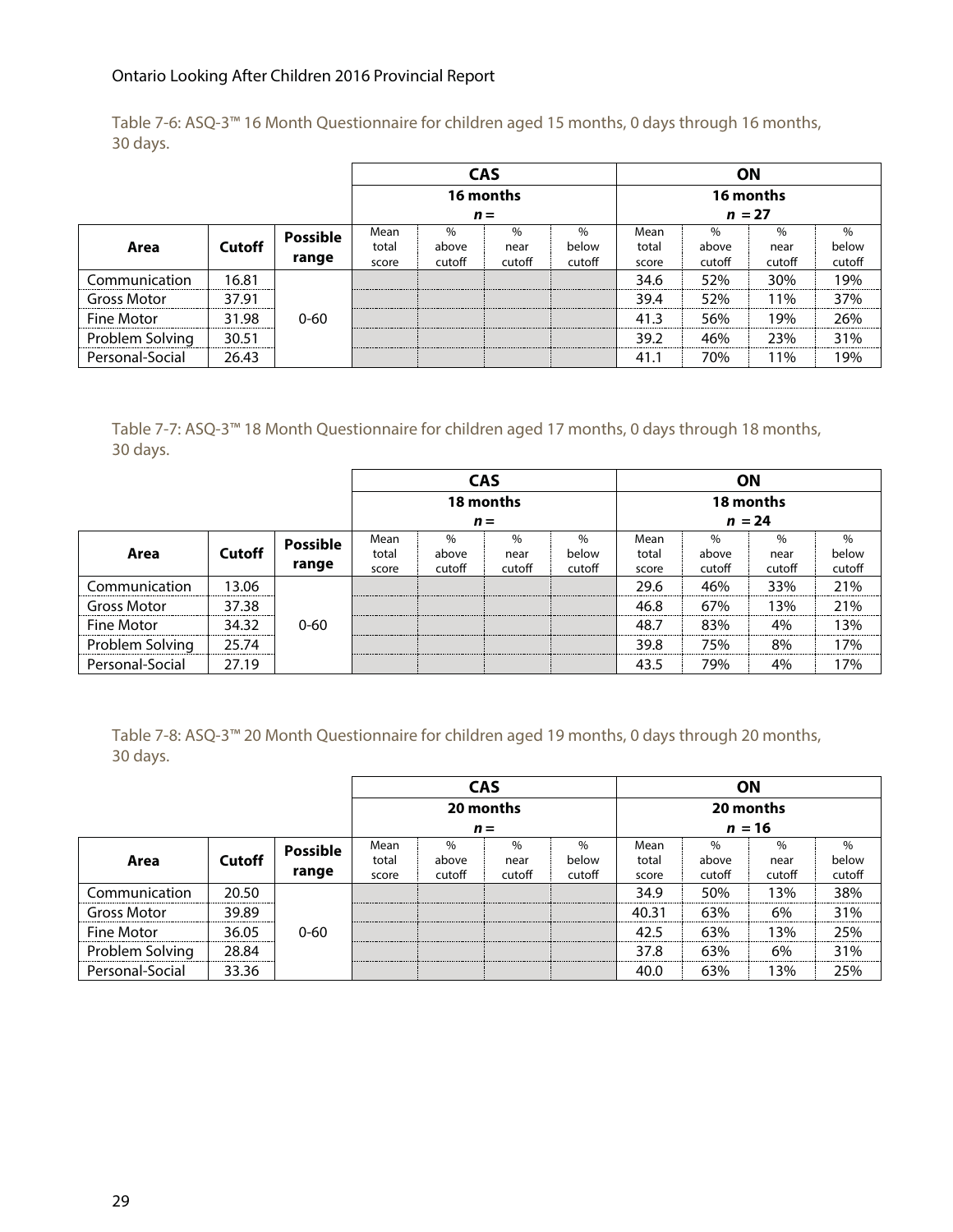Table 7-9: ASQ-3™ 22 Month Questionnaire for children aged 21 months, 0 days through 22 months, 30 days.

|                    |               |                 | <b>CAS</b> |        |           |        |           | <b>ON</b> |        |        |  |
|--------------------|---------------|-----------------|------------|--------|-----------|--------|-----------|-----------|--------|--------|--|
|                    |               |                 |            |        | 22 months |        | 22 months |           |        |        |  |
|                    |               |                 |            |        | $n =$     |        | $n = 27$  |           |        |        |  |
|                    |               | <b>Possible</b> | Mean       | $\%$   | $\%$      | $\%$   | Mean      | $\%$      | $\%$   | $\%$   |  |
| Area               | <b>Cutoff</b> |                 | total      | above  | near      | below  | total     | above     | near   | below  |  |
|                    |               | range           | score      | cutoff | cutoff    | cutoff | score     | cutoff    | cutoff | cutoff |  |
| Communication      | 13.04         |                 |            |        |           |        | 38.3      | 69%       | 15%    | 15%    |  |
| <b>Gross Motor</b> | 27.75         |                 |            |        |           |        | 48.5      | 82%       | 7%     | 11%    |  |
| Fine Motor         | 29.61         | $0 - 60$        |            |        |           |        | 46.1      | 78%       | 7%     | 15%    |  |
| Problem Solving    | 29.30         |                 |            |        |           |        | 44.5      | 74%       | 5% ا   | 11%    |  |
| Personal-Social    | 30.07         |                 |            |        |           |        | 48.6      | 78%       | $1\%$  | 1% ا   |  |

Table 7-10: ASQ-3™ 24 Month Questionnaire for children aged 23 months, 0 days through 25 months, 15 days.

|                 |               |                 |       |        | <b>CAS</b> |        | ON    |           |        |        |
|-----------------|---------------|-----------------|-------|--------|------------|--------|-------|-----------|--------|--------|
|                 |               |                 |       |        | 24 months  |        |       | 24 months |        |        |
|                 |               |                 |       |        | $n =$      |        |       | $n = 76$  |        |        |
|                 |               | <b>Possible</b> | Mean  | $\%$   |            | $\%$   | Mean  | $\%$      | $\%$   | $\%$   |
| Area            | <b>Cutoff</b> |                 | total | above  | near       | below  | total | above     | near   | below  |
|                 |               | range           | score | cutoff | cutoff     | cutoff | score | cutoff    | cutoff | cutoff |
| Communication   | 25.17         |                 |       |        |            |        | 40.0  | 61%       | 12%    | 27%    |
| Gross Motor     | 38.07         |                 |       |        |            |        | 49.1  | 76%       | 7%     | 17%    |
| Fine Motor      | 35.16         | $0 - 60$        |       |        |            |        | 45.7  | 73%       | 7%     | 20%    |
| Problem Solving | 29.78         |                 |       |        |            |        | 41.5  | 68%       | 14%    | 19%    |
| Personal-Social | 31.54         |                 |       |        |            |        | 42.2  | 56%       | 21%    | 23%    |

Table 7-11: ASQ-3™ 27 Month Questionnaire for children aged 25 months, 16 days through 28 months, 15 days.

|                 |               |                 |       |        | <b>CAS</b> |        |       | ΟN        |               |        |
|-----------------|---------------|-----------------|-------|--------|------------|--------|-------|-----------|---------------|--------|
|                 |               |                 |       |        | 27 months  |        |       | 27 months |               |        |
|                 |               |                 |       |        | $n =$      |        |       | $n = 38$  |               |        |
|                 |               | <b>Possible</b> | Mean  | $\%$   | $\%$       | $\%$   | Mean  |           | $\frac{0}{0}$ | $\%$   |
| Area            | <b>Cutoff</b> |                 | total | above  | near       | below  | total | above     | near          | below  |
|                 |               | range           | score | cutoff | cutoff     | cutoff | score | cutoff    | cutoff        | cutoff |
| Communication   | 24.02         |                 |       |        |            |        | 45.4  | 82%       | 8%            | 11%    |
| Gross Motor     | 28.01         |                 |       |        |            |        | 43.7  | 71%       | 11%           | 18%    |
| Fine Motor      | 18.42         | 0-60            |       |        |            |        | 38.0  | 63%       | 24%           | l 3%   |
| Problem Solving | 27.62         |                 |       |        |            |        | 40.4  | 71%       | 11%           | 18%    |
| Personal-Social | 25.31         |                 |       |        |            |        | 45.2  | 83%       | 8%            | 8%     |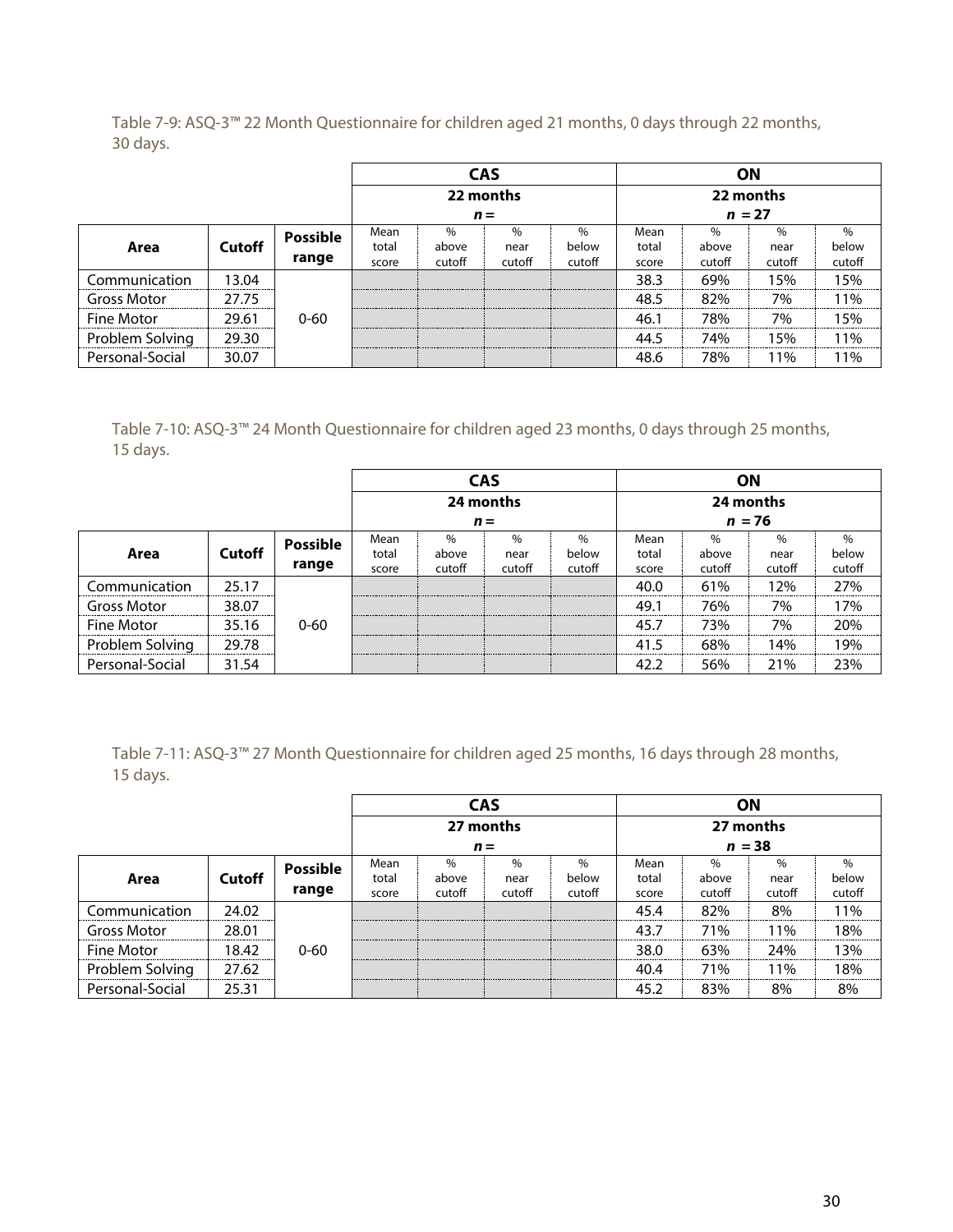Table 7-12: ASQ-3™ 30 Month Questionnaire for children aged 28 months, 16 days through 31 months, 15 days.

|                    |               |                 |                          |               | <b>CAS</b> |        |          |        | <b>ON</b> |        |
|--------------------|---------------|-----------------|--------------------------|---------------|------------|--------|----------|--------|-----------|--------|
|                    |               |                 |                          |               | 30 months  |        |          |        | 30 months |        |
|                    |               |                 |                          |               | $n =$      |        | $n = 27$ |        |           |        |
|                    |               | <b>Possible</b> | Mean                     | $\frac{0}{0}$ |            |        | Mean     |        | $\%$      | $\%$   |
| Area               | <b>Cutoff</b> |                 | total                    | above         | near       | below  | total    | above  | near      | below  |
|                    |               | range           | score                    | cutoff        | cutoff     | cutoff | score    | cutoff | cutoff    | cutoff |
| Communication      | 33.30         |                 |                          |               |            |        | 50.8     | 78%    | 11%       | 11%    |
| <b>Gross Motor</b> | 36.14         |                 |                          |               |            |        | 45.6     | 67%    | 7%        | 26%    |
| Fine Motor         | 19.25         | $0 - 60$        | ------------------------ |               |            |        | 34.5     | 46%    | 35%       | 19%    |
| Problem Solving    | 27.08         |                 |                          |               |            |        | 36.7     | 62%    | 8%        | 31%    |
| Personal-Social    | 32.01         |                 |                          |               |            |        | 47.2     | 63%    | 19%       | 19%    |

Table 7-13: ASQ-3™ 33 Month Questionnaire for children aged 31 months, 16 days through 34 months, 15 days.

|                    |               |                 |       |        | <b>CAS</b> |        | ΟN        |               |        |        |
|--------------------|---------------|-----------------|-------|--------|------------|--------|-----------|---------------|--------|--------|
|                    |               |                 |       |        | 33 months  |        | 33 months |               |        |        |
|                    |               |                 |       |        | $n =$      |        | $n = 39$  |               |        |        |
|                    |               | <b>Possible</b> | Mean  | $\%$   | $\%$       | $\%$   | Mean      | $\frac{0}{0}$ | $\%$   | $\%$   |
| Area               | <b>Cutoff</b> |                 | total | above  | near       | below  | total     | above         | near   | below  |
|                    |               | range           | score | cutoff | cutoff     | cutoff | score     | cutoff        | cutoff | cutoff |
| Communication      | 25.36         |                 |       |        |            |        | 46.8      | 80%           | 5%     | 15%    |
| <b>Gross Motor</b> | 34.80         |                 |       |        |            |        | 49.3      | 80%           | 10%    | 10%    |
| Fine Motor         | 12.28.        | $0 - 60$        |       |        |            |        | 35.6      | 64%           | 18%    | 18%    |
| Problem Solving    | 26.92         |                 |       |        |            |        | 42.2      | 64%           | 13%    | 23%    |
| Personal-Social    | 28.96         |                 |       |        |            |        | 48.2      | 81%           | 5%     | 14%    |

Table 7-14: ASQ-3™ 36 Month Questionnaire for children aged 34 months, 16 days through 38 months, 30 days.

|                    |               |                 |       | <b>CAS</b> |           |               |           | ΟN     |        |        |  |
|--------------------|---------------|-----------------|-------|------------|-----------|---------------|-----------|--------|--------|--------|--|
|                    |               |                 |       |            | 36 months |               | 36 months |        |        |        |  |
|                    |               |                 |       |            | $n =$     |               | $n = 74$  |        |        |        |  |
|                    |               | <b>Possible</b> | Mean  | $\%$       | $\%$      | $\frac{0}{0}$ | Mean      | $\%$   | $\%$   | $\%$   |  |
| Area               | <b>Cutoff</b> |                 | total | above      | near      | below         | total     | above  | near   | below  |  |
|                    |               | range           | score | cutoff     | cutoff    | cutoff        | score     | cutoff | cutoff | cutoff |  |
| Communication      | 30.99         |                 |       |            |           |               | 42.6      | 67%    | 6%     | 27%    |  |
| <b>Gross Motor</b> | 36.99         |                 |       |            |           |               | 50.6      | 76%    | 12%    | 12%    |  |
| Fine Motor         | 18.07         | $0 - 60$        |       |            |           |               | 33.8      | 52%    | 26%    | 22%    |  |
| Problem Solving    | 30.29         |                 |       |            |           |               | 43.9      | 62%    | 12%    | 26%    |  |
| Personal-Social    | 35.33         |                 |       |            |           |               | 48.3      | 80%    | 5%     | 15%    |  |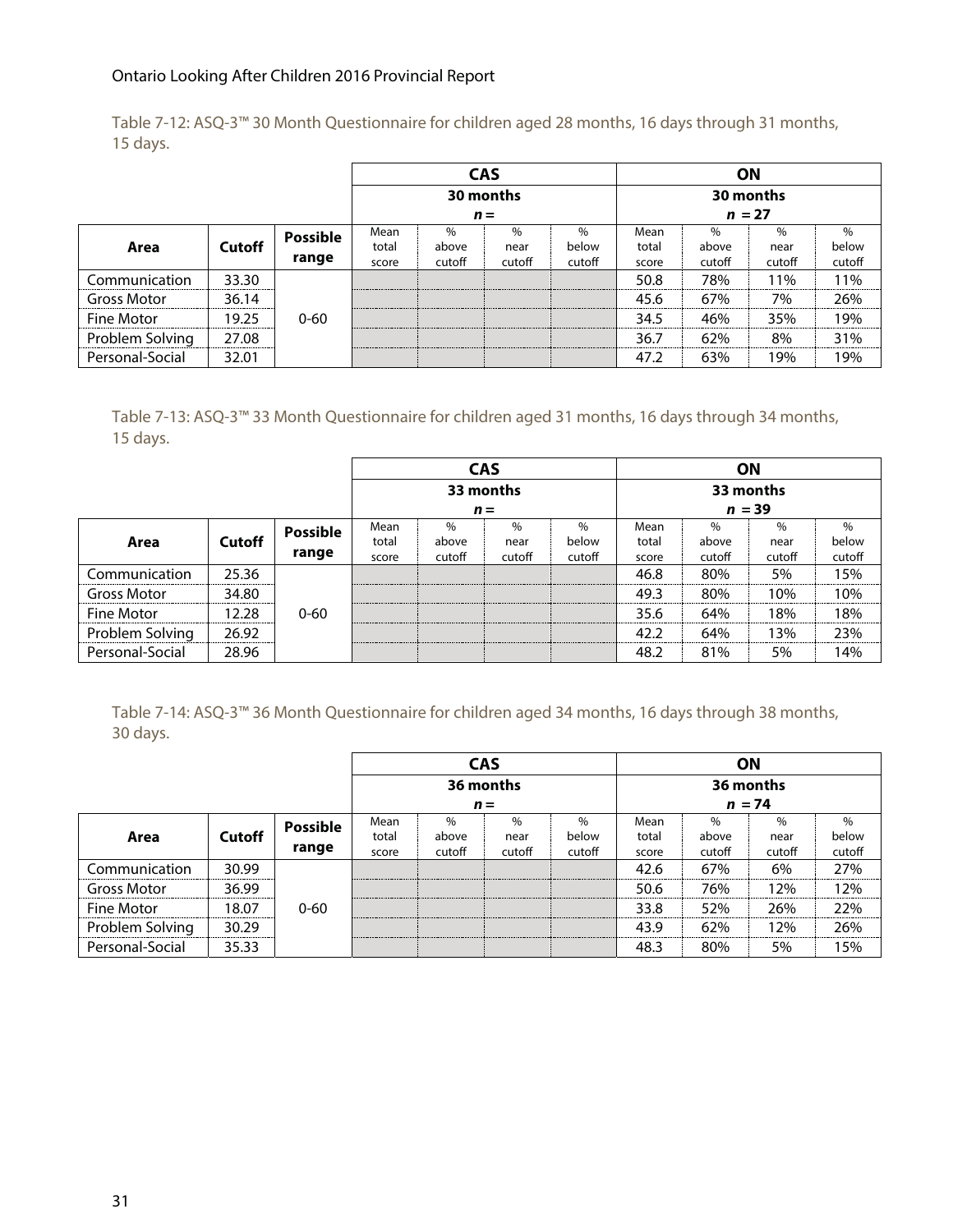Table 7-15: ASQ-3™ 42 Month Questionnaire for children aged 39 months, 0 days through 44 months, 30 days.

|                    |               |                 |       |        | <b>CAS</b> |        |           |        | ΟN     |        |  |
|--------------------|---------------|-----------------|-------|--------|------------|--------|-----------|--------|--------|--------|--|
|                    |               |                 |       |        | 42 months  |        | 42 months |        |        |        |  |
|                    |               |                 |       |        | $n =$      |        | $n = 58$  |        |        |        |  |
|                    |               | <b>Possible</b> | Mean  | $\%$   | $\%$       | $\%$   | Mean      | $\%$   | $\%$   | $\%$   |  |
| Area               | <b>Cutoff</b> |                 | total | above  | near       | below  | total     | above  | near   | below  |  |
|                    |               | range           | score | cutoff | cutoff     | cutoff | score     | cutoff | cutoff | cutoff |  |
| Communication      | 27.06         |                 |       |        |            |        | 36.8      | 54%    | 23%    | 23%    |  |
| <b>Gross Motor</b> | 36.27         |                 |       |        |            |        | 48.       | 67%    | 16%    | 17%    |  |
| Fine Motor         | 19.82         | $0 - 60$        |       |        |            |        | 33.9      | 53%    | 26%    | 21%    |  |
| Problem Solving    | 28.11         |                 |       |        |            |        | 41.5      | 72%    | 7%     | 21%    |  |
| Personal-Social    | 31.12         |                 |       |        |            |        | 42.6      | 62%    | 14%    | 24%    |  |

Table 7-16: ASQ-3™ 48 Month Questionnaire for children aged 45 months, 0 days through 50 months, 30 days.

|                    |               |                 |                          |        | <b>CAS</b> |        |           | <b>ON</b> |        |        |
|--------------------|---------------|-----------------|--------------------------|--------|------------|--------|-----------|-----------|--------|--------|
|                    |               |                 |                          |        | 48 months  |        | 48 months |           |        |        |
|                    |               |                 |                          |        | $n =$      |        | $n = 84$  |           |        |        |
|                    |               | <b>Possible</b> | Mean                     | $\%$   |            | $\%$   | Mean      | $\%$      | $\%$   | $\%$   |
| Area               | <b>Cutoff</b> |                 | total                    | above  | near       | below  | total     | above     | near   | below  |
|                    |               | range           | score                    | cutoff | cutoff     | cutoff | score     | cutoff    | cutoff | cutoff |
| Communication      | 30.72         |                 |                          |        |            |        | 40.6      | 59%       | 13%    | 28%    |
| <b>Gross Motor</b> | 32.78         |                 | ------------------------ |        |            |        | 48.6      | 74%       | 8%     | 18%    |
| Fine Motor         | 15.81         | $0 - 60$        |                          |        |            |        | 35.6      | 64%       | 14%    | 21%    |
| Problem Solving    | 31.30         |                 |                          |        |            |        | 45.5      | 69%       | 12%    | 19%    |
| Personal-Social    | 26.60         |                 |                          |        |            |        | 45.2      | 80%       | 8%     | 12%    |

Table 7-17: ASQ-3™ 54 Month Questionnaire for children aged 51 months, 0 days through 56 months, 30 days.

|                    |               |                 |                               |        | <b>CAS</b>                      |        |          | ΟN        |        |        |  |
|--------------------|---------------|-----------------|-------------------------------|--------|---------------------------------|--------|----------|-----------|--------|--------|--|
|                    |               |                 |                               |        | 54 months                       |        |          | 54 months |        |        |  |
|                    |               |                 |                               |        | $n =$                           |        | $n = 54$ |           |        |        |  |
|                    |               | <b>Possible</b> | Mean                          | $\%$   | $\%$                            | $\%$   | Mean     | $\%$      | $\%$   | $\%$   |  |
| Area               | <b>Cutoff</b> |                 | total                         | above  | near                            | below  | total    | above     | near   | below  |  |
|                    |               | range           | score                         | cutoff | cutoff                          | cutoff | score    | cutoff    | cutoff | cutoff |  |
| Communication      | 31.85         |                 |                               |        |                                 |        | 42.3     | 64%       | 11%    | 25%    |  |
| <b>Gross Motor</b> | 35.18         |                 |                               |        | ------------------------------- |        | 49.4     | 82%       | 2%     | 17%    |  |
| Fine Motor         | 17.32         | $0 - 60$        |                               |        |                                 |        | 36.1     | 59%       | 24%    | 17%    |  |
| Problem Solving    | 28.12<br>     |                 | ,,,,,,,,,,,,,,,,,,,,,,,,,<br> |        |                                 |        | 44.4     | 76%       | 11%    | 13%    |  |
| Personal-Social    | 32.33         |                 |                               |        |                                 |        | 44. .    | 62%       | 19%    | 19%    |  |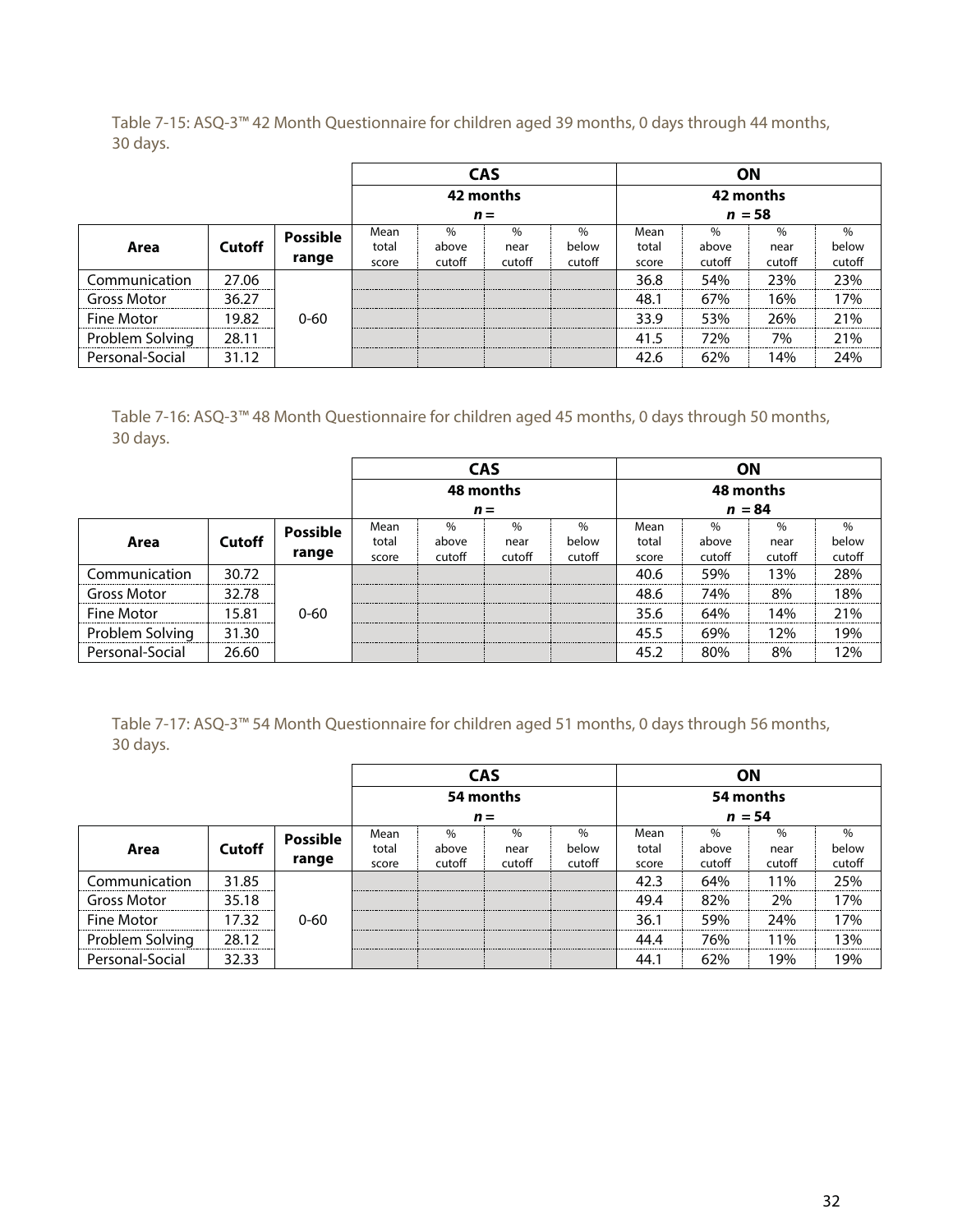Table 7-18: ASQ-3™ 60 Month Questionnaire for children aged 57 months, 0 days through 66 months, 30 days.

|                    |               |                 |       |       | <b>CAS</b> |        |           |        | <b>ON</b> |        |
|--------------------|---------------|-----------------|-------|-------|------------|--------|-----------|--------|-----------|--------|
|                    |               |                 |       |       | 60 months  |        |           |        | 60 months |        |
|                    |               |                 |       |       | $n =$      |        | $n = 159$ |        |           |        |
|                    |               | <b>Possible</b> | Mean  | $\%$  | $\%$       | $\%$   | Mean      | $\%$   | %         | $\%$   |
| Area               | <b>Cutoff</b> |                 | total | above | near       | below  | total     | above  | near      | below  |
|                    | range         |                 |       |       | cutoff     | cutoff | score     | cutoff | cutoff    | cutoff |
| Communication      | 33.19         |                 |       |       |            |        | 40.5      | 59%    | 12%       | 29%    |
| <b>Gross Motor</b> | 31.28         |                 |       |       |            |        | 44.1      | 93%    | 1%        | 6%     |
| Fine Motor         | 26.54         | $0 - 60$        |       |       |            |        | 39.9      | 65%    | 10%       | 25%    |
| Problem Solving    | 29.99         |                 |       |       |            |        | 46.7      | 73%    | 10%       | 17%    |
| Personal-Social    | 39.07         |                 |       |       |            |        | 46.4      | 63%    | 15%       | 22%    |

Table 7-19: ASQ-3™ Questionnaire summaries by area (for children aged 0-5 years, OnLAC age groups).

|                    |                |          |           | <b>CAS</b> |          |          | ON        |       |          |
|--------------------|----------------|----------|-----------|------------|----------|----------|-----------|-------|----------|
| Area               |                | $0 - 11$ | $12 - 23$ | 24-35      | 3-5 yrs. | $0 - 11$ | $12 - 23$ | 24.35 | 3-5 yrs. |
|                    |                | mos.     | mos.      | mos.       |          | mos.     | mos.      | mos.  |          |
|                    | $n =$          |          |           |            |          | 136      | 253       | 173   | 401      |
| Communication      | % above cutoff |          |           |            |          | 83%      | 68%       | 74%   | 59%      |
|                    | % near cutoff  |          |           |            |          | 7%       | 18%       | 8%    | 13%      |
|                    | % below cutoff |          |           |            |          | 10%      | 15%       | 18%   | 27%      |
|                    | $n =$          |          |           |            |          | 136      | 253       | 173   | 401      |
| <b>Gross Motor</b> | % above cutoff |          |           |            |          | 52%      | 64%       | 73%   | 82%      |
|                    | % near cutoff  |          |           |            |          | 14%      | 12%       | 10%   | 6%       |
|                    | % below cutoff |          |           |            |          | 35%      | 24%       | 17%   | 12%      |
|                    | $n =$          |          |           |            |          | 136      | 253       | 173   | 401      |
| <b>Fine Motor</b>  | % above cutoff |          |           |            |          | 70%      | 73%       | 62%   | 61%      |
|                    | % near cutoff  |          |           |            |          | 18%      | 14%       | 20%   | 17%      |
|                    | % below cutoff |          |           |            |          | 13%      | 13%       | 17%   | 23%      |
|                    | $n =$          |          |           |            |          | 136      | 253       | 173   | 401      |
| Problem            | % above cutoff |          |           |            |          | 66%      | 70%       | 71%   | 71%      |
| Solving            | % near cutoff  |          |           |            |          | 10%      | 13%       | 9%    | 11%      |
|                    | % below cutoff |          |           |            |          | 24%      | 17%       | 17%   | 19%      |
|                    | $n =$          |          |           |            |          | 136      | 253       | 173   | 401      |
| Personal-Social    | % above cutoff |          |           |            |          | 64%      | 71%       | 73%   | 68%      |
|                    | % near cutoff  |          |           |            |          | 18%      | 14%       | 11%   | 13%      |
|                    | % below cutoff |          |           |            |          | 18%      | 15%       | 16%   | 19%      |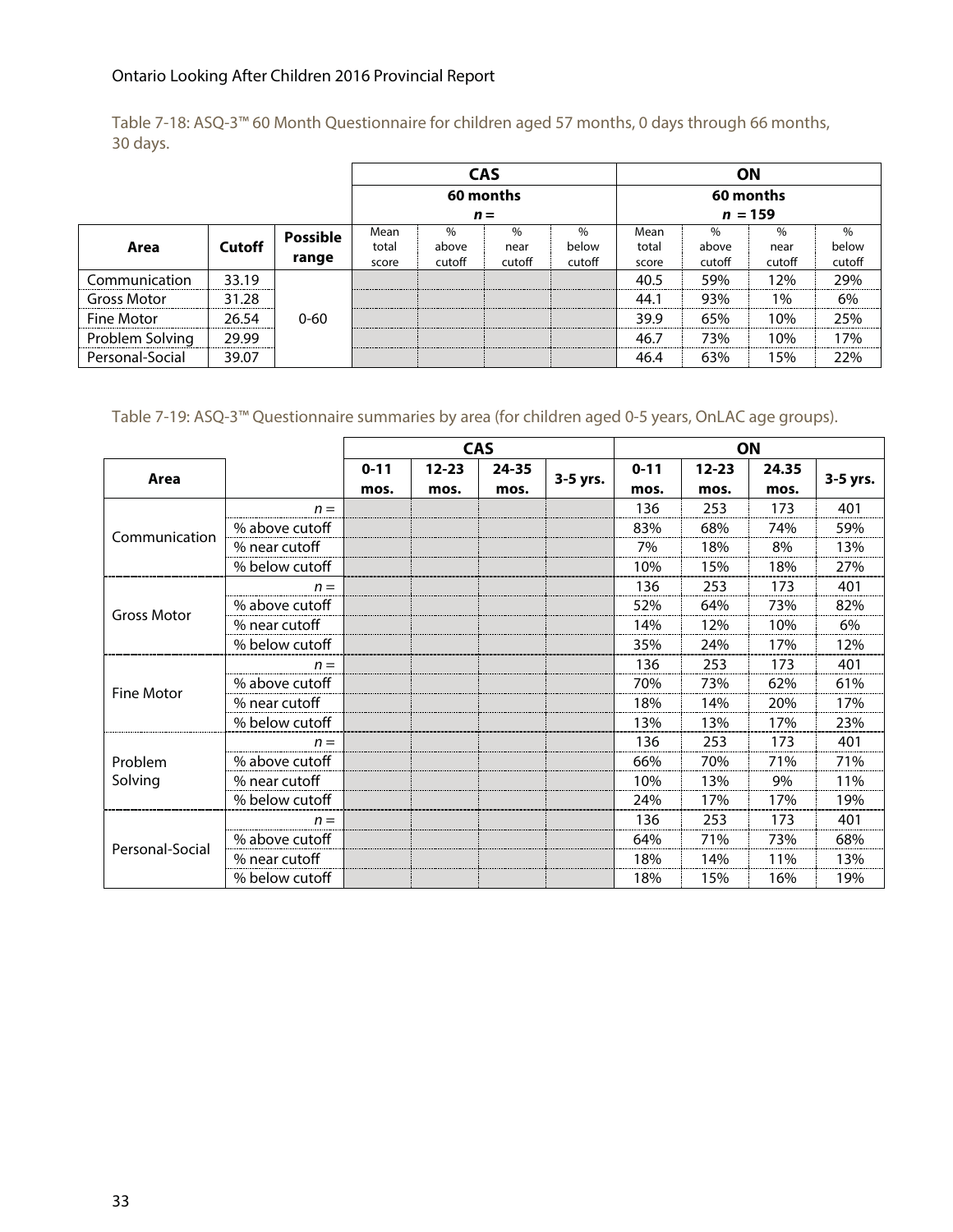# **Emotional Health and Social Development**

This section illustrates the well-being of young people by selected placement settings for each age group, and/or overall for each age group.

#### *Ages & Stages Questionnaires®: Social-Emotional (ASQ:SE)*

The ASQ:SE are caregiver-completed/reported, age-appropriate questionnaires focused on the social and emotional development of babies and young children. When a child's score is below the cutoff, social and emotional development appear to be on schedule. When a child's score is above the cutoff, setting/time factors, development factors, health factors, and family/cultural factors must be considered, and referral for a mental health evaluation may be appropriate.

|                                                 |               |                          | <b>CAS</b> |                               |                                 |                         | <b>CAS</b> |                               |                                 |                         |
|-------------------------------------------------|---------------|--------------------------|------------|-------------------------------|---------------------------------|-------------------------|------------|-------------------------------|---------------------------------|-------------------------|
| ASQ:SE<br>Questionnaire                         | <b>Cutoff</b> | <b>Possible</b><br>range | $n =$      | <b>Mean</b><br>total<br>score | <b>Median</b><br>total<br>score | $\%$<br>below<br>cutoff | $n =$      | <b>Mean</b><br>total<br>score | <b>Median</b><br>total<br>score | $\%$<br>below<br>cutoff |
| 6 months<br>(infants aged 3 to 8<br>months)     | 45            | $0 - 285$                |            |                               |                                 |                         | 1          | 5.0                           | 5.0                             | 100%                    |
| 12 months<br>(children aged 9 to<br>14 months)  | 48            | $0 - 330$                |            |                               |                                 |                         | 261        | 13.9                          | 10.0                            | 97%                     |
| 18 months<br>(children aged 15 to<br>20 months) | 50            | $0 - 390$                |            |                               |                                 |                         | 73         | 21.2                          | 15.0                            | 92%                     |
| 24 months<br>(children aged 21 to<br>26 months) | 50            | $0 - 390$                |            |                               |                                 |                         | 115        | 27.3                          | 20.0                            | 84%                     |
| 30 months<br>(children aged 27 to<br>32 months) | 57            | $0 - 435$                |            |                               |                                 |                         | 74         | 47.1                          | 30.0                            | 70%                     |
| 36 months<br>(children aged 33 to<br>41 months) | 59            | $0 - 465$                |            |                               |                                 |                         | 124        | 55.0                          | 40.0                            | 68%                     |
| 48 months<br>(children aged 42 to<br>53 months) | 70            | $0 - 495$                |            |                               |                                 |                         | 135        | 65.2                          | 55.0                            | 63%                     |
| 60 months<br>(children ages 54 to<br>65 months) | 70            | $0 - 495$                |            |                               |                                 |                         | 158        | 75.6                          | 66.4                            | 54%                     |

Table 8-1: ASQ:SE Questionnaire summaries (for children aged 3 to 65 months).

Table 8-2: Percentage of children below the ASQ:SE age-appropriate cutoff (social and emotional development appear to be on schedule) by OnLAC age group (for children aged 0-5 years).

|                |          |           | CAS       |          | ΟN       |           |       |          |  |
|----------------|----------|-----------|-----------|----------|----------|-----------|-------|----------|--|
|                | $0 - 11$ | $12 - 23$ | $24 - 35$ |          | $0 - 11$ | $12 - 23$ | 24.35 |          |  |
|                | mos.     | mos.      | mos.      | 3-5 yrs. | mos.     | mos.      | mos.  | 3-5 yrs. |  |
| $n =$          |          |           |           |          | 130      | 267       | 169   |          |  |
| % below cutoff |          |           |           |          | 96%      | 92%       | 76%   | 60%      |  |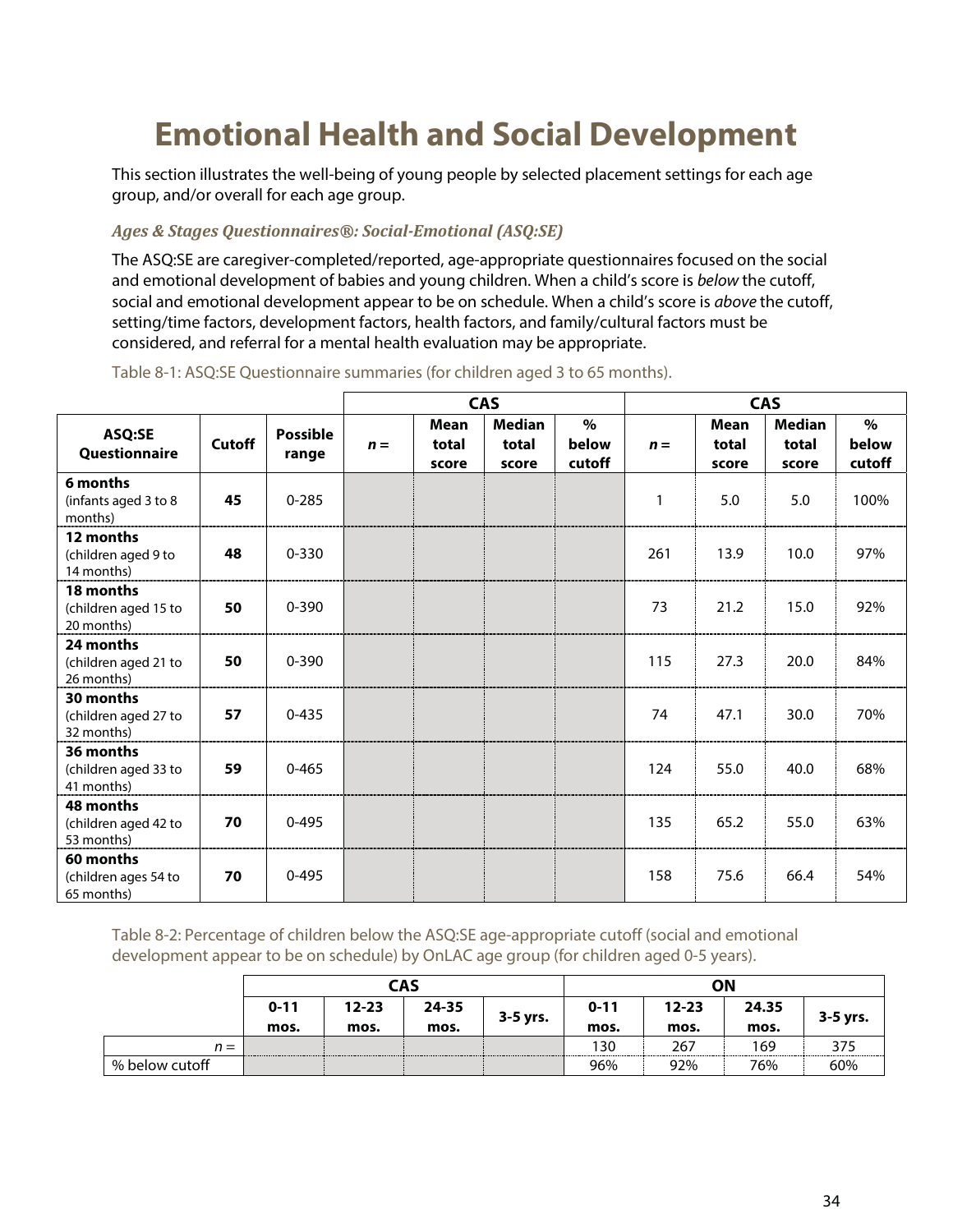|                    |                                                                                |           | <b>CAS</b> | ON        |           |
|--------------------|--------------------------------------------------------------------------------|-----------|------------|-----------|-----------|
|                    |                                                                                | $10 - 15$ | $16-17$    | $10 - 15$ | $16 - 17$ |
|                    | $n =$                                                                          |           |            | 163       | 80        |
| Kinship in care    | Mean score                                                                     |           |            | 58.4      | 56.2      |
|                    | Median score                                                                   |           |            | 61.0      | 57.5      |
|                    | $n =$                                                                          |           |            | 1100      | 568       |
| Foster home        | Mean score                                                                     |           |            | 55.7      | 55.2      |
|                    | Median score                                                                   |           |            | 57.0      | 57.0      |
|                    | $n =$                                                                          |           |            | 233       | 181       |
| Group home         | Mean score                                                                     |           |            | 48.8      | 50.4      |
|                    | Median score                                                                   |           |            | 52.0      | 53.0      |
|                    | $n =$                                                                          |           |            | 29        | 6         |
| Customary care     | Mean score                                                                     |           |            | 52.8      | 44.0      |
|                    | Median score<br>$n =$<br>Mean score<br>Median score<br>$n =$<br>Mean<br>Median |           |            | 56.0      | 50.0      |
|                    |                                                                                |           |            |           | 127       |
| Independent living |                                                                                |           |            | 56.5      | 52.8      |
|                    |                                                                                |           |            | 56.5      | 55.0      |
|                    |                                                                                |           |            | 1583      | 1057      |
|                    |                                                                                |           |            | 54.8      | 53.6      |
| <b>Overall</b>     |                                                                                |           |            | 57.0      | 56.0      |
|                    | Possible range                                                                 |           | $0 - 70$   | $0 - 70$  |           |

Table 8-3: Youth-reported positive mental health score by selected placement type and overall (for young people aged 10-17 years).

Table 8-4: Youth-reported Kessler-6 Depression scale score by current place of residence and overall (for young adults aged 18+ years).

|                    |                | <b>CAS</b> | ΩN    |
|--------------------|----------------|------------|-------|
|                    |                | $18+$      | $18+$ |
|                    | $n =$          |            | つつ    |
| With relatives     | Mean score     |            |       |
|                    | Median score   |            | 4.0   |
|                    | $=$<br>n       |            | 85    |
| Independent living | Mean score     |            | 6.6   |
|                    | Median score   |            | 6.0   |
|                    | $n =$          |            | 23    |
| Other              | Mean score     |            | 4 Q   |
|                    | Median score   |            | 3.0   |
|                    | $n =$          |            | 135   |
| Overall            | Mean           |            | 6 በ   |
|                    | Median         |            | 5.0   |
|                    | Possible range | $0 - 24$   | 0-24  |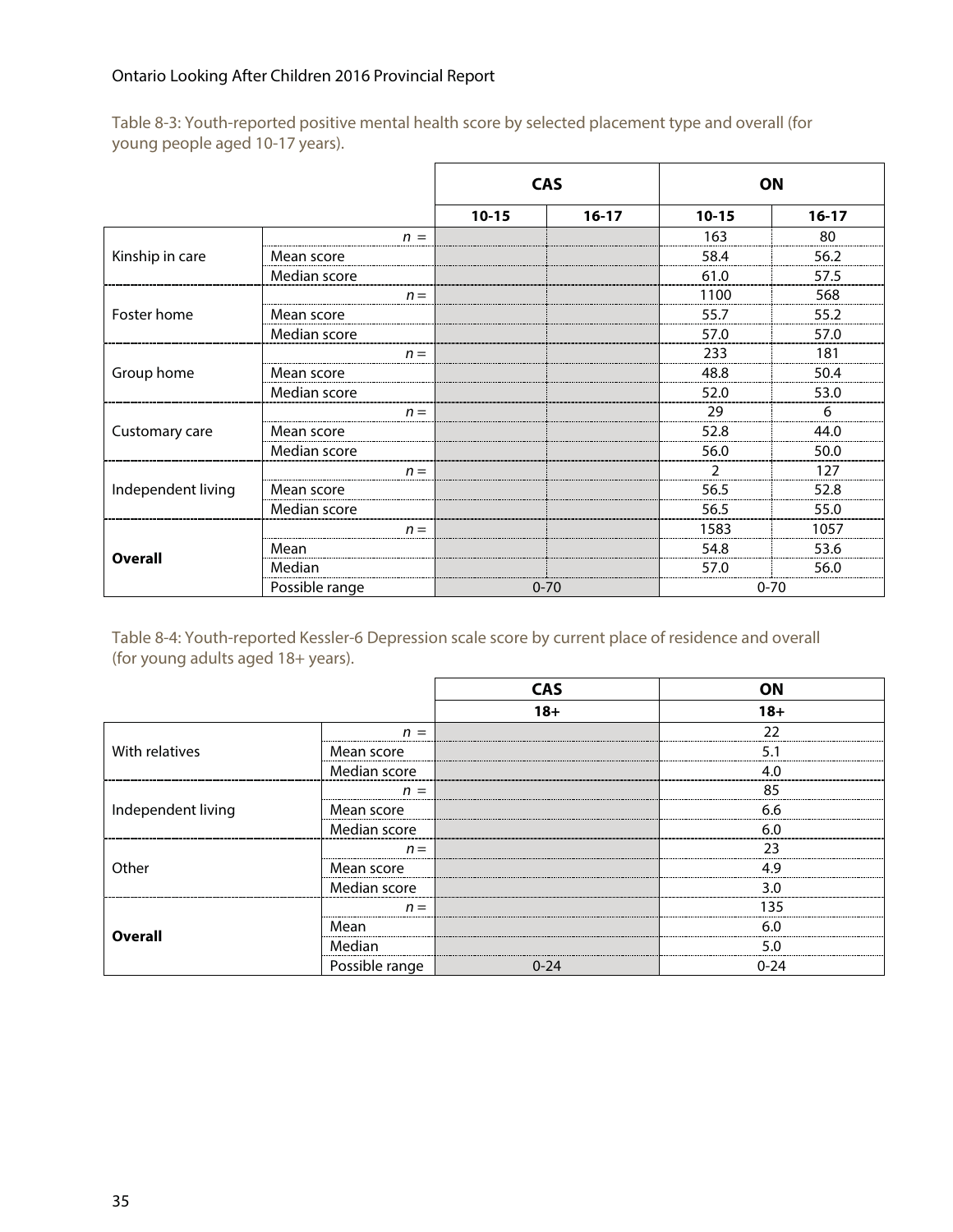|                    |                | <b>CAS</b> |           |                | ON        |
|--------------------|----------------|------------|-----------|----------------|-----------|
|                    |                | $13 - 15$  | $16 - 17$ | $13 - 15$      | $16 - 17$ |
|                    | $n =$          |            |           | 114            | 85        |
| Kinship in care    | Mean score     |            |           | 9.1            | 9.1       |
|                    | Median score   |            |           | 10.0           | 10.0      |
|                    | $n =$          |            |           | 778            | 622       |
| Foster home        | Mean score     |            |           | 7.7            | 8.1       |
|                    | Median score   |            |           | 8.0            | 8.0       |
|                    | $n =$          |            |           | 205            | 196       |
| Group home         | Mean score     |            |           | 6.4            | 7.0       |
|                    | Median score   |            |           | 6.0            | 7.0       |
|                    | $n =$          |            |           | 15             | 7         |
| Customary care     | Mean score     |            |           | 7.7            | 6.6       |
|                    | Median score   |            |           | 8.0            | 5.0       |
|                    | $n =$          |            |           | $\overline{2}$ | 135       |
| Independent living | Mean score     |            |           | 7.5            | 8.7       |
|                    | Median score   |            |           | 7.5            | 9.0       |
|                    | $n =$          |            |           | 1160           | 1145      |
| <b>Overall</b>     | Mean           |            |           | 7.6            | 8.0       |
|                    | Median         |            |           | 8.0            | 8.0       |
|                    | Possible range | $0 - 12$   |           |                | $0 - 12$  |

Table 8-5: Youth-reported coping strategies score by selected placement type and overall (for young people aged 13-17 years).

Table 8-6: Youth-reported hope score by selected placement type and overall (for young people aged 13-17 years).

|                    |                |           | <b>CAS</b> | ON        |          |
|--------------------|----------------|-----------|------------|-----------|----------|
|                    |                | $13 - 15$ | $16-17$    | $13 - 15$ | $16-17$  |
|                    | $n =$          |           |            | 112       | 87       |
| Kinship in care    | Mean score     |           |            | 14.4      | 14.8     |
|                    | Median score   |           |            | 15.0      | 16.0     |
|                    | $n =$          |           |            | 758       | 608      |
| Foster home        | Mean score     |           |            | 13.0      | 13.6     |
|                    | Median score   |           |            | 13.0      | 14.0     |
|                    | $n =$          |           |            | 198       | 195      |
| Group home         | Mean score     |           |            | 11.4      | 12.1     |
|                    | Median score   |           |            | 11.0      | 12.0     |
|                    | $n =$          |           |            | 15        |          |
| Customary care     | Mean score     |           |            | 13.7      | 10.6     |
|                    | Median score   |           |            | 15.0      | 12.0     |
|                    | $n =$          |           |            | 2         | 130      |
| Independent living | Mean score     |           |            | 12.5      | 13.9     |
|                    | Median score   |           |            | 12.5      | 15.0     |
|                    | $n =$          |           |            | 1130      | 1125     |
|                    | Mean           |           |            | 12.9      | 13.3     |
| <b>Overall</b>     | Median         |           |            | 13.0      | 14.0     |
|                    | Possible range |           | $0 - 18$   |           | $0 - 18$ |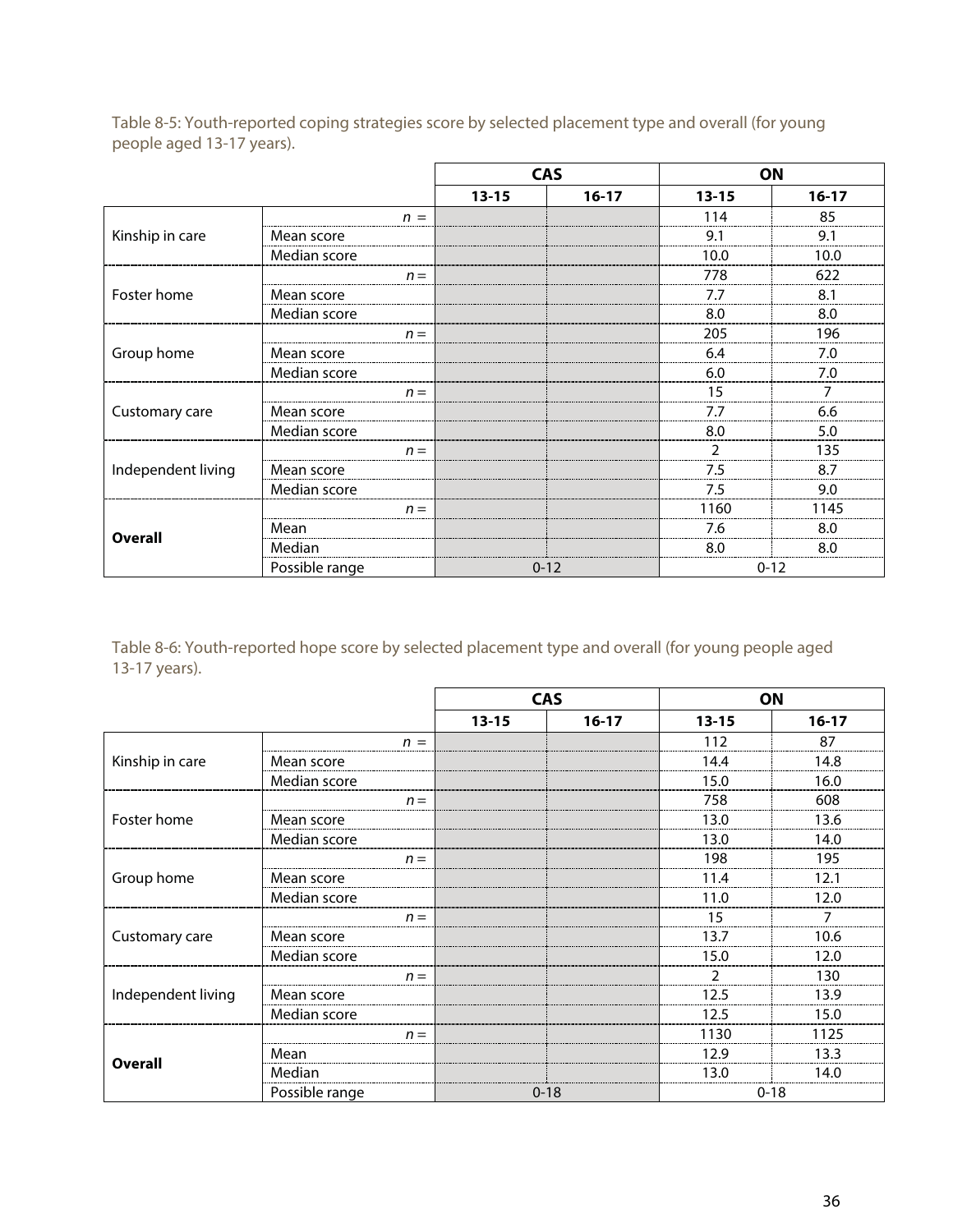Table 8-7: Caregiver-reported mean Strengths and Difficulties Questionnaire (SDQ) scores by selected placement type and overall (for young people aged 6-17 years).

|                 |                           |         | CAS       |           | <b>ON</b> |           |         |
|-----------------|---------------------------|---------|-----------|-----------|-----------|-----------|---------|
|                 |                           | $6 - 9$ | $10 - 15$ | $16 - 17$ | $6 - 9$   | $10 - 15$ | $16-17$ |
|                 | $n =$                     |         |           |           | 92        | 197       | 93      |
|                 | Prosocial                 |         |           |           | 8.7       | 8.5       | 8.7     |
|                 | $n =$                     |         |           |           | 92        | 197       | 93      |
| Kinship in care | <b>Emotional Symptoms</b> |         |           |           | 2.6       | 2.5       | 3.4     |
|                 | Hyperactivity             |         |           |           | 5.7       | 4.0       | 4.9     |
|                 | <b>Conduct Problems</b>   |         |           |           | 2.5       | 1.8       | 2.8     |
|                 | Peer Problems             |         |           |           | 1.9       | 1.9       | 3.2     |
|                 | <b>Total Difficulties</b> |         |           |           | 12.6      | 10.2      | 14.2    |
|                 | $n =$                     |         |           |           | 548       | 1368      | 690     |
|                 | Prosocial                 |         |           |           | 7.2       | 7.6       | 7.6     |
|                 | $n =$                     |         |           |           | 548       | 1368      | 688     |
| Foster home     | <b>Emotional Symptoms</b> |         |           |           | 2.7       | 2.9       | 3.0     |
|                 | Hyperactivity             |         |           |           | 6.1       | 5.0       | 4.4     |
|                 | <b>Conduct Problems</b>   |         |           |           | 3.3       | 2.5       | 2.5     |
|                 | Peer Problems             |         |           |           | 2.5       | 2.6       | 2.8     |
|                 | <b>Total Difficulties</b> |         |           |           | 14.6      | 13.1      | 12.6    |
|                 | $n =$                     |         |           |           | 29        | 340       | 258     |
|                 | Prosocial                 |         |           |           | 6.0       | 6.1       | 6.7     |
|                 | $n =$                     |         |           |           | 29        | 340       | 257     |
| Group home      | <b>Emotional Symptoms</b> |         |           |           | 2.1       | 3.4       | 3.0     |
|                 | Hyperactivity             |         |           |           | 6.2       | 6.1       | 4.6     |
|                 | <b>Conduct Problems</b>   |         |           |           | 3.5       | 3.9       | 2.5     |
|                 | Peer Problems             |         |           |           | 3.6       | 4.0       | 2.7     |
|                 | <b>Total Difficulties</b> |         |           |           | 15.5      | 17.4      | 12.8    |
|                 | $n =$                     |         |           |           | 35        | 34        | 8       |
|                 | Prosocial                 |         |           |           | 7.7       | 8.4       | 8.8     |
|                 | $n =$                     |         |           |           | 35        | 34        | 8       |
|                 | <b>Emotional Symptoms</b> |         |           |           | 2.2       | 1.6       | 3.0     |
| Customary care  | Hyperactivity             |         |           |           | 5.4       | 3.8       | 5.4     |
|                 | <b>Conduct Problems</b>   |         |           |           | 2.0       | 1.7       | 2.7     |
|                 | Peer Problems             |         |           |           | 1.7       | 1.7       | 2.4     |
|                 | <b>Total Difficulties</b> |         |           |           | 11.3      | 8.9       | 13.5    |
|                 |                           |         |           |           | 721       | 1951      | 1086    |
|                 | $n =$<br>Prosocial        |         |           |           | 7.4       | 7.4       | 7.4     |
|                 |                           |         |           |           |           |           |         |
|                 | Possible range            |         | $0 - 10$  |           |           | $0 - 10$  |         |
|                 | $n =$                     |         |           |           | 721       | 1951      | 1083    |
| <b>Overall</b>  | <b>Emotional Symptoms</b> |         |           |           | 2.6       | 2.9       | 3.0     |
|                 | Hyperactivity             |         |           |           | 6.0       | 5.1       | 4.5     |
|                 | <b>Conduct Problems</b>   |         |           |           | 3.1       | 2.7       | 2.5     |
|                 | Peer Problems             |         |           |           | $2.4$     | 2.8       | 2.8     |
|                 | <b>Total Difficulties</b> |         |           |           | 14.1      | 13.4      | 12.8    |
|                 | Possible range            |         | $0 - 40$  |           |           | $0 - 40$  |         |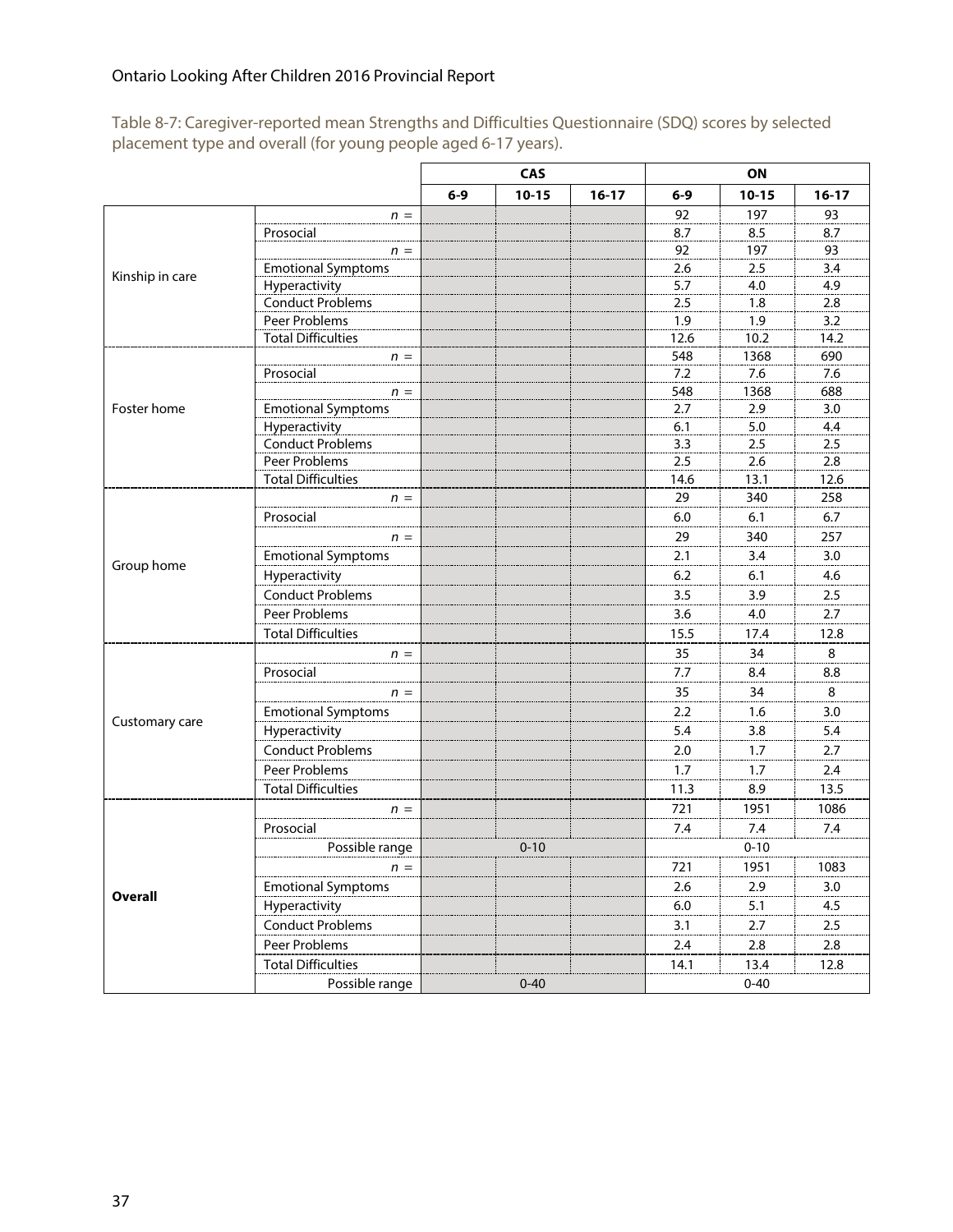# **Transition to Adulthood: Casey Life Skills**

Casey Life Skills is a broad tool (youth-reported) that helps young people to assess skills, abilities, and supports they possess, that can help them to transition to adulthood in a healthy and positive way. The tool covers eight areas: permanency, daily living, self care, relationships and communication, housing and money management, work and study life, career and education planning, and looking forward.

Table 9-1: Average Casey Life Skills Permanency scores by selected placement type or place of residence and overall (for young people aged 16+ years).

|                    |                | <b>CAS</b> |         | <b>ON</b> |       |
|--------------------|----------------|------------|---------|-----------|-------|
|                    |                | $16-17$    | $18+$   | $16 - 17$ | $18+$ |
|                    | $n =$          |            |         | 87        |       |
| Kinship in care    | Average score  |            |         | 4.8       |       |
|                    | $n =$          |            |         | 620       |       |
| Foster home        | Average score  |            |         | 4.6       |       |
|                    | $n =$          |            |         | 197       |       |
| Group home         | Average score  |            |         | 4.4       |       |
|                    | $n =$          |            |         | 8         |       |
| Customary care     | Average score  |            |         | 4.2       |       |
|                    | $n =$          |            |         | 134       | 87    |
| Independent living | Average score  |            |         | 4.6       | 4.6   |
|                    | $n =$          |            |         | 1146      | 139   |
| <b>Overall</b>     | Average score  |            |         | 4.6       | 4.7   |
|                    | Possible range |            | $1 - 5$ | $1 - 5$   |       |

Table 9-2: Average Casey Life Skills Daily Living scores by selected placement type or place of residence and overall (for young people aged 16+ years).

|                    |                | <b>CAS</b> |         | OΝ      |       |
|--------------------|----------------|------------|---------|---------|-------|
|                    |                | $16 - 17$  | $18+$   | $16-17$ | $18+$ |
|                    | $n =$          |            |         | 87      |       |
| Kinship in care    | Average score  |            |         | 4.5     |       |
|                    | $n =$          |            |         | 620     |       |
| Foster home        | Average score  |            |         | 4.4     |       |
|                    | $n =$          |            |         | 197     |       |
| Group home         | Average score  |            |         | 4.2     |       |
|                    | $n =$          |            |         | 8       |       |
| Customary care     | Average score  |            |         | 4.2     |       |
|                    | $n =$          |            |         | 134     | 87    |
| Independent living | Average score  |            |         | 4.6     | 4.7   |
|                    | $n =$          |            |         | 1146    | 139   |
| Overall            | Average score  |            |         | 44      | 46    |
|                    | Possible range |            | $1 - 5$ | 1-5     |       |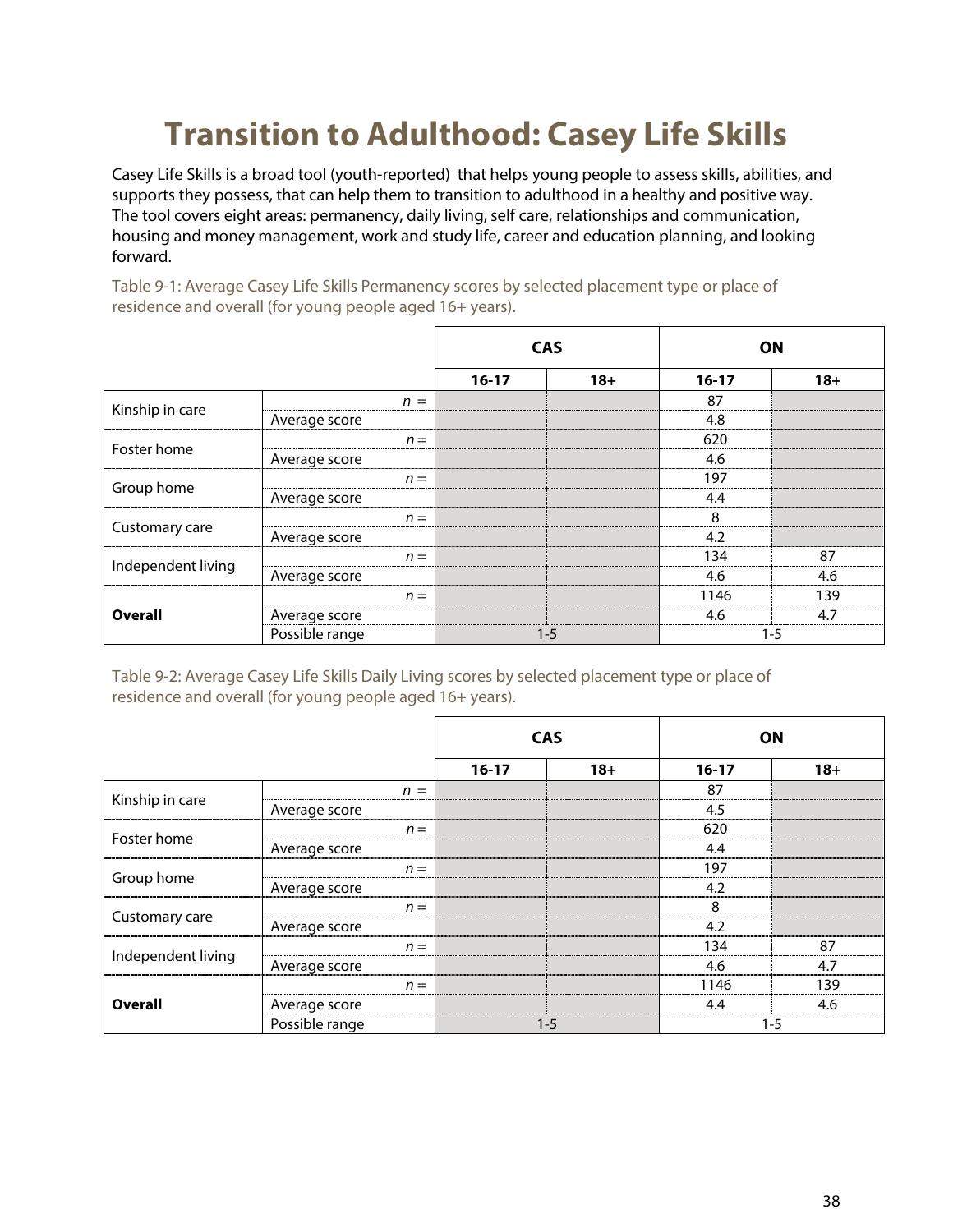|                    |                | <b>CAS</b> |       | OΝ      |       |
|--------------------|----------------|------------|-------|---------|-------|
|                    |                | $16 - 17$  | $18+$ | $16-17$ | $18+$ |
|                    | $n =$          |            |       | 87      |       |
| Kinship in care    | Average score  |            |       | 4.4     |       |
|                    | $n =$          |            |       | 620     |       |
| Foster home        | Average score  |            |       | 4.3     |       |
|                    | $n =$          |            |       | 197     |       |
| Group home         | Average score  |            |       | 4.1     |       |
|                    | $n =$          |            |       | 8       |       |
| Customary care     | Average score  |            |       | 4.0     |       |
|                    | $n =$          |            |       | 134     | 87    |
| Independent living | Average score  |            |       | 4.5     | 4.6   |
|                    | $n =$          |            |       | 1146    | 139   |
| <b>Overall</b>     | Average score  |            |       | 43      | 46    |
|                    | Possible range | 1-5        |       | 1-5     |       |

Table 9-3: Average Casey Life Skills Self Care scores by selected placement type or place of residence and overall (for young people aged 16+ years).

Table 9-4: Average Casey Life Skills Relationships and Communication scores by selected placement type or place of residence and overall (for young people aged 16+ years).

|                    |                | <b>CAS</b> |       |         | OΝ    |
|--------------------|----------------|------------|-------|---------|-------|
|                    |                | $16-17$    | $18+$ | $16-17$ | $18+$ |
|                    | $n =$          |            |       | 87      |       |
| Kinship in care    | Average score  |            |       | 4.7     |       |
| Foster home        | $n =$          |            |       | 620     |       |
|                    | Average score  |            |       | 4.5     |       |
|                    | $n =$          |            |       | 197     |       |
| Group home         | Average score  |            |       | 4.3     |       |
|                    | $n =$          |            |       | 8       |       |
| Customary care     | Average score  |            |       | 4.3     |       |
| Independent living | $n =$          |            |       | 134     | 87    |
|                    | Average score  |            |       | 4.6     | 4.7   |
|                    | $n =$          |            |       | 1146    | 139   |
| <b>Overall</b>     | Average score  |            |       | 4.5     | 47    |
|                    | Possible range |            | 1-5   | 1-5     |       |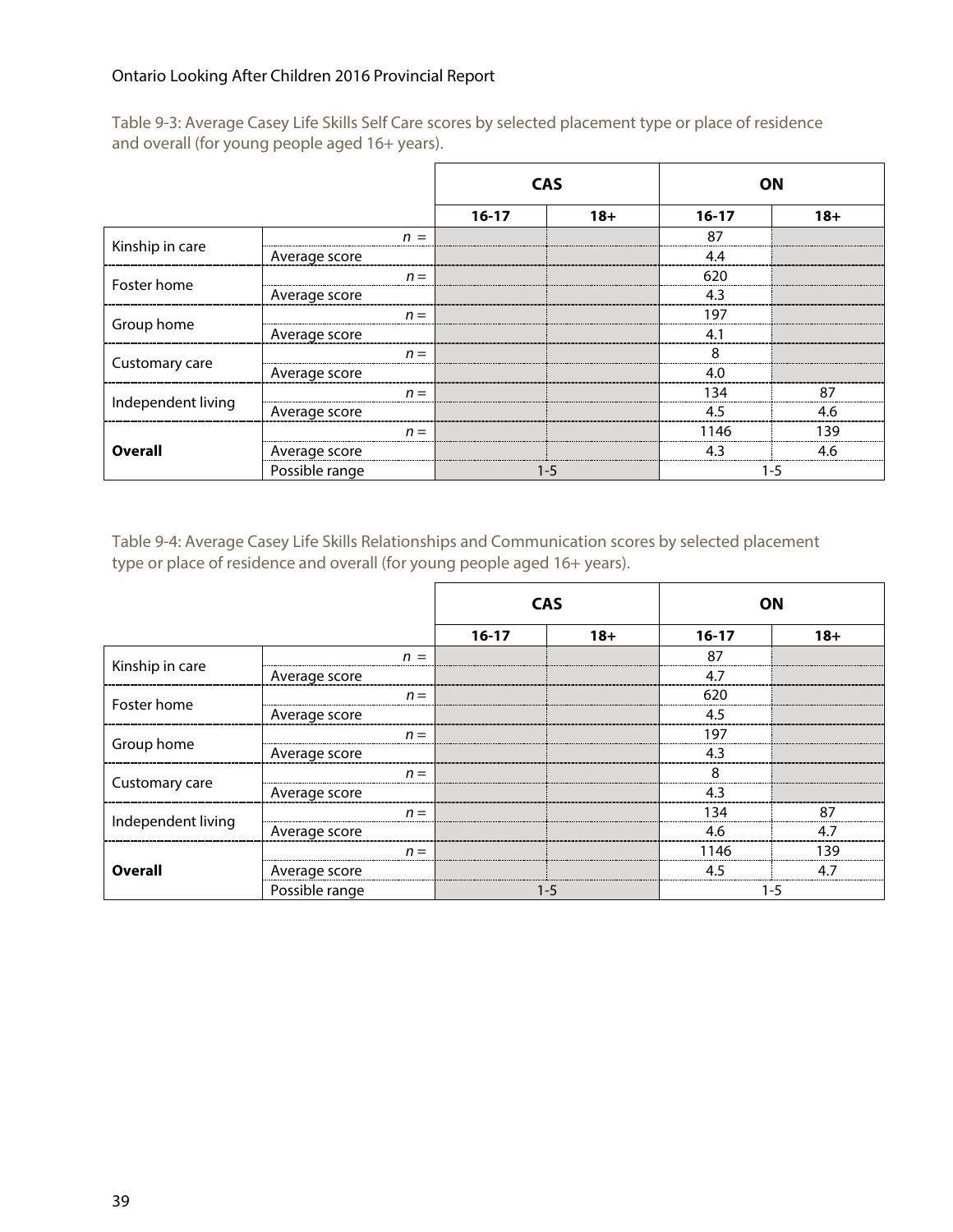|                    |                | <b>CAS</b> |       | OΝ      |       |
|--------------------|----------------|------------|-------|---------|-------|
|                    |                | $16-17$    | $18+$ | $16-17$ | $18+$ |
|                    | $n =$          |            |       | 87      |       |
| Kinship in care    | Average score  |            |       | 3.7     |       |
| Foster home        | $n =$          |            |       | 620     |       |
|                    | Average score  |            |       | 3.4     |       |
|                    | $n =$          |            |       | 197     |       |
| Group home         | Average score  |            |       | 3.1     |       |
|                    | $n =$          |            |       | 8       |       |
| Customary care     | Average score  |            |       | 2.9     |       |
|                    | $n =$          |            |       | 134     | 87    |
| Independent living | Average score  |            |       | 4.2     | 45    |
|                    | $n =$          |            |       | 1146    | 139   |
| <b>Overall</b>     | Average score  |            |       | 3.4     | 1 J   |
|                    | Possible range | 1-5        |       | 1-5     |       |

Table 9-5: Average Casey Life Skills Housing and Money Management scores by selected placement type or place of residence and overall (for young people aged 16+ years).

Table 9-6: Average Casey Life Skills Work and Study Life scores by selected placement type or place of residence and overall (for young people aged 16+ years).

|                    |                | <b>CAS</b> |         | OΝ      |       |
|--------------------|----------------|------------|---------|---------|-------|
|                    |                | $16-17$    | $18+$   | $16-17$ | $18+$ |
|                    | $n =$          |            |         | 87      |       |
| Kinship in care    | Average score  |            |         | 4.2     |       |
| Foster home        | $n =$          |            |         | 620     |       |
|                    | Average score  |            |         | 4.1     |       |
|                    | $n =$          |            |         | 197     |       |
| Group home         | Average score  |            |         | 3.7     |       |
|                    | $n =$          |            |         | 8       |       |
| Customary care     | Average score  |            |         | 3.6     |       |
| Independent living | $n =$          |            |         | 134     | 87    |
|                    | Average score  |            |         | 4.3     | 4.5   |
|                    | $n =$          |            |         | 1146    | 139   |
| <b>Overall</b>     | Average score  |            |         | 4.0     | 44    |
|                    | Possible range |            | $1 - 5$ | 1-5     |       |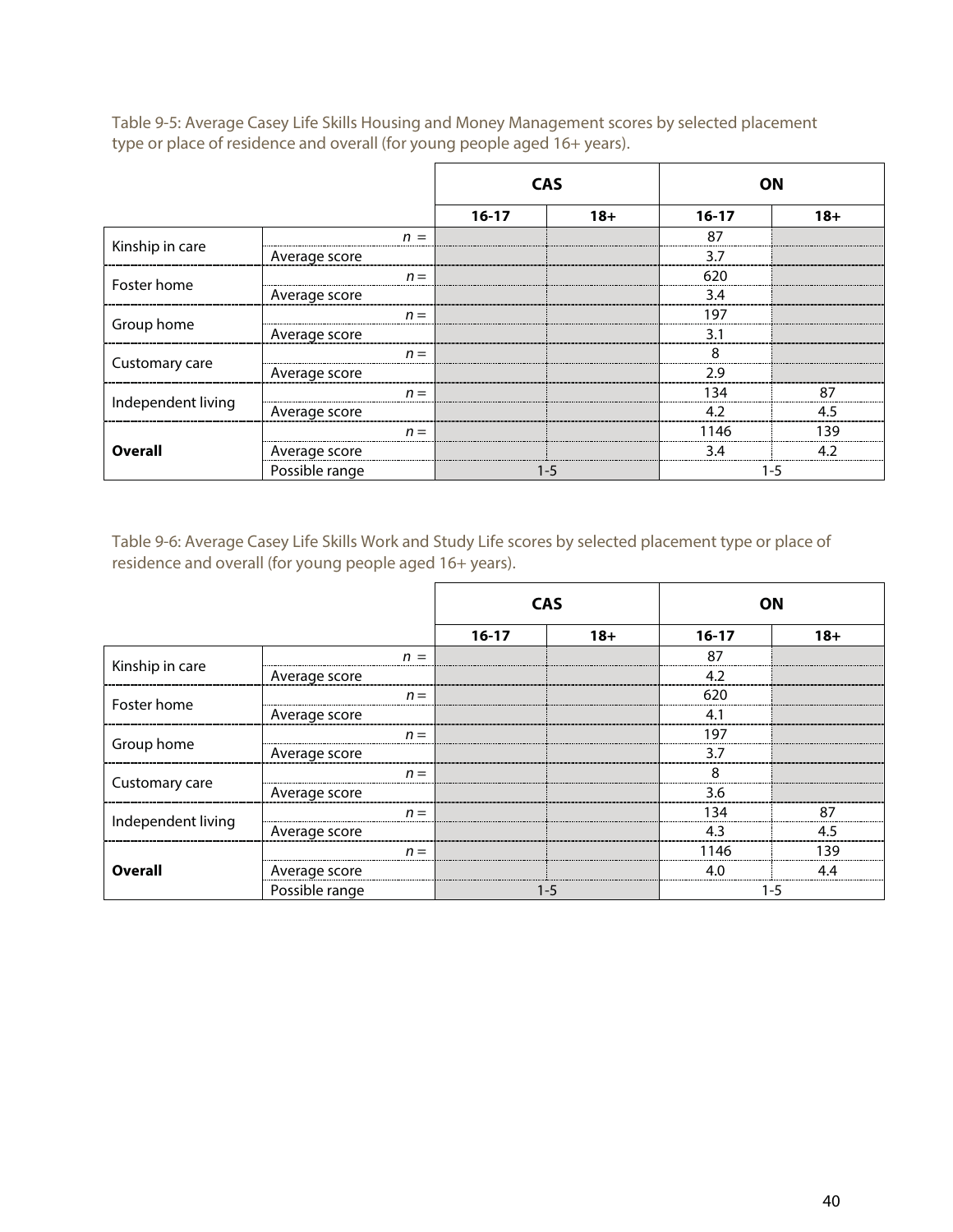|                    |                | <b>CAS</b> |        | ΟN          |        |
|--------------------|----------------|------------|--------|-------------|--------|
|                    |                | $16 - 17$  | $18 +$ | $16-17$     | $18 +$ |
|                    | $n =$          |            |        | 87          |        |
| Kinship in care    | Average score  |            |        | 4.          |        |
| Foster home        | $n =$          |            |        | 620         |        |
|                    | Average score  |            |        | 3.9         |        |
|                    | $n =$          |            |        | 197         |        |
| Group home         | Average score  |            |        | 3.5         |        |
|                    | $n =$          |            |        | 8           |        |
| Customary care     | Average score  |            |        | 3.5         |        |
|                    | $n =$          |            |        | 134         | 87     |
| Independent living | Average score  |            |        | $4^{\cdot}$ | 43     |
|                    | $n =$          |            |        | 1146        | 139    |
| <b>Overall</b>     | Average score  |            |        | 39          | 1 J    |
|                    | Possible range | 1-5        |        | 1-5         |        |

Table 9-7: Average Casey Life Skills Career and Education Planning scores by selected placement type or place of residence and overall (for young people aged 16+ years).

Table 9-8: Average Casey Life Skills Looking Forward scores by selected placement type or place of residence and overall (for young people aged 16+ years).

|                    |                | <b>CAS</b> |        | ΟN      |        |
|--------------------|----------------|------------|--------|---------|--------|
|                    |                | $16 - 17$  | $18 +$ | $16-17$ | $18 +$ |
| Kinship in care    | $n =$          |            |        | 87      |        |
|                    | Average score  |            |        | 4.3     |        |
| Foster home        | $n =$          |            |        | 620     |        |
|                    | Average score  |            |        | 4.2     |        |
| Group home         | $n =$          |            |        | 197     |        |
|                    | Average score  |            |        | 4.0     |        |
| Customary care     | $n =$          |            |        | 8       |        |
|                    | Average score  |            |        | 3.9     |        |
| Independent living | $n =$          |            |        | 134     | 87     |
|                    | Average score  |            |        | 4.3     | 4.5    |
| <b>Overall</b>     | $n =$          |            |        | 1146    | 139    |
|                    | Average score  |            |        | 4.2     | 45     |
|                    | Possible range | 1-5        |        | 1-5     |        |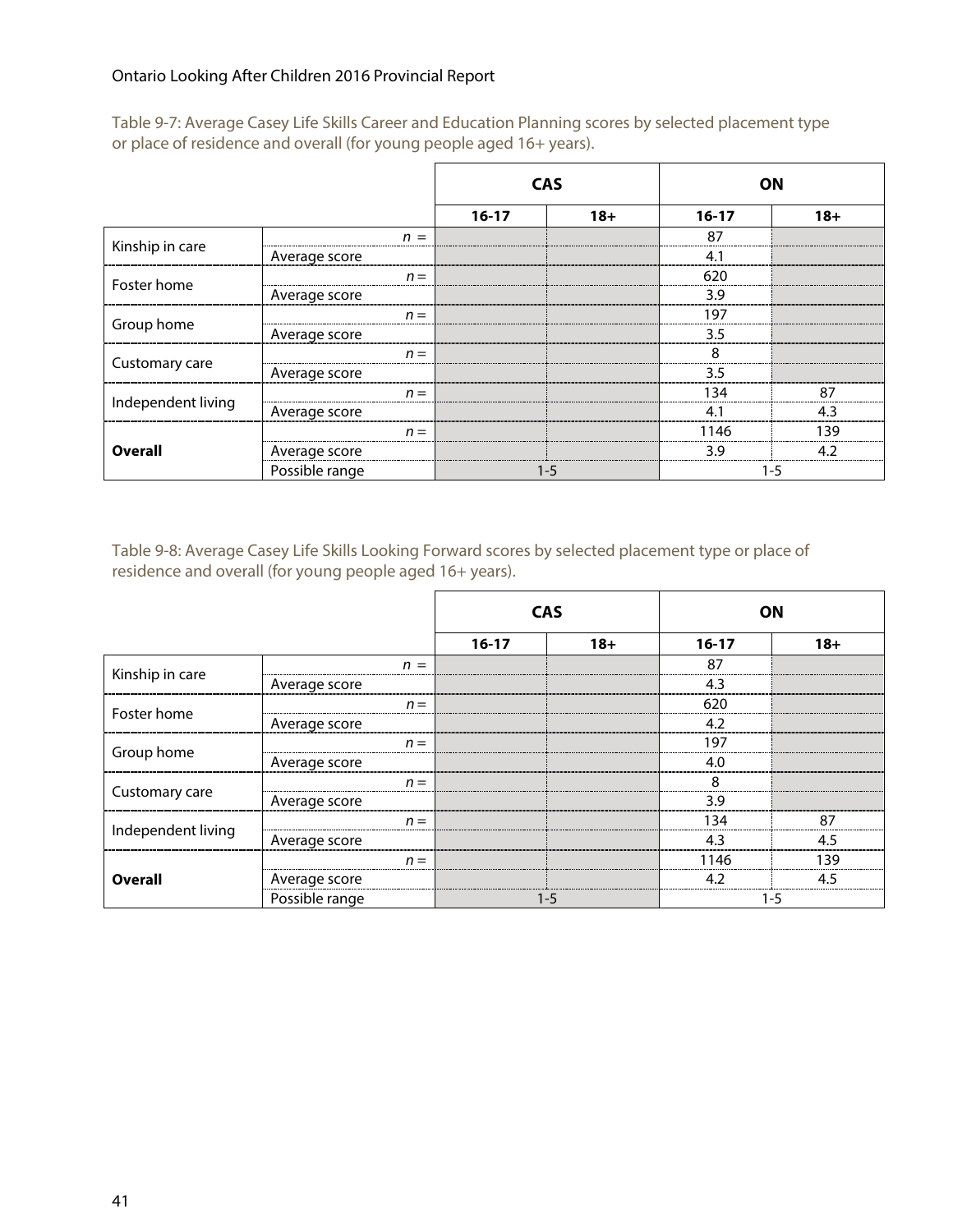Table 9-9: Average Casey Life Skills Total scores by selected placement type or place of residence and overall (for young people aged 16+ years).

|                    |                | <b>CAS</b> |       | <b>ON</b> |       |  |
|--------------------|----------------|------------|-------|-----------|-------|--|
|                    |                | $16 - 17$  | $18+$ | $16-17$   | $18+$ |  |
| Kinship in care    | $n =$          |            |       | 87        |       |  |
|                    | Average score  |            |       | 4.3       |       |  |
| Foster home        | $n =$          |            |       | 620       |       |  |
|                    | Average score  |            |       | 4.2       |       |  |
| Group home         | $n =$          |            |       | 197       |       |  |
|                    | Average score  |            |       | 3.9       |       |  |
| Customary care     | $n =$          |            |       | 8         |       |  |
|                    | Average score  |            |       | 3.8       |       |  |
| Independent living | $n =$          |            |       | 134       | 87    |  |
|                    | Average score  |            |       | 4.4       | 4.6   |  |
| <b>Overall</b>     | $n =$          |            |       | 1146      | 139   |  |
|                    | Average score  |            |       | 41        | 45    |  |
|                    | Possible range | 1-5        |       | 1-5       |       |  |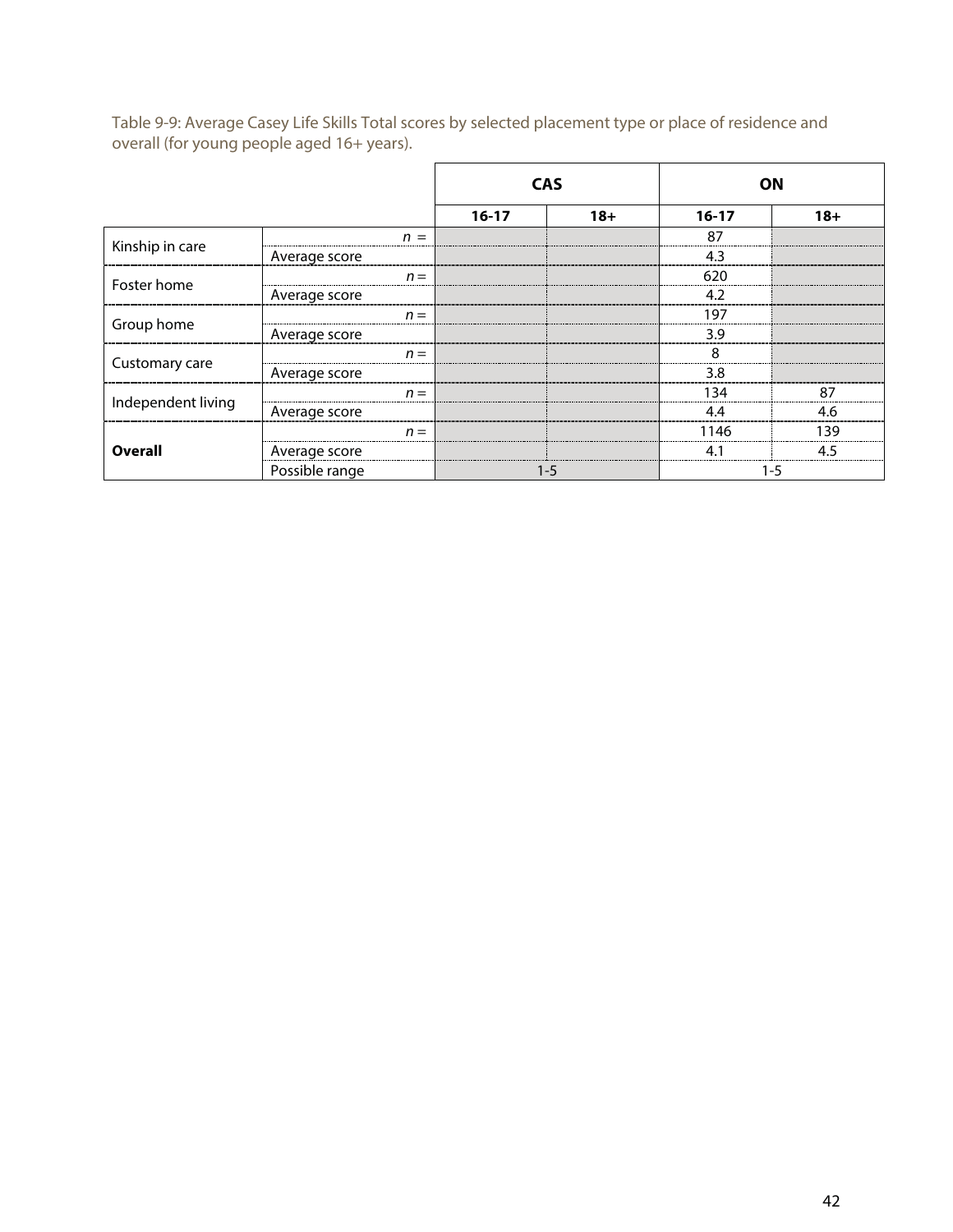### **Time to Complete the AAR**

This section illustrates the time taken to complete the AAR conversation.

Table 10-1: Total mean and median time (in hours) to complete the AAR by selected placement setting and overall.

|                    |             | <b>CAS</b> |         |           | ON    |          |             |           |             |
|--------------------|-------------|------------|---------|-----------|-------|----------|-------------|-----------|-------------|
|                    |             | $0 - 5$    | $6 - 9$ | $10 - 15$ | $16+$ | $0 - 5$  | $6 - 9$     | $10 - 15$ | $16+$       |
| Kinship in care    | $n =$       |            |         |           |       | 57       | 88          | 200       | 93          |
|                    | Mean time   |            |         |           |       | 2.0      | 2.2         | 2.2       | 2.2         |
|                    | Median time |            |         |           |       | 2.0      | 2.0         | 2.0       | 2.0         |
|                    | $n =$       |            |         |           |       | 875      | 513         | 1352      | 687         |
| Foster home        | Mean time   |            |         |           |       | 2.1      | 2.2         | 2.5       | 2.5         |
|                    | Median time |            |         |           |       | 2.0      | 2.0         | 2.3       | 2.3         |
|                    | $n =$       |            |         |           |       | 9        | 31          | 339       | 255         |
| Group home         | Mean time   |            |         |           |       | 1.5      | 2.0         | 2.4       | 2.3         |
|                    | Median time |            |         |           |       | 1.5      | 2.0         | 2.3       | 2.2         |
|                    | $n =$       |            |         |           |       | 47       | 33          | 35        | 10          |
| Customary care     | Mean time   |            |         |           |       | 2.3      | 2.6         | 2.5       | 2.3         |
|                    | Median time |            |         |           |       | 2.3      | 2.5         | 2.3       | 2.0         |
| Independent living | $n =$       |            |         |           |       |          |             | 3         | 269         |
|                    | Mean time   |            |         |           |       |          |             | 2.2       | 1.9         |
|                    | Median time |            |         |           |       |          |             | 2.0       | 1.8         |
| <b>Overall</b>     | $n =$       |            |         |           |       | 1010     | 681         | 2013      | 1510        |
|                    | Mean time   |            |         |           |       | 2.1      | 2.2         | 2.4       | 2.3         |
|                    | Median time |            |         |           |       | 2.0      | 2.0         | 2.1       | 2.0         |
|                    | Range       |            |         |           |       | $.1 - 7$ | $.3 - 10.5$ | $0 - 9.3$ | $.1 - 10.5$ |